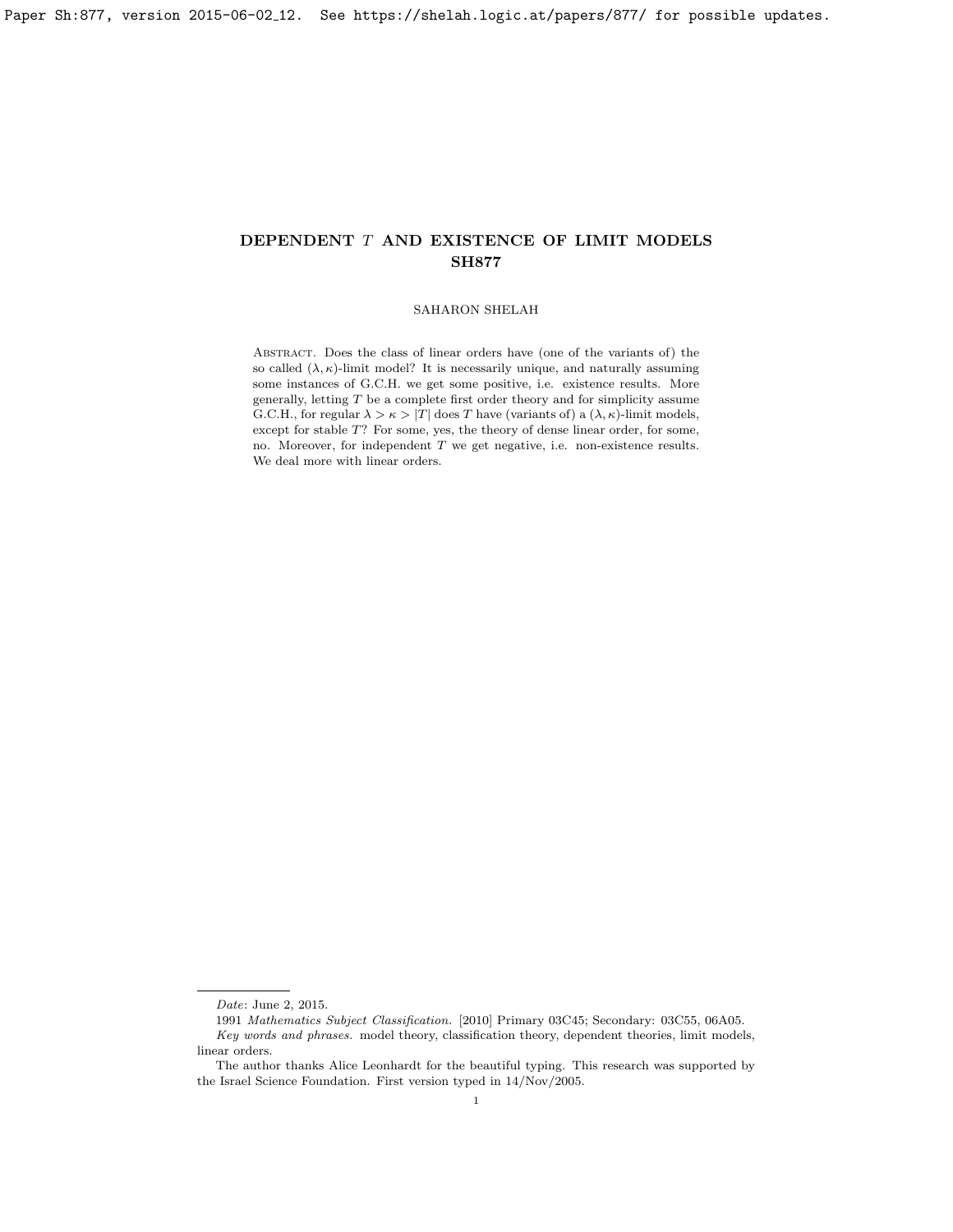### § 0. INTRODUCTION

The first part of the introduction is intended for a general mathematical reader. Cantor proved that the structure "the rationals as a linear order" is characterized up to isomorphism by being "a dense linear order with neither first nor last element which is countable". Hausdorff generalizes this as follows. For transparency assume the G.C.H., the generalized continuum hypothesis then for every cardinal  $\lambda$  there is a unique linear order I of cardinality  $\lambda^+$  which is  $\lambda^+$ -dense (i.e. if  $A < C$  are subsets of cardinality  $\leq \lambda$  then for some  $b \in I$  we have  $A < b < C$  with neither first nor last elements). This canonical linear order is, in later model theoretic notions, the unique saturated model of the theory  $T_{ord} = \text{Th}(\mathbb{Q}, \lt)$  of cardinality  $\lambda^+$  (also the universal homogeneous model); note  $T_{\text{ord}}$  is the first order theory of the rational order.

Later Bjarni Jónsson [Jón56], [Jón60] introduced and proved the existence of homogeneous-universal models in cardinality  $\lambda$ , for a quite general class of structures. Morley and Vaught [\[MV62\]](#page-27-0) introduced the notion of saturated models and investigate such models (which are homogeneous universal if we use elementary submodels instead of substructures). Saturated models become a central notion in model theory.

The author in  $[\text{She87}]$  or  $[\text{Shea}] = [\text{She09a}, \text{Ch.I}]$ , introduce abstract elementary classes and there define some variants of  $(\lambda, \kappa)$ -limit models which are again (like the homogeneous universal ones) unique but for the pair of cardinals  $\lambda$ ,  $\kappa$ ; note that for  $\lambda = \kappa = \mu^+$  this is the previous case. So natural questions are: what about elementary classes, i.e. first order theories? and what about the class of linear orders?

By  $[She12]$  if T is low enough (so called stable) there are existence theorems but, e.g. the theory of linear order is not stable.

What are our main results? First, a result meaningful also to one with very little set theoretic background. If  $\lambda = \lambda^{<\lambda}$ , e.g.  $\lambda = \mu^+ = 2^{\mu}$ , then in addition to the unique (up to isomorphisms) linear order which Hausdorff discovers, for  $\kappa = \aleph_0$  or just  $\kappa \leq \lambda$  which is a successor (or just a so called regular) there is a  $(\lambda, \kappa)$ -limit linear order and it is unique up to isomorphisms. We can also have a characterization (as in the case of Hausdorff), though not so elegant; see §1 which do not require model theoretic background, see Theorem [1.1.](#page-8-0) There are stronger versions of " $(\lambda, \kappa)$ -limit models"  $((\lambda, \kappa)$ -superlimit) for which we show non-existence, see §3.

Second, in model theoretic terms this shows that having  $(\lambda, \kappa)$ -limit model is satisfied by some (complete first order) theories T which are not stable; all this in §1. So does every  $T$  have such models? In §2 comes another major result of this work: the answer in general, is no, e.g. for (the first order theory) Peano arithmetic, see Theorem [2.3.](#page-13-0) Moreover, there is a reasonable natural sufficient condition: the theory T is so called dependent, this is Theorem [2.9.](#page-15-0)

Those complementary results lead to the main conjectures arising from this work on existence of  $(\lambda, \kappa)$ -limit models and to the generic pair conjecture. They essentially say that the above mentioned sufficient condition,  $T$  is dependent" is the right one, each dealing with a variant of the question (the first: any relevant  $\kappa$ , the second: the parallel for  $\kappa = 2$ ).

The question can be rephrased (under G.C.H., restricting ourselves to successor cardinality  $\aleph_{\epsilon+1}$ ) as follows: assume  $\langle M_{\alpha} : \alpha < \aleph_{\epsilon+2} \rangle$  is a  $\prec$ -increasing continuous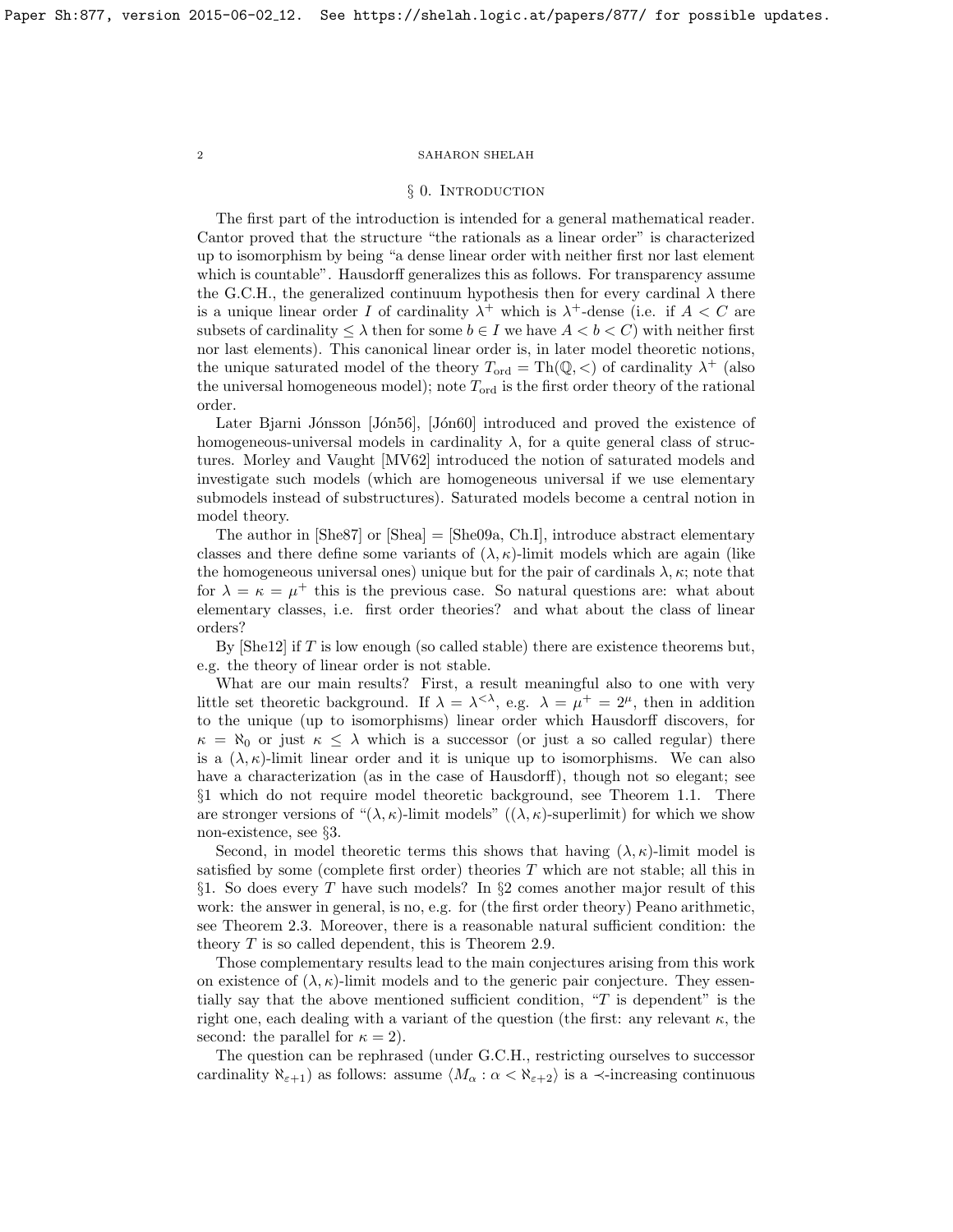#### DEPENDENT  $T$  AND EXISTENCE OF LIMIT MODELS  $\begin{array}{lll} \text{SH877} \end{array}$  3

sequence of models of the first order complete  $T$ ,  $||M_{\alpha}|| = \aleph_{\varepsilon+1}$  and  $M = \bigcup \{M_{\alpha} :$  $\alpha < \aleph_{\epsilon+2}$  is saturated (e.g. Hausdorff linear order of cardinality  $\aleph_{\epsilon+2}$ ,  $T = T_{\text{ord}}$ ). Let  $\mathbf{n}_{\aleph_{\varepsilon+1}}(T) = \text{Min}\{|\{M_{\alpha}/\cong : \alpha \in E\}| : E \text{ a closed unbounded subset of } \aleph_{\varepsilon+2}\}.$ Now the existence of  $(\aleph_{\epsilon+1}, \kappa)$ -limit model for every regular  $\kappa < \aleph_{\epsilon+2}$  implies  $\mathbf{n}_T(\aleph_{\varepsilon+1}) = |\varepsilon + 2|$ , in fact for some such E for any  $\kappa$  all the models  $\{M_\delta : \delta \in E\}$ has cofinality  $\kappa$  are pairwise isomorphic. Our non-existence results give  $\mathbf{n}_{\kappa_{s+1}}(T)$  $\aleph_{\varepsilon+2}$ .

In the rest of the introduction we assume more background.

∗ ∗ ∗

We continue [\[She12\]](#page-27-4) and [\[She09b\]](#page-27-5)

The problem in [\[She12\]](#page-27-4) is when does (a first order theory)  $T$  have a model  $M$ of cardinality  $\lambda$  which is (one of the variants of) a limit model for cofinality  $\kappa$ , in the cases not covered by [\[She12,](#page-27-4) 0.8] (or [\[She87,](#page-27-1) 3.3,3.2], [\[Shea,](#page-27-2) 3.6,3.5]). More accurately, there are some versions of limit models, "M is a  $(\lambda, \kappa)$ -x-limit model of T" mainly " $(\lambda, \kappa)$ -i.md. limit", see Definition [0.8;](#page-4-0) (though we deal with others, too) the most natural case to try is  $\lambda = \lambda^{<\lambda} > \kappa = \text{cf}(\kappa) > |T|$ .

Note that if T has (any version of) a limit model of cardinality  $\lambda$  then there is a universal  $M \in Mod_{\lambda}(T)$ . Now we know that if  $\lambda = 2^{<\lambda} > |T|$  then there is a universal  $M \in Mod_{\lambda}(T)$  (see e.g. [\[Hod93\]](#page-26-2)). But for other cardinals it is "hard to have a universal model", see history [\[KS92\]](#page-26-3) and [\[Mir05\]](#page-27-6). E.g. if T has the strict order property, then, by Kojman-Shelah [\[KS92\]](#page-26-3) there are ZFC non-existence results (a major case, for regular  $\lambda$  is when  $(\exists \mu)(\mu^+ < \lambda \wedge 2^{\mu} > \lambda)$ ). In at least one case,  $\lambda = \aleph_1 < 2^{\aleph_0}$  consistently we do not have a universal model, see [\[She80\]](#page-27-7).

Stable theories have limit models (in many cases); hence it is natural to ask:

Question 1: Assume  $\lambda = \lambda^{<\kappa} > \kappa > |T|$ . Does the existence of a  $(\lambda, \kappa)$ -md.-limit model of  $T$  imply  $T$  is stable?

This is quite reasonable but in Theorem [1.1](#page-8-0) we find a counterexample, in fact, one everyone knows about: the theory  $T_{\text{ord}}$  of dense linear orders (see [0.12\)](#page-7-0). This per se is a continuation of Hausdorff result, revealing some canonical linear ordres. Returning to the family of elementary classes, i.e. first order theories, it is natural to ask:

Question 2: Does T have a  $(\lambda, \kappa)$ -i.md.-limit model whenever  $\lambda = \lambda^{<\lambda} > \kappa + |T|$ for every unstable T?

For non-existence results it is natural to look at  $T$  dissimilar to  $T_{\text{ord}}$ .

As Tord is prototypical of dependent theories, it is natural to look for independent theories. A strong, explicit version of T being independent is having the strong independence property (see Definition [2.4\)](#page-13-1), e.g. Peano arithmetic has. We prove that for such  $T$  there are no limit models  $(2.3)$ . But the strong independence property does not seem a good dividing line. The independence property is a good candidate for being a meaningful dividing line.

Question 3: If T is independent, does T have a  $(\lambda, \kappa)$ -i.md.-limit model (with  $\lambda =$  $\lambda^{<\lambda}>\kappa>|T|$ )?

We work harder (than in [2.3\)](#page-13-0) to prove (in [2.9\)](#page-15-0) the negative answer for every independent  $T$  (for many cardinals), i.e. with the independence property though a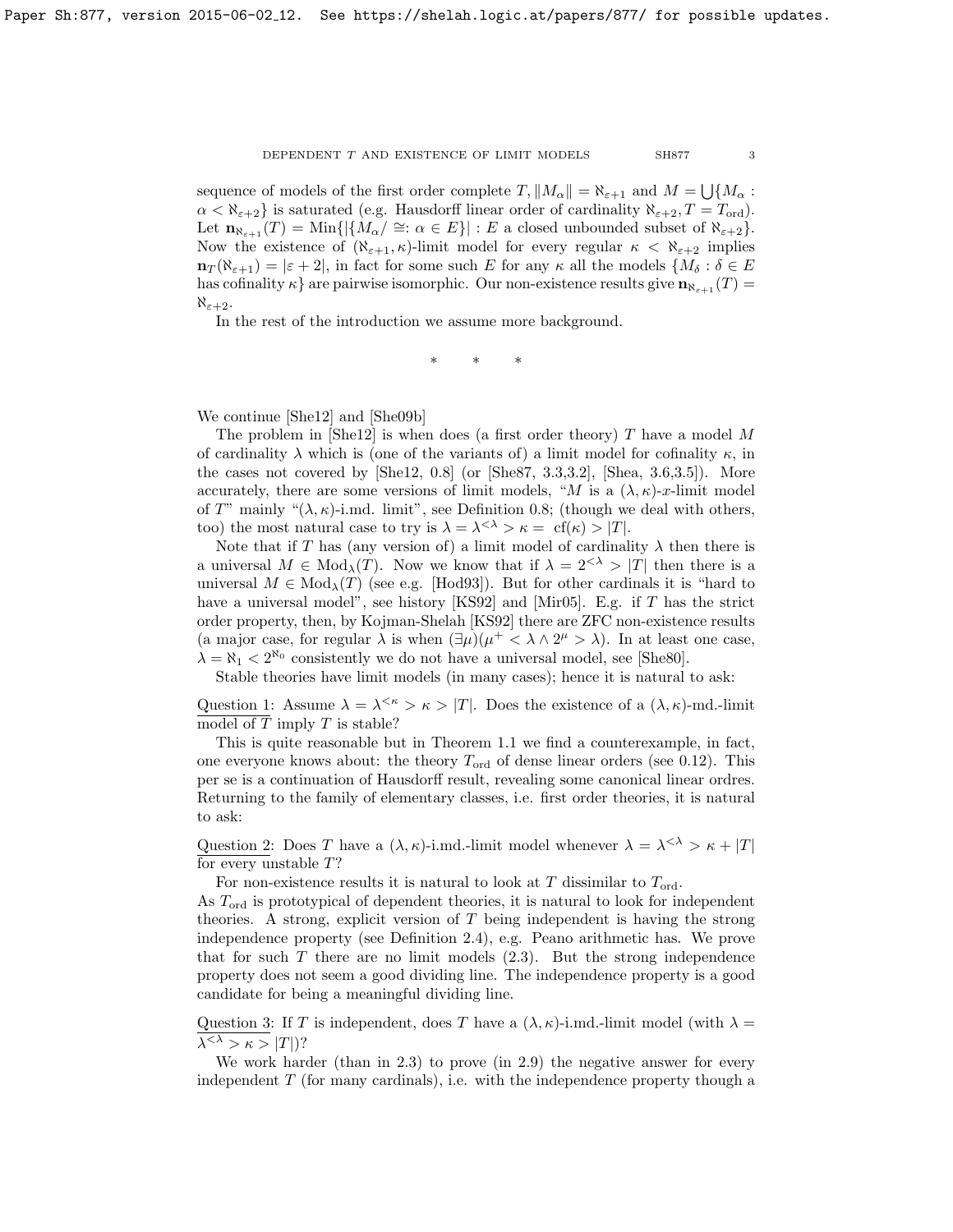weaker version meaning we prove non-existence of a stronger version of " $(\lambda, \kappa)$ -limit model".

This makes us

**Conjecture 0.1.** Any dependent T has  $(\lambda, \kappa)$ -i.md.-limit model.

Toward this end we intend to continue the investigation of types for dependent T.

We shall also consider a property  $Pr_{\lambda,\kappa}(T)$  (and the stronger  $Pr_{\lambda,\kappa}^2(T)$ ), see Definition [2.5,](#page-13-2) which are relatives of "there is no  $(\lambda, \kappa)$ -x-limit model"; i.e. nonexistence results for independent T holds for  $\lambda = \lambda^{<\lambda} \geq \kappa = \text{cf}(\kappa), \lambda > |T|$ . For  $\lambda > \kappa$  this strengthens "there is no  $(\lambda, \kappa)$ -i.md.-limit model". But  $\lambda = \kappa$  is a new non-trivial case and it is also a candidate to be "an outside equivalent condition for T being dependent".

The most promising among the relatives (for having a dichotomy) is the following conjecture (the assumption  $2^{\lambda} = \lambda^+$  is just for simplicity).

# Conjecture 0.2. The generic pair conjecture

Assume  $\lambda = \lambda^{<\lambda} > |T|$  and  $2^{\lambda} = \lambda^+$  (for transparency) and  $M_{\alpha} \in EC_{\lambda}(T)$  is  $\prec$ -increasing continuous for  $\alpha < \lambda^+$  with  $\bigcup \{M_\alpha : \alpha < \lambda^+\} \in EC_{\lambda^+}(T)$  saturated. Then T is dependent iff for some club E of  $\lambda^+$  for all pairs  $\alpha < \beta < \lambda^+$  from E both of cofinality  $\lambda$ ,  $(M_\beta, M_\alpha)$  has the same isomorphism type (we denote this property of T by  $Pr_{\lambda}^{2}(T)$ , see Definition [2.5\)](#page-13-2).

Here we prove that for independent  $T$ , a strong version of the conjecture holds. In §2, we also prove the parallel of what we say above. In §3 we prove that  $(\lambda, \kappa)$ -superlimit models does not exist even for  $T = T_{\text{ord}}$ . This work is continued in [\[She11\]](#page-27-8), [\[She15\]](#page-27-9), [\[Sheb\]](#page-27-10),  $[S^+]$  and Kaplan-Lavi-Shelah [\[KLS16\]](#page-26-4).

∗ ∗ ∗

Now we define some versions of "M is a  $(\lambda, S)$ -x-limit model" and for them " $\overline{M}$ 

obeys a  $(\lambda, T)$ -x-function".

Notation 0.3. 1) Let T denote a complete first order theory. 2) Let  $\tau_T = \tau(T), \tau_M = \tau(M)$  be the vocabulary of T, M respectively.

**Definition 0.4.** 1) For any T let  $EC(T) = \{M : M \text{ a } \tau_T\text{-model of } T\}.$ 2)  $EC_{\lambda}(T) = \{M \in EC(T) : M \text{ is of cardinality } \lambda\}$  and  $EC_{\lambda,\kappa}(T) = \{M \in EC_{\lambda}(T) : M \text{ is of cardinality } \lambda\}$ M is  $\kappa$ -saturated.

3) We say  $M \in \mathrm{EC}(T)$  is  $\lambda$ -universal when every  $N \in \mathrm{EC}_{\lambda}(T)$  can be elementarily embedded into M.

4) We say  $M \in \mathrm{EC}(T)$  is universal when it is  $\lambda$ -universal for  $\lambda = ||M||$ . 5) For  $T \subseteq T'$  let

$$
PC(T',T) = \{ M \restriction \tau_T : M \text{ is model of } T' \}
$$

$$
PC_{\lambda}(T',T) = \{ M \in PC(T',T) : M \text{ is of cardinality } \lambda \}.
$$

**Definition 0.5.** Given T and  $M \in EC_{\lambda}(T)$  we say that M is a  $(\lambda, \kappa)$ -superlimit model when: M is a  $\lambda$ -universal model of cardinality  $\lambda$  and if  $\delta < \lambda^+$  is a limit ordinal such that  $cf(\delta) = \kappa, \langle M_\alpha : \alpha \leq \delta \rangle$  is  $\prec$ -increasing continuous, and  $M_{\alpha+1}$  is isomorphic to M for every  $\alpha < \delta$  then  $M_{\delta}$  is isomorphic to M.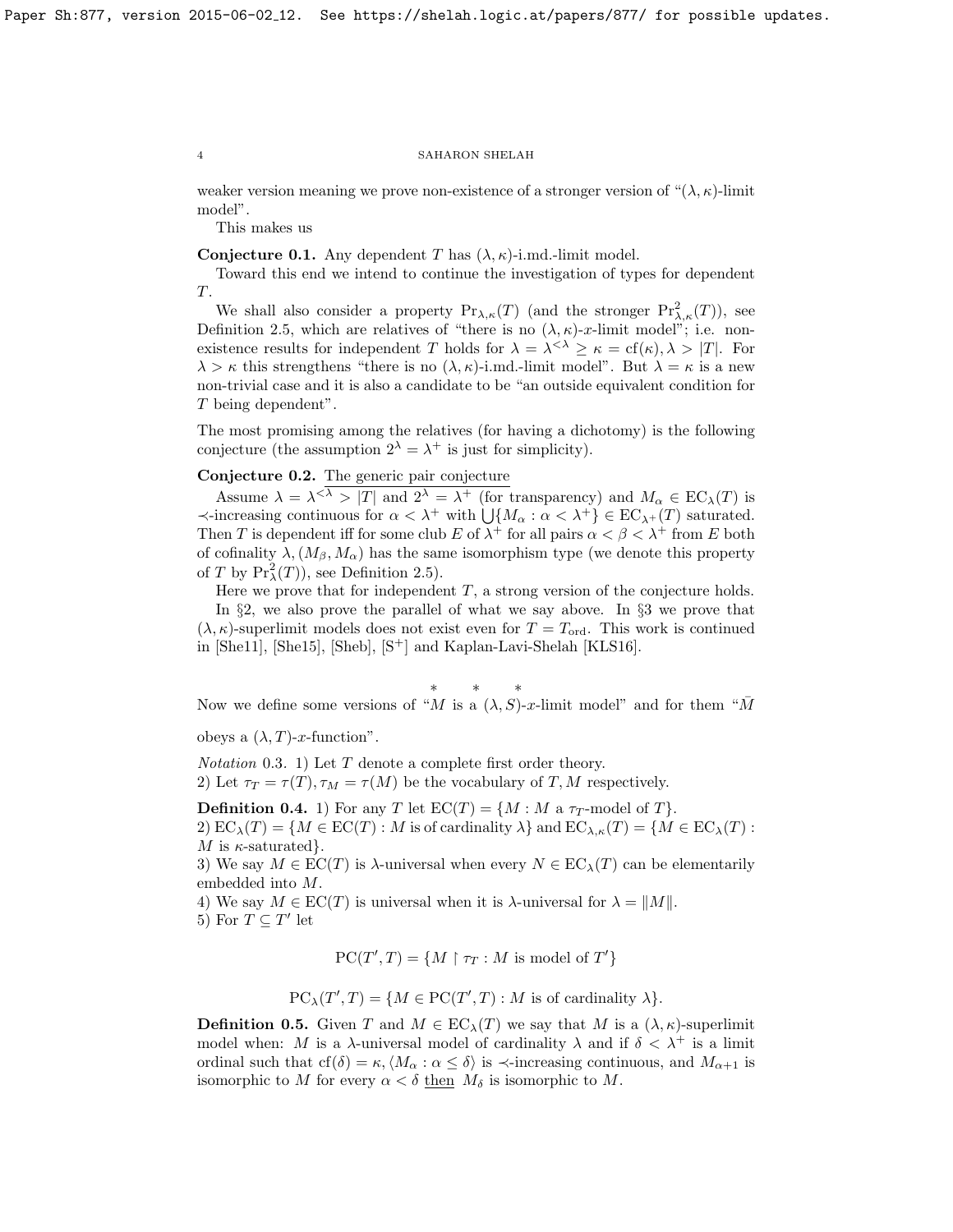DEPENDENT  $T$  AND EXISTENCE OF LIMIT MODELS  $$\sf SH877$$   $$\sf 5$$ 

Remark 0.6. We shall use:

- (a)  $(\lambda, \kappa)$ -i.md.-limit in [1.1,](#page-8-0) (existence for  $T_{\text{ord}}$ )
- (b)  $(\lambda, \kappa)$ -wk-limit in [2.3,](#page-13-0) (non-existence from "T is strongly independent")
- (c)  $(\lambda, \kappa)$ -md.-limit in [2.9,](#page-15-0) (non-existence for independent T)
- (d)  $(\lambda, \kappa)$ -i.st.-limit for  $T_{\text{ord}}$ : [3.12](#page-25-0) and [3.5\(](#page-22-0)3), [3.7\(](#page-23-0)3), (on characterization) for  $T_{\mathrm{ord}})$
- (e)  $(\lambda, \kappa)$ -superlimit in [3.10](#page-24-0) (non-existence).

Recall the definition of some versions of " $(\lambda, \kappa)$ -limit model".

Convention 0.7. In this work let "M is  $(\lambda, S)$ -limit" mean "M is  $(\lambda, S)$ -md-limit, see Definition below; similarly for  $(\lambda, \kappa)$ .

<span id="page-4-0"></span>**Definition 0.8.** Let  $\lambda$  be a cardinal  $\geq |T|$ . For parts 3) - 5) but not 6), for simplifying the presentation we assume the axiom of global choice; alternatively restrict yourself to models with universe an ordinal  $\in [\lambda, \lambda^+]$ . Below if  $S = \{ \delta <$  $\lambda^+$ : cf( $\delta$ ) =  $\kappa$ } then instead  $(\lambda, S)$  we may write  $(\lambda, \kappa)$ , this is the main case. 1) Let  $S \subseteq \lambda^+$  be stationary. A model  $M \in EC_{\lambda}(T)$  is called  $(\lambda, S)$ -st-limit (or

S-strongly limit or  $(\lambda, S)$ -strongly limit) when for some function:  $\mathbf{F} : EC_{\lambda}(T) \rightarrow$  $EC_{\lambda}(T)$  we have:

- (a) for  $N \in EC_{\lambda}(T)$  we have  $N \prec F(N)$
- (b) if  $\delta \in S$  is a limit ordinal and  $\langle M_i : i < \delta \rangle$  is a  $\prec$ -increasing continuous sequence <sup>[1](#page-4-1)</sup> in  $EC_{\lambda}(T)$  obeying **F** which means  $i < \delta \Rightarrow \mathbf{F}(M_{i+1}) < M_{i+2}$ , then  $M \cong \bigcup \{M_i : i < \delta\}.$

2) Let  $S \subseteq \lambda^+$  be stationary.  $M \in EC_{\lambda}(T)$  is called  $(\lambda, S)$ -nr-limit (or S-normally limit, or may omit nr/normally) when for some function  $\mathbf{F} : EC_{\lambda}(T) \to EC_{\lambda}(T)$ we have:

- (a) for every  $N \in EC_{\lambda}(T)$  we have  $N \prec F(N)$
- (b) if  $\langle M_i : i \langle \lambda^+ \rangle$  is a  $\prec$ -increasing continuous sequence of members of  $\mathsf{EC}_{\lambda}(T), \mathbf{F}(M_{i+1}) \prec M_{i+2}$  $\mathsf{EC}_{\lambda}(T), \mathbf{F}(M_{i+1}) \prec M_{i+2}$  $\mathsf{EC}_{\lambda}(T), \mathbf{F}(M_{i+1}) \prec M_{i+2}$  then for some closed unbounded <sup>2</sup> subset C of  $\lambda^+,$

$$
[\delta\in S\cap C \Rightarrow M_\delta\cong M].
$$

2A)  $M \in EC_{\lambda}(T)$  is  $(\lambda, S)$ -limit<sup>+</sup> when if  $\langle M_{\alpha} : \alpha < \lambda^+ \rangle$  is  $\subseteq$ -increasing and continuous and  $\alpha < \lambda^+$   $\Rightarrow$   $M_{\alpha+1} \cong M$  then for some club E of  $\lambda$  we have  $\alpha \in$  $E \cap S \to M_\alpha \cong M$ . Notice that being a  $(\overline{\lambda}, \overline{S})$ -limit<sup>+</sup> implies being a  $(\lambda, S)$ -nr-limit. 3) We define "M is  $(\lambda, S)$ -wk-limit", " $(\lambda, S)$ -md-limit" like " $(\lambda, S)$ -nr-limit", " $(\lambda, S)$ st-limit" respectively by demanding that the domain of **F** is the family of  $\prec$ increasing continuous sequences of members of  $EC_{\lambda}(T)$  of length  $\langle \lambda^+ \rangle$  and replacing " $\mathbf{F}(M_{i+1}) \prec M_{i+2}$ " by " $M_{i+1} \prec \mathbf{F}(\langle M_j : j \leq i+1 \rangle) \prec M_{i+2}$ ". (They are also called S-weakly limit, S-medium limit, respectively.)

3A) We replace "limit" by "limit<sup>--</sup>" if " $\mathbf{F}(M_{i+1}) \prec M_{i+2}$ ", " $M_{i+1} \prec \mathbf{F}(\langle M_j : j \leq j \rangle)$  $i + 1$ )  $\prec M_{i+2}$ " are replaced by " $\mathbf{F}(M_i) \prec M_{i+1}$ ", " $M_i \prec \mathbf{F}(\langle M_j : j \leq i \rangle) \prec M_{i+1}$ " respectively.

<span id="page-4-2"></span><span id="page-4-1"></span><sup>&</sup>lt;sup>1</sup>No loss if we add  $M_{i+1} \cong M$ , so this simplifies the demand on **F**, i.e., only **F**(M) is required <sup>2</sup>We can use a filter as a parameter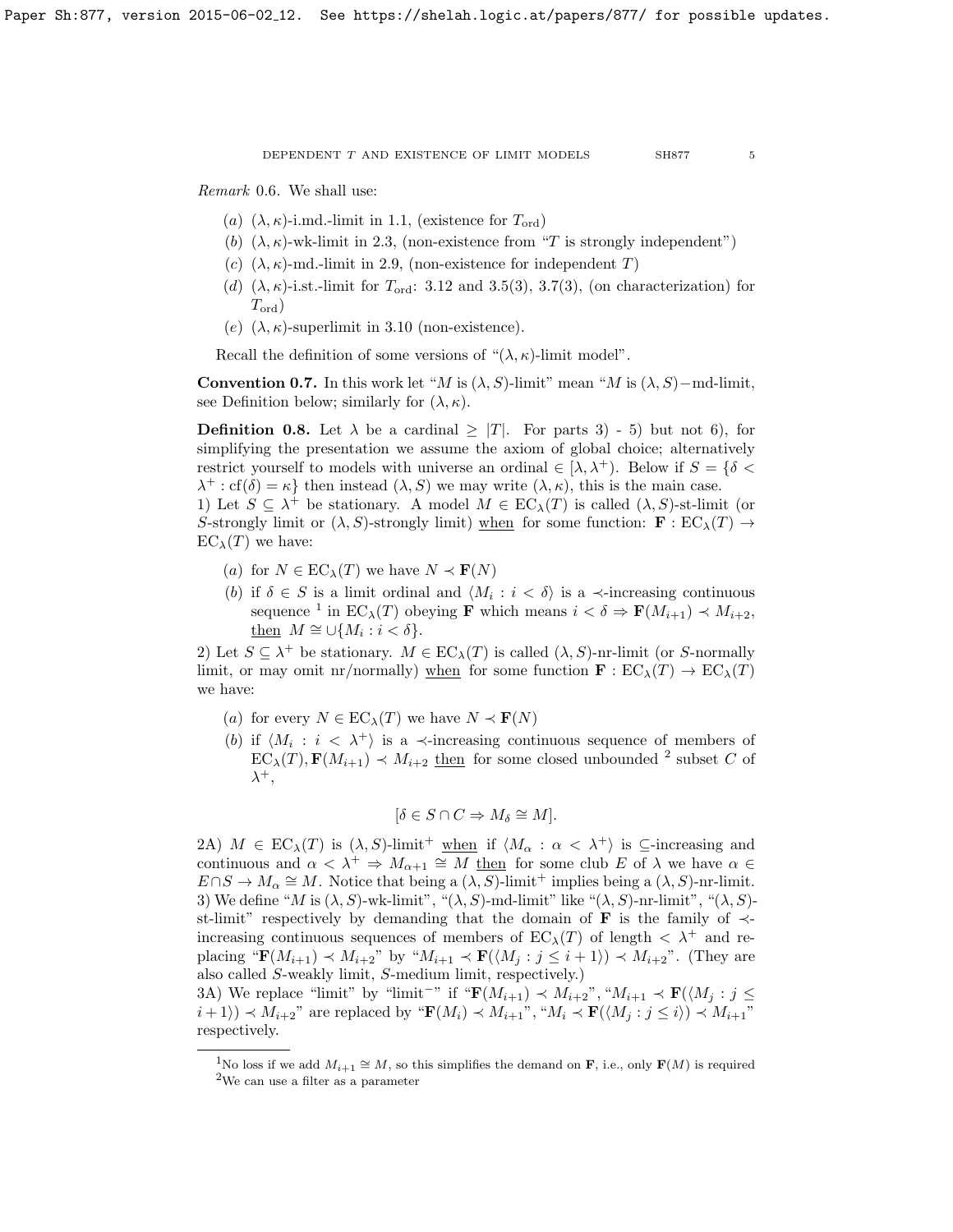4) If  $S = \lambda^+$  then we may omit S (in parts (3), (4), (5)).

5) For  $\Theta \subseteq {\mu : \mu \leq \lambda \text{ and } \mu \text{ is regular}}$ , M is  $(\lambda, \Theta)$ -strongly limit if M is  $\{\delta < \lambda^+ :$  $cf(\delta) \in \Theta$ }-strongly limit in the sense of part (1). Similarly for the other notions (where  $\Theta \subseteq {\{\mu : \mu \text{ regular } \leq \lambda\}}$  is non-empty and  $S_1 \subseteq {\{\delta < \lambda^+ : \text{cf}(\delta) \in \Theta\}}$  is a stationary subset of  $\lambda^+$ ). If we do not write  $\lambda$  we mean  $\lambda = ||M||$ .

6) We say that  $M \in K_{\lambda}$  is  $(\lambda, S)$ -i.st-limit (or S-invariantly strong limit) when in part (3), **F** is just a subset of  $\{(M, N)/ \cong : M \prec N \text{ are from } EC_{\lambda}(T)\}\)$  and in clause (b) of part (3) we replace " $\mathbf{F}(M_{i+1}) \prec M_{i+2}$ " by " $(\exists N)(M_{i+1} \prec N \prec M_{i+2} \land$  $((M_{i+1}, N)/ \cong) \in \mathbf{F})^n$ . But abusing notation we still write  $N = \mathbf{F}(M)$  instead  $((M, N)/ \cong) \in \mathbf{F}$ . Similarly with the other notions, i.e., we use the isomorphism type of  $\bar{M} \hat{\;} \langle N \rangle$ .

**Observation 0.9.** 1) If  $\mathbf{F}_1, \mathbf{F}_2$  are as above and  $\mathbf{F}_1(N) \prec \mathbf{F}_2(N)$  (or  $\mathbf{F}_1(M) \prec$  $\mathbf{F}_2(M)$ ) whenever defined then if  $\mathbf{F}_1$  is a witness so is  $\mathbf{F}_2$ . 2) All versions of limit models imply being a universal model in  $EC_{\lambda}(T)$ .

 $(\lambda, \kappa)$ -superlimit

3) Obvious implication diagram: For stationary  $S \subseteq S_{\kappa}^{\lambda^+}$  as in [0.8\(](#page-4-0)7):

↓ S-strong limit ↓ ↓ S-medium limit, S-normally limit ↓ ↓

S-weakly limit.

<span id="page-5-0"></span>**Claim 0.10.** Assume  $\lambda = \lambda^{<\kappa} \geq |T|$  and  $\kappa$  is regular and M is a model of T of cardinality  $\lambda$ . Then the following conditions are equivalent (assuming the universal axiom of choice <u>or</u> restrict ourselves below to models with universe  $\subseteq \lambda^+$ ):

- (a) M is  $(\lambda, \kappa)$ -md-limit
- (b) in the following game the isomorphism player has a winning strategy. A play last  $\kappa$ -moves, in the *i*-th move the anti-isomorphism player chooses  $M_{\alpha} \in EC_{\lambda}(T)$  such that  $\langle M_{\beta} : \beta \leq \alpha \rangle$  is  $\prec$ -increasing continuous and  $\alpha = \beta + 1 \Rightarrow M'_{\beta} \prec M_{\alpha}$  and the isomorphism player chooses  $M'_{\alpha}$  such that  $M_{\alpha} \prec M'_{\alpha} \in EC_{\lambda}(T)$ . The isomorphism player wins a play when  $\bigcup \{M_\alpha : \alpha < \kappa\}$  is isomorphic to M
- (c) there is a function **F** with domain  $\{M : M \mid a \prec$ -increasing continuous sequence of members of  $EC_{\lambda}(T)$  of length  $\langle \kappa \rangle$  such that  $i < \ell g(M) \Rightarrow$  $\tilde{M_i}\prec{\bf F}(\tilde{M})$  and if  $\tilde{M}=\langle \tilde{M_i}: i\leq \kappa\rangle$  is  $\prec$ -increasing continuous sequence of members of  $EC_{\lambda}(T)$  and  $i < \kappa \Rightarrow \mathbf{F}(\bar{M}) (2i+2) \prec M_{2i+2}$  then  $M_{\kappa} \cong M$
- (d) there is a function **F** such that: if  $\langle M_i : i \leq \kappa \rangle$  is  $\prec$ -increasing continuous in  $EC_{\lambda}(T)$  and for some sequence  $\langle M_i': i < \kappa \rangle$  we have  $M_i \leq M_i' \in EC_{\lambda}(T)$ and  $i \lt \kappa \Rightarrow M'_i \lt \mathbf{F}(\langle M_j : j \leq i \rangle \hat{\ } \langle M'_i \rangle) = M_{i+1}$  (we say  $\overline{M}$  obeys **F**) then  $\cup \{M_i : i < \kappa\} \stackrel{\cdot}{\cong} M$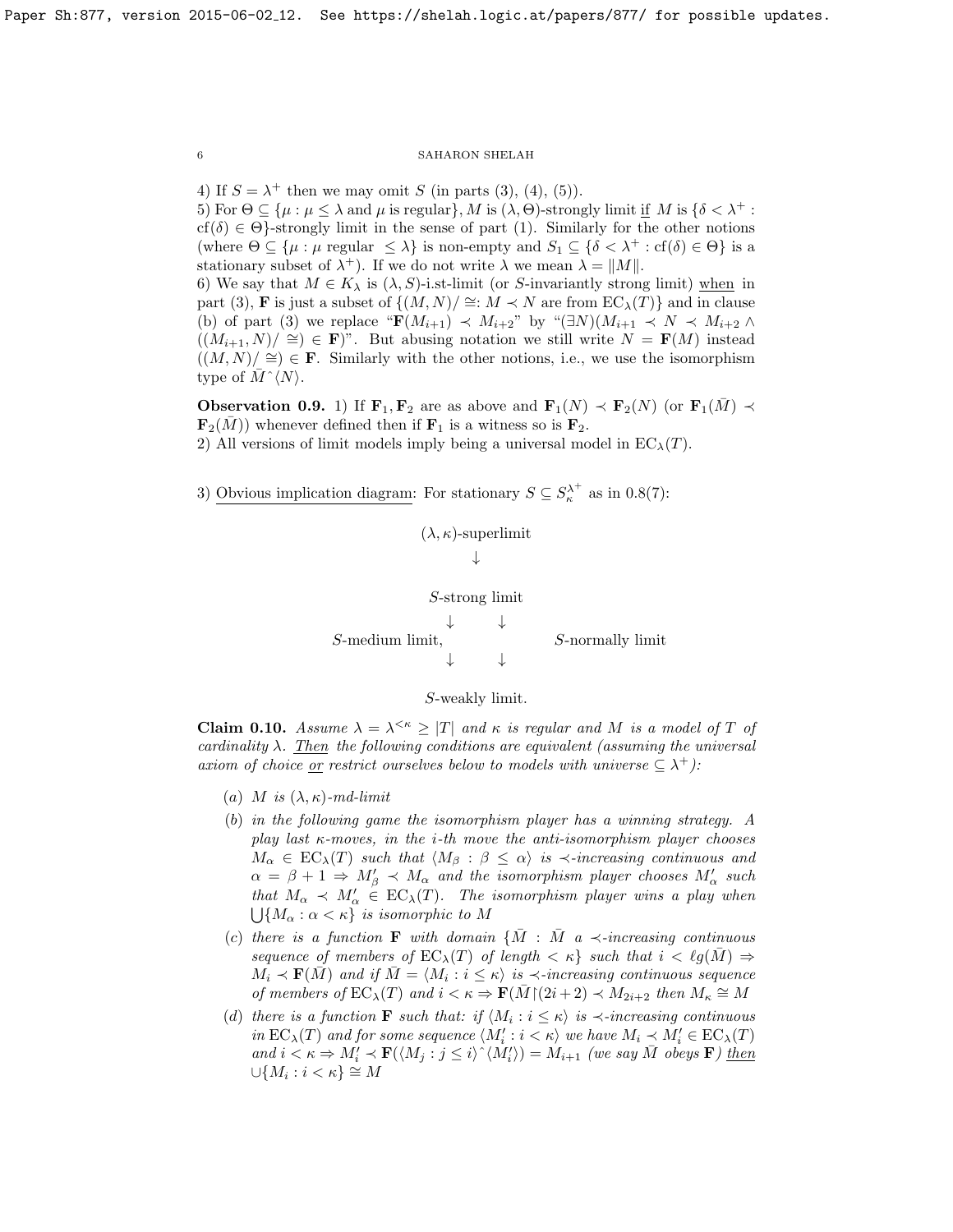- 
- (e) in  $\mathbf{V}^{\text{Levy}(\lambda^+,2^{\lambda})}$  we have: if  $\langle M_{\alpha} : \alpha < \lambda^+ \rangle$  is  $\prec$ -increasing continuous,  $M_{\alpha} \in EC_{\lambda}(T)$ , and  $\bigcup \{M_{\alpha} : \alpha < \lambda^{+}\}\in EC_{\lambda,\lambda}(T)$  then for some club E of  $\lambda^+$  we have  $\delta \in E \wedge cf(\delta) = \kappa \Rightarrow M_\delta \cong M$
- (f) like (e) for any  $\lambda^+$ -complete forcing notion  $\mathbb P$  such that  $\Vdash_{\mathbb P}$  " $2^{\lambda} = \lambda^{+}$ ".

*Proof.* As  $(EC_{\lambda}(T), \prec)$  has the JEP (joint embedding property) and the amalgamation property this is straightforward. E.G.

 $(f) \Rightarrow (b)$ :

Let  $\langle \underline{M}_{\alpha} : \alpha < \lambda^+ \rangle$  be a P-name of a  $\prec$ -increasing continuous sequence of members of  $EC_{\lambda}(T)$  with union in  $EC_{\lambda,\lambda}(T)$  and  $E$  a P-name of a club of  $\lambda^{+}$  such that  $\delta \in \mathcal{F} \wedge cf(\delta) = \kappa \Rightarrow M_{\delta} \cong M$ ; clearly it exists by clause (f) which we are  $\sum_{i=1}^{n}$  We now define a strategy st for the isomorphic player: together with choosing  $M'_\alpha$  the isomorphic player chooses  $(\gamma_\alpha, p_\alpha, h_\alpha)$  such that

- $\bullet_1$   $M_\alpha \prec M'_\alpha \in EC_\lambda(T)$  as demanded in (b)
- •<sub>2</sub>  $p_{\alpha} \in \mathbb{P}$  and  $\beta < \alpha \Rightarrow \mathbb{P} \models \text{``} p_{\beta} \leq p_{\alpha}$ "
- •<sub>3</sub>  $\gamma_{\alpha} < \lambda^{+}$  and  $\beta < \alpha \Rightarrow \gamma_{\beta} < \gamma_{\alpha}$
- •4  $p_{\alpha} \Vdash_{\mathbb{P}}$  " $h_{\alpha}$  is an isomorphism from  $M'_{\alpha}$  onto  $M_{\gamma_{\alpha}}$ "
- •<sub>5</sub> if  $\beta < \alpha$  then  $h_{\beta} \subseteq h_{\alpha}$ .

 $\square_{0.10}$  $\square_{0.10}$  $\square_{0.10}$ 

Like [0.10](#page-5-0) but for the invariant version we note

<span id="page-6-0"></span>**Claim 0.11.** For  $M \in EC_{\lambda}(T)$  the following are equivalent (and seemingly stronger than the conditions in [0.10\)](#page-5-0):

- (a)' M is  $(\lambda, \kappa)$ -i.md-limit (that is invariantly medium  $(\lambda, \kappa)$ -limit)
- (d)' there is a class  $\bf{F}$  such that:
	- (a)  $\mathbf{F} \subseteq {\overline{M} : \overline{M} = \langle M_i : i \leq \alpha \rangle \text{ for some } \alpha \leq \kappa \text{ is } \prec \text{-increasing contin-}$ uous,  $\{M_i : i \leq \alpha\} \subseteq EC_{\lambda}(T)\}\$  and **F** is closed under isomorphisms
	- ( $\beta$ ) if  $\overline{M} = \langle M_i : i \leq \alpha \rangle \in \mathbf{F}$  and  $M_{\alpha} \prec M'_{\alpha} \in EC_{\lambda}(T)$  then for some  $M_{\alpha+1}$  we have  $M'_\alpha \prec M_{\alpha+1}$  and  $\overline{M}^{\wedge} \langle M_{\alpha+1} \rangle \in \mathbf{F}$
	- $(\gamma)$  for  $\alpha$  limit  $\langle M_i : i \leq \alpha \rangle \in \mathbf{F}$  iff  $j < \alpha \Rightarrow \langle M_i : i \leq j \rangle \in \mathbf{F}$  and  $M_{\alpha} = \bigcup \{M_i : i < \alpha\}$
	- (δ) if  $\langle M_i : i \leq \kappa \rangle \in \mathbf{F}$  then  $M_{\kappa} \cong M$
- $(d)''$  there is **F** such that:
	- ( $\alpha$ ) **F** is a subset of  $\{ \overline{M} : \overline{M} = \langle M_i : i \leq \alpha \rangle \}$  for some  $\alpha < \kappa$  is  $\prec$ -increasing continuous in  $EC_{\lambda}(T)$ }
		- $\alpha$  odd  $\Rightarrow$   $M_{\alpha} \prec$   $\mathbf{F}(\overline{M}) \in EC_{\lambda}(T)$  so we can ignore the member  $\alpha\rangle$ )
	- $(\beta)$  if  $\overline{M} \in K$  has length  $2\alpha + 1 < \kappa$  then for some  $M', \overline{M}^{\wedge} \langle (M') \rangle \in \mathbf{F}$ and M' is unique up to isomorphism, i.e. if  $\overline{M}^{\ell} =$  $\bar{M}^{\wedge}\langle M^{\ell}\rangle \in \mathscr{F}$  for  $\ell = 1, 2$  then  $\bar{M}^1, \bar{M}^2$  are isomorphic, so abusing notation we may write  $M' = \mathbf{F}(\overline{M})$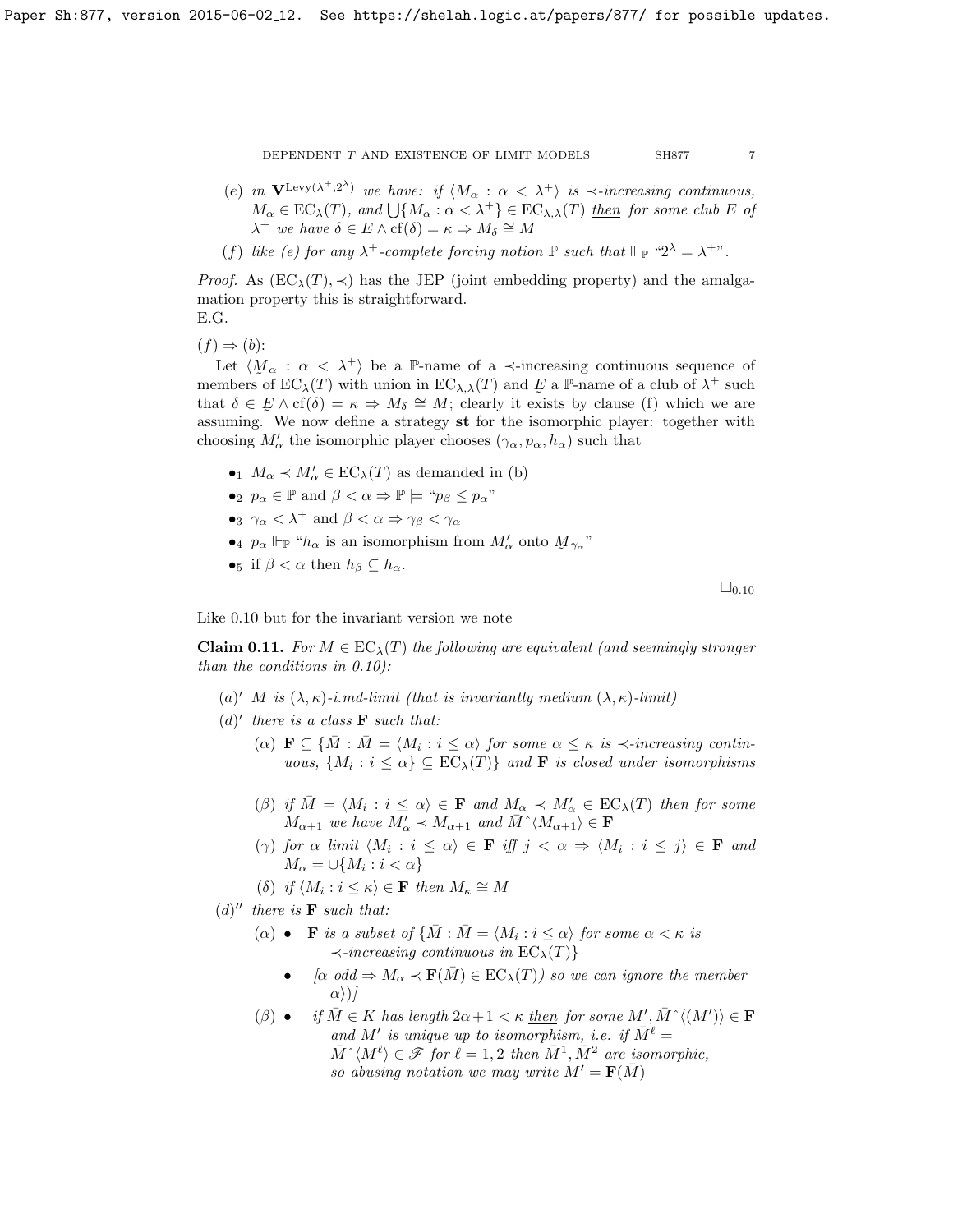• if  $\overline{M} \in K$  has length  $2\alpha < \kappa$  and  $M_{2\alpha} \prec M' \in EC_{\lambda}(T)$  then  $\bar{M} \hat{\;} \langle \bar{M}' \rangle \in \mathbf{F}$  and we may write  $\mathbf{F}(\bar{M}) = M_{\alpha}$ 

 $(\gamma),(\delta)$  as in  $(d)$ '.

<span id="page-7-0"></span>**Definition 0.12.** 1)  $T_{\text{ord}}$  is the theory of dense linear order with neither first nor last element.

2)  $T_{\rm rd}$  is the theory of linear orders.

<span id="page-7-1"></span>**Definition 0.13.** 1) We say that  $(C_1, C_2)$  is a cut of  $M \in EC(T_{rd})$  when:

- (a)  $C_1$  is an initial segment of M
- (b)  $C_2$  is an end-segment of M
- (c)  $C_1 \cap C_2 = \emptyset$
- (d)  $C_1 \cup C_2 = M$ .

2) For a cut  $(C_1, C_2)$  of M, let  $cf(C_1, C_2)$ , the cofinality of the cut  $(C_1, C_2)$ , be the pair  $(\theta_1, \theta_2)$  when

- (a)  $\theta_1$  is the cofinality of  $C_1$ , i.e. of  $M \upharpoonright C_1$  (can be 0, 1 or a regular cardinal  $\in$   $\mathcal{R}_0, \lambda$
- (b)  $\theta_2$  is the cofinality of  $C_2$  inverted.

<span id="page-7-2"></span>**Definition 0.14.**  $I(\lambda, T)$  is the number of  $M \in EC_{\lambda}(T)$  up to isomorphism.

**Definition 0.15.** 1) Fixing  $T, \varphi(\bar{x}, \bar{y})$  is an independent formula when for every n and  $M \models T$  for some  $\bar{a}_{\ell} \in {}^{\ell g(\bar{y})}M$  for  $\ell < n$ , for every  $u \subseteq n, M \models T$  $(\exists \bar{x}) \land \varphi(\bar{x}, \bar{a}_{\ell})^{\text{if}(\ell \in u)}.$  $\ell$  < n

2) T is independent iff some  $\varphi(x,\bar{y})$  is independent.

*Notation* 0.16.  $\varphi^{if(t)}$  is  $\varphi$  if **t** is true or 1,  $\neg \varphi$  if **t** is false or 0.

<span id="page-7-3"></span>**Definition 0.17.** 1)  $\lambda^{<\kappa\rangle_{\text{tr}}}$  is sup $\{|\mathscr{T} \cap \kappa \lambda| : \mathscr{T} \subseteq \kappa^{\geq} \lambda \text{ is closed under initial}\}$ segments and  $\varepsilon < \kappa \Rightarrow |\mathcal{F} \cap \mathcal{F} \lambda| \leq \lambda$ .

2)  $U_{\kappa}(\lambda) = \min\{|\mathscr{F}| : \mathscr{F}$  is a set of functions from  $\kappa$  to  $\lambda$  such that  $f \neq g \in \mathscr{F} \Rightarrow$  $\kappa > \{i < \kappa : f(i) = g(i)\}.$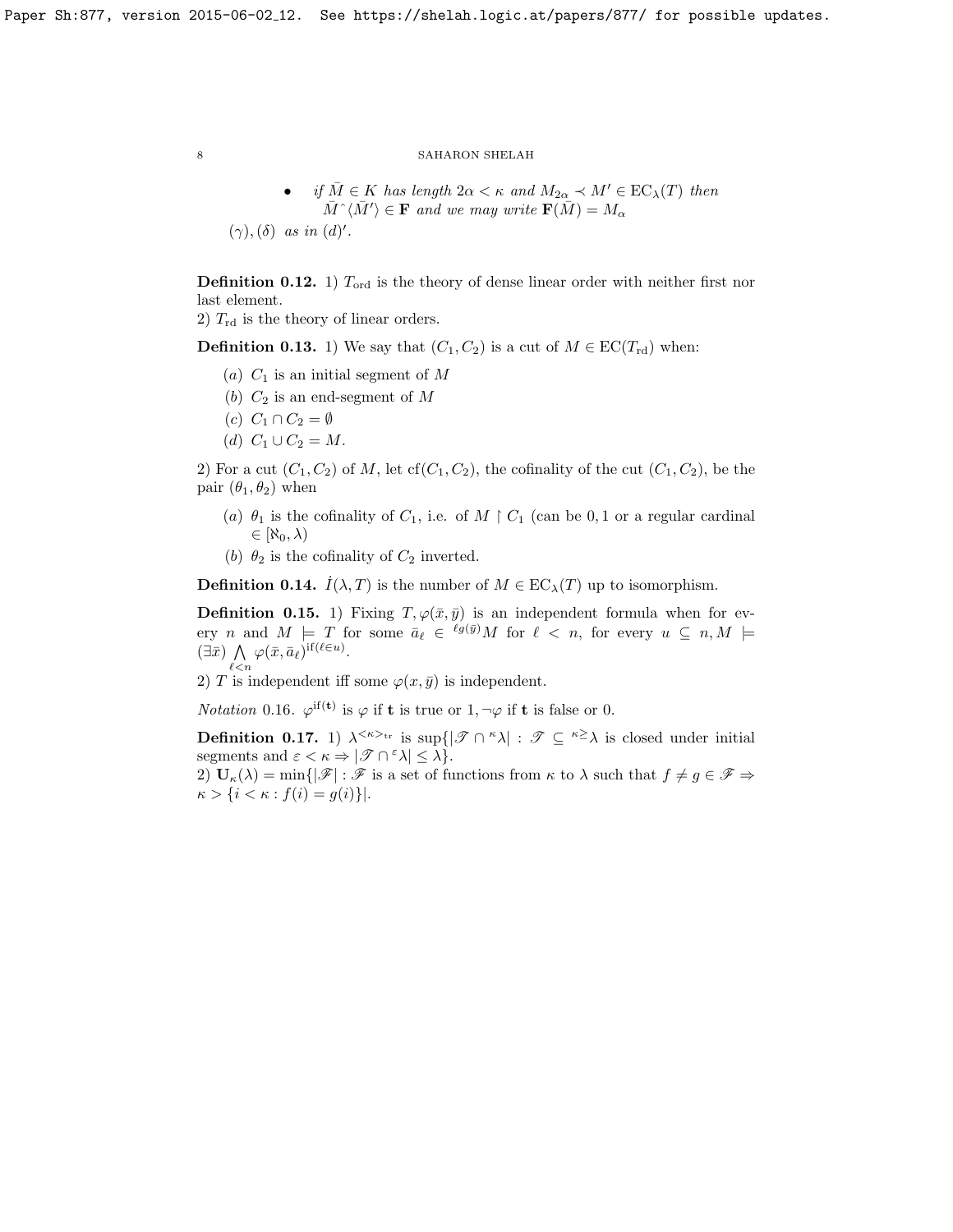§ 1. Dense linear order has medium limit models

<span id="page-8-0"></span>**Theorem 1.1.** Assume  $\lambda = \lambda^{<\lambda} > \kappa = \text{cf}(\kappa)$ . Then  $T_{\text{ord}}$  has an invariantly medium  $(\lambda, \kappa)$ -limit model.

Remark 1.2. 1) We use condition  $(d)'$  from [0.11,](#page-6-0) we may use it as a definition.

2) So a model of  $T_{\text{ord}}$  is a dense linear order with neither first nor last element and  $\prec$  for models of  $T_{\text{ord}}$  is just  $\subseteq$  and saturated means  $\lambda$ -dense for models of  $T_{\text{ord}}$  of cardinality  $\lambda$ .

3) We actually prove a result with  $\bf{F}$  of a simple kind, dealing with  $\bf{F}$  acting on pairs of models,  $\cup \{M_i : i < \kappa\}$  is isomorphic to the  $(\lambda, \kappa)$ -i.md.-limit model when  $\langle M_i : i < \kappa \rangle$  is  $\prec$ -increasing continuous sequence of linear orders such that for any  $i_1 < i_2 < \kappa$  for some  $i_3 \in (i_2, \kappa)$  we have  $\mathbf{F}(M_{i_1}, M_{i_3}) \prec M_{i_3+1}$ .

4) On cuts and their cofinalities [0.13.](#page-7-1)

*Remark* 1.3. Concerning  $\mathcal{D}_{\overline{\mu}}^{\kappa}$  in the beginning of the proof of [1.1.](#page-8-0)

1) It is a characterization of the invariantly medium  $(\lambda, \kappa)$ -model. We shall return to this in §3.

2) Concerning the clause inside  $\mathcal{L}_{\mu}^{\kappa}$  in the proof of [1.1](#page-8-0) note the following: Clause (f) almost implies clause (d).

Clause (f) implies (h)<sub>1</sub>; why? use  $A = \emptyset$ ,  $B = M_i$ . Also clause (f) implies (h)<sub>2</sub>; why? use  $A = M_i, B = \emptyset$ .

Lastly, clause (f) implies (i)<sub>1</sub>; why? use  $A' = A, B' = \{c \in M_i : A < c\}$  and clause (f) implies (i)<sub>2</sub> similarly.

2) Note that clause (f) is equivalent to  $(i)_1 + (i)_2$ .

*Proof.* First we say that  $\overline{M}$  is a fast  $(\lambda, \kappa)$ -sequence (of models of  $T_{\text{ord}}$ ) when:

- $\circledast^{\kappa}_{\bar{M}}(a) \quad \bar{M} = \langle M_i : i \leq \kappa \rangle$ 
	- (b)  $M_i$  is  $\prec$ -increasing continuous
	- (c)  $M_i$  is a model of  $T_{ord}$  of cardinality  $\lambda$
	- $(d)$   $M_i$  is saturated if i is a non-limit ordinal
	- (e) if  $i < \kappa$  and  $a \in M_{i+1} \backslash M_i$  then  $M_{i+1} \upharpoonright \{b \in M_{i+1} \backslash M_i : (\forall c \in M_i) \}$  $[(c < b) \equiv (c < a)]$  is a saturated model of  $T_{\text{ord}}$  of cardinality  $\lambda$
	- (f) if  $i < \kappa$  and  $A, B \subseteq M_i$  and  $A < B$  (i.e.  $(\forall a \in A)(\forall b \in B)(a <_{M_i} b)$ ) and A or B has cardinality  $\langle \lambda, \underline{\text{then}} \rangle$  for some  $c \in M_{i+1} \backslash M_i$ we have  $A < c < B$ ; this includes A, B singletons but it is enough to have this when  $c \in M_i \Rightarrow \neg (A < c < B)$ ; note that we say " $A$  or  $B \dots$ "
	- $(g)_1$  if  $i < j < \kappa$  and  $a \in M_j \backslash M_i$ , then for some  $d \in M_{j+1} \backslash M_j$  we have ( $\alpha$ ) if  $b \in M_i$  and  $b \lt_{M_i} a$  then  $b \lt_{M_{i+1}} d$ 
		-
		- (β) if  $c \in M_j$  and  $(\forall b \in M_i)(b \lt_{M_j} a \Rightarrow b \lt_{M_j} c)$  then  $d \lt_{M_{j+1}} c$

$$
(g)_2
$$
 if  $i < j < \kappa$  and  $a \in M_j \backslash M_i$  then for some  $d \in M_{j+1} \backslash M_j$  we have

( $\alpha$ ) if  $b \in M_i$  and  $a \lt_{M_j} b$  then  $d \lt_{M_{j+1}} b$ 

$$
(\beta) \quad \text{if } c \in M_j \text{ and } (\forall b \in M_i)(a <_{M_j} b \Rightarrow c <_{M_j} b) \text{ then } c <_{M_{j+1}} d
$$

- $(h)_1$  for  $i < \kappa$  there is  $b \in M_{i+1} \backslash M_i$  such that  $a \in M_i \Rightarrow a <_{M_{i+1}} b$
- $(h)_2$  for  $i < \kappa$  there is  $b \in M_{i+1} \backslash M_i$  such that  $a \in M_i \Rightarrow b <_{M_{i+1}} a$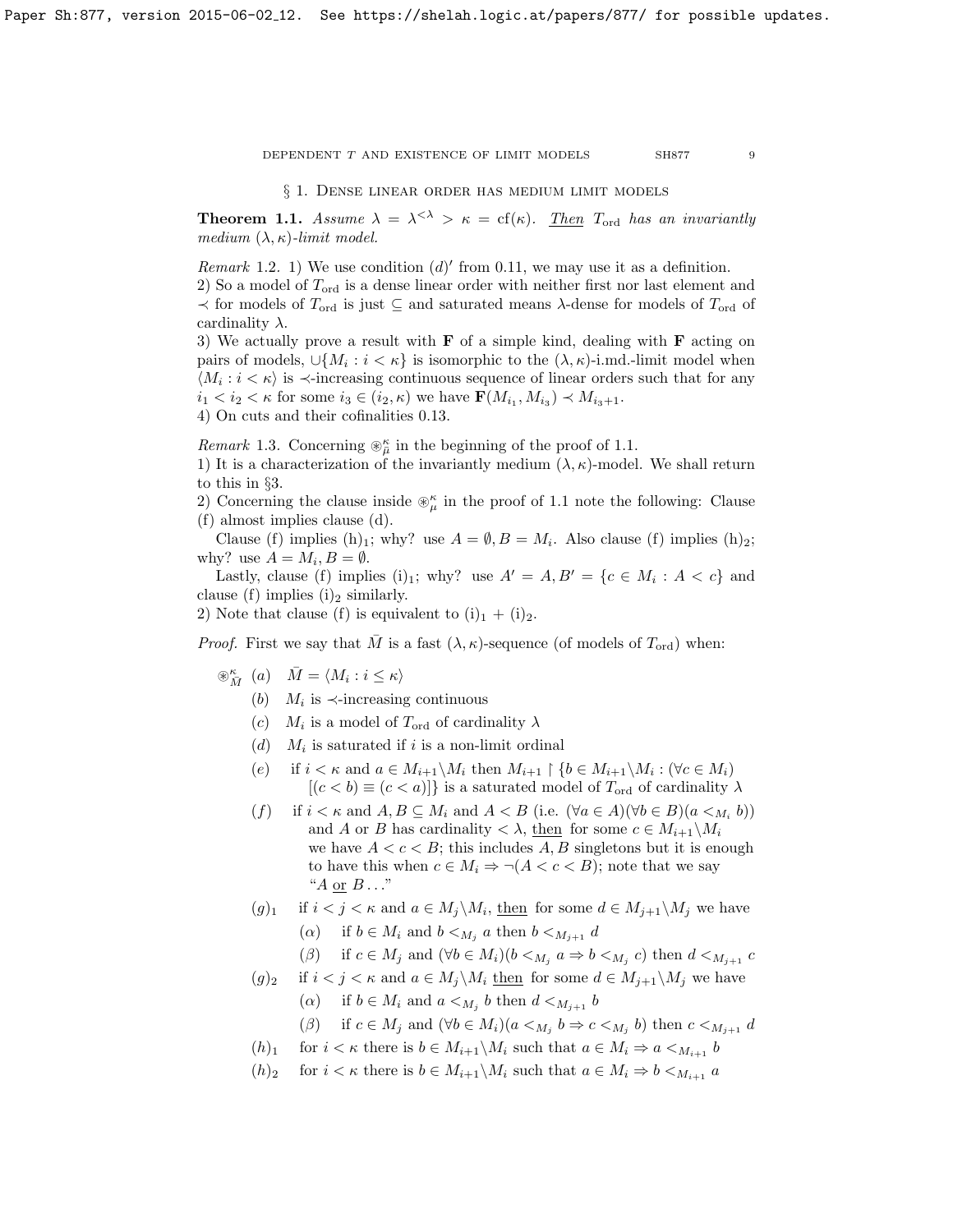- $(i)_1$  if  $A \subseteq M_i, i < \kappa$  and  $|A| < \lambda$  then for some  $c \in M_{i+1} \backslash M_i$  we have  $(\forall d \in M_i)(d \leq_{M_{i+1}} c \leftrightarrow (\exists a \in A)(d \leq_{M_i} a))$
- $(i)_2$  if  $A \subseteq M_i, i < \kappa$  and  $|A| < \lambda$  then for some  $c \in M_{i+1} \backslash M_i$  we have  $(\forall d \in M_i)(c <_{M_{i+1}} d \leftrightarrow (\forall a \in A)(a \leq_{M_i} d))$
- (*j*) if  $i < \kappa$  and  $a <_{M_i} b$  then for some  $c \in (a, b)_{M_{i+1}} \backslash M_i$ the orders  $M_i \restriction \{d \in M_i : d \lt_{M_{i+1}} c\}$  and the inverse of  $M_i \restriction \{d \in M_i : c \lt_{M_{i+1}} d\}$  have cofinality  $\lambda$ .

Clearly:

 $\boxtimes$  it is enough to prove  $\boxtimes_1 + \boxtimes_2$  where

- $\boxtimes_1$  there is **F** such that
	- ( $\alpha$ ) Dom(**F**) = { $\overline{M}$ : for some  $\alpha \leq \kappa$ ,  $\overline{M} = \langle M_i : i \leq \alpha \rangle$  is  $\prec$ -increasing continuous,  $M_i \in EC_{\lambda}(T_{\text{ord}})$
	- ( $\beta$ ) for  $\overline{M} = \langle M_i : i \leq \alpha \rangle \in \mathbf{F}$ 
		- if  $\alpha$  is odd then  $M_{\alpha} \prec \mathbf{F}(M) \in EC_{\lambda}(T_{\text{Ord}})$  and  $M \hat{\;} \langle \mathbf{F}(M) \rangle \in \mathbf{F}$
		- if  $\alpha$  is even and  $M_{\alpha} \prec M' \in EC_{\lambda}(T_{\text{Ord}})$  then  $M_{\alpha} = \mathbf{F}(\bar{M})$ and  $\overline{M}^{\wedge}\langle M' \rangle \in \mathbf{F}$
	- ( $\gamma$ ) **F** is invariant, i.e. if  $\overline{M}_1 \cong \overline{M}_2$  then  $(\overline{M}_1, \mathbf{F}(M_1)) \cong (M_2, \mathbf{F}(\overline{M}_2))$
	- (δ) if  $\overline{M} = \langle M_i : i \leq \kappa \rangle$  is an  $\prec$ -increasing continuous sequence of members of  $\text{EC}_{\lambda}(T_{\text{ord}})$  belonging to, i.e. **F** then  $\circledast_{\tilde{M}}^{\kappa}$

 $\boxtimes_2$  if  $\circledast_{\overline{M}^1}^{\kappa}$  and  $\circledast_{\overline{M}^2}^{\kappa}$  then  $M^1_{\kappa} \cong M^2_{\kappa}$ .

Why is clause  $\boxtimes_1$  true?:

How do we choose F?

Reading the definition of  $\otimes^{\kappa}_{\bar{M}}$  this should be clear: all our demands on  $M_{j+1}$  when we are given  $\langle M_i : i \leq j \rangle$  and  $M'_j$  can be fulfilled. We first choose  $\mathscr{P}_{\langle M_i : i \leq j \rangle}$  =  $\{(A, B) : (A, B)$  a cut of  $M_j$  such that A has cofinality  $\langle \lambda \rangle$  or the inverse of B has cofinality  $\langle \lambda \underline{\text{ or }}$  for some  $i < j$  and  $a \in M_j \backslash M_i$  the set  $\{b \in M_i : b <_{M_j} a\}$  is unbounded in A <u>or</u> for some  $i < j$  and  $a \in M_j \backslash M_i$  the set  $\{b \in M_i : a <_{M_j} b\}$  is unbounded from below in the set  $B$ .

Second, choose  $M_{j+1} = \mathbf{F}(\langle M_i : i \leq j \rangle^{\wedge} \langle M'_j \rangle)$  such that  $M'_j \prec M_{j+1}$  and any cut  $(A, B) \in \mathscr{P}_{(M_i : i \leq j)}$  is realized in  $M_{j+1}$  and for each  $c \in M_{j+1} \backslash M_j$  we have  $M_{j+1}$ |{ $a \in M_{j+2} \backslash M_j : a, c$  realize the same cut of  $M_j$ } is a saturated model of  $T_{\text{ord}}$ .

Having chosen **F**, clauses  $(\alpha)$ ,  $(\beta)$ ,  $(\gamma)$  of  $\boxtimes_1$  follow and clause  $(\delta)$  follows too.

Why is clause  $\boxtimes_2$  true?:

Suppose  $\bigotimes_{\langle M_i^{\ell}:i\leq\kappa\rangle}^{\kappa}$  for  $\ell=1,2$ . For  $\ell = 1, 2$  let

$$
Y_{\ell} = \{ a \in M_{\kappa}^{\ell} \setminus M_0^{\ell} : \text{ for every } A \subseteq M_0^{\ell} \text{ of cardinality } < \lambda \text{ we have } A < a \Rightarrow (\exists b \in M_0^{\ell}) (A < b < a) \text{ and } a < A \Rightarrow (\exists b \in M_0^{\ell}) (a < b < A) \}
$$

$$
E_{\ell} = \{(a, b) : a, b \in M_{\kappa}^{\ell} \setminus M_0^{\ell} \text{ and } (\forall c \in M_0)(c < a \equiv c < b)\}.
$$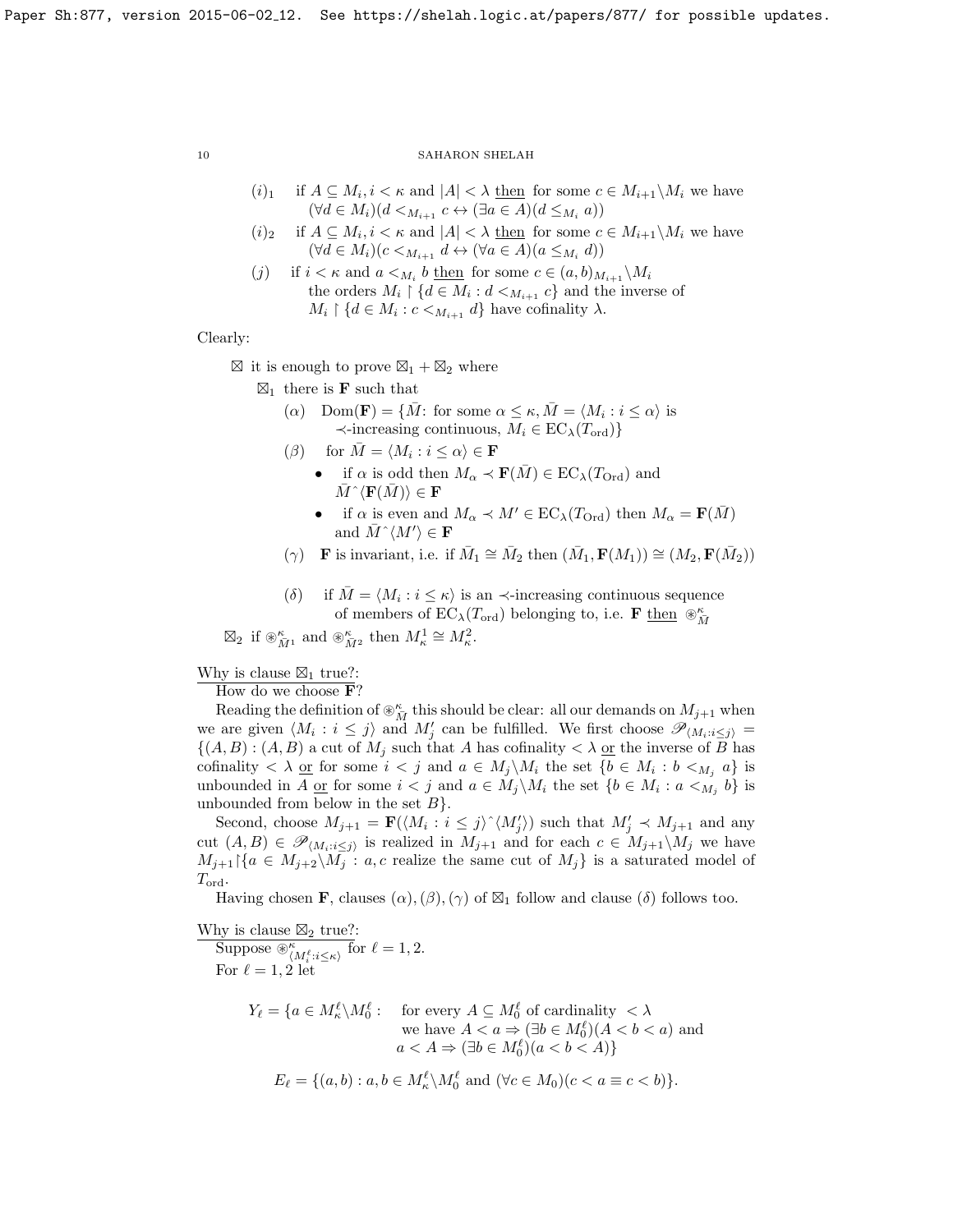Now  $E_\ell$  is an equivalence relation on  $M^\ell_\kappa \backslash M^\ell_0$  and  $Y_\ell$  is a union of some equivalence

classes of  $E_\ell$ . Let  $Z_\ell \subseteq Y_\ell$  be a set of representatives of  $E_\ell \upharpoonright Y_\ell$ . Now we define  $N_\ell$ : it is the model with universe  $M_0^{\ell} \cup Z_{\ell}$ , the relation  $\langle N_{\ell} = \langle M_{\kappa}^{\ell} \rangle \left( M_0^{\ell} \cup Z_{\ell} \right)$  and the relation  $P^{N_{\ell}} = \{a : a \in M_0^{\ell}\}.$ 

Now it is easy to check that  $N_\ell$  has first and last elements both from  $N_\ell \backslash P^{N_\ell}$ and is dense. Also if  $A, B \subseteq N_\ell$  have cardinality  $\langle \lambda \rangle$  and  $A \langle B \rangle$  then we can find  $a', a''$  such that  $A <_{N_{\ell}} \{a', a''\} <_{N_{\ell}} B$  and  $a' \in P^{N_{\ell}}, a'' \in N_{\ell} \backslash P^{N_{\ell}}$ . Hence  $N_{\ell}$  is a saturated model (not of  $T_{\text{ord}}$  but of a variant). So easily  $N_1, N_2$  are isomorphic and let  $g_0$  be such an isomorphism and  $f_0 = g_0 \restriction M_0^1$ .

Now

 $(*)_0$  f<sub>0</sub> induces a mapping  $\hat{f}_0$  from the class of  $E_1$ -equivalence classes onto the class of  $E_2$ -equivalence classes.

# [Why? Check the cases.]

Now we have to separately deal with each case of  $M_{\kappa}^1 \restriction (a_1/E_1), M_{\kappa}^2 \restriction (a_2/E_2)$ where  $\hat{f}_0(a_1/E_1) = a_2/E_2$ . But this is similar to the original problem, i.e., choose  $i < \kappa$  large enough such that  $(a_1/E_1) \cap M_i^1 \neq \emptyset$  and  $(a_2/E_2) \cap M_i^2 \neq \emptyset$ . It is not hard to understand that we can continue and in the end we exhaust the models, but we shall elaborate; without loss of generality  $M_{\kappa}^1 \cap M_{\kappa}^2 = \emptyset$ . For a set  $A \subseteq M_{\kappa}^{\ell}$ we define

$$
(*)_1 E_A^{\ell} := \{ (a, b) : a, b \in M_{\kappa}^{\ell} \setminus A \text{ and } (\forall c \in A)(a <_{M_{\kappa}^{\ell}} c \equiv b <_{M_{\kappa}^{\ell}} c ) \}.
$$

Note

(\*)<sub>2</sub>  $E_A^{\ell}$  is an equivalence relation on  $M_{\kappa}^{\ell} \backslash A$ .

# Define

(\*)<sub>3</sub>  $Y_A^{\ell}$  is the set  $\{a \in M_{\kappa}^{\ell} \setminus A: \text{ the cut that } a \text{ induces on } A \text{ has cofinality } (\lambda, \lambda)\}.$ 

# So

 $(*)_4$   $Y_A^{\ell}$  is a subset  $M_{\kappa}^{\ell} \backslash A$  closed under  $E_A^{\ell}$ .

# Define

- (\*)<sub>5</sub> We say that  $A \subseteq M^{\ell}_{\kappa}$  is  $\ell$ -nice <u>when</u> for every  $a \in M^{\ell}_{\kappa} \backslash A$ , for some  $i =$  $i_{\ell}(a, A) = i_{\ell}(a/E_A^{\ell}) < \kappa$  we have
	- ( $\alpha$ ) the set  $a/E_A^{\ell}$  is disjoint to  $M_i^{\ell}$  but not to  $M_{i+1}^{\ell}$
	- ( $\beta$ ) the set  $\{b \in A : b \lt_{M^{\ell}_\kappa} a \text{ and } b \in M^{\ell}_i\}$  is unbounded in  $\{b\in A:b<_{{\cal M}^{\ell}_\kappa}a\}$
	- ( $\gamma$ ) the set  $\{b \in A : a \lt_{M_\kappa^{\ell}} b \text{ and } b \in M_i^{\ell}\}\$  is unbounded from below in  $\{b \in A : a \lt_{M_\kappa^{\ell}} b\}$
- $(*)_6$  in  $(*)_5$ ,  $i_{\ell}(a, A)$  is uniquely defined by  $(a, A)$ , actually just by  $a/E_A^{\ell}$
- (\*)<sub>7</sub> if  $\delta < \kappa$  is a limit ordinal,  $\ell \in \{1, 2\}$  and  $\langle A_\alpha : \alpha < \delta \rangle$  is an  $\subseteq$ -increasing sequence of  $\ell$ -nice sets such that  $[\alpha < \beta < \delta \wedge a \in M^{\ell}_{\kappa} \setminus A^{\ell}_{\beta} \Rightarrow i(a, A_{\alpha})$  $i(a, A_{\beta})$ ] then  $A_{\delta} =: \bigcup \{A_{\alpha} : \alpha < \delta\}$  is an  $\ell$ -nice set.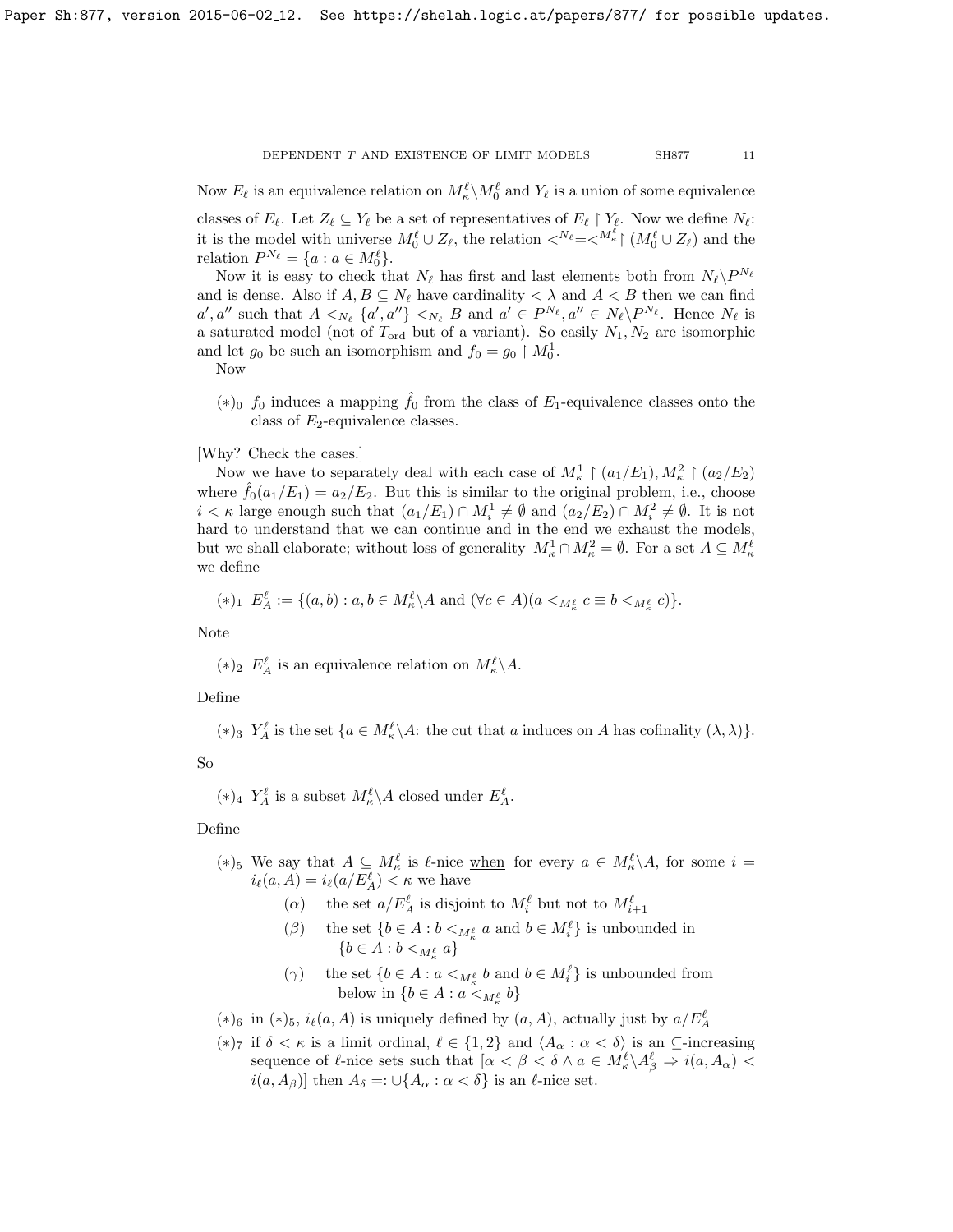[Why? Trivially  $A_{\delta} \subseteq M^{\ell}_{\kappa}$ , so let  $a \in M^{\ell}_{\kappa} \backslash A_{\delta}$  then for each  $\alpha < \delta$  we have  $a \in M_{\kappa}^{\ell} \backslash A_{\alpha}$  hence  $i_{\ell}(a, A_{\alpha}) < \kappa$  is well defined and it is  $\leq$ -increasing with  $\alpha$ because  $(a/E_{A_{\beta}}^{\ell}) \subseteq (a/E_{\alpha}^{\ell})$  by clause  $(\alpha)$  of  $(*)_5$ .

Recall that  $\langle i_{\ell}(a, A_{\alpha}) : \alpha < \delta \rangle$  is not eventually constant. We claim  $i(*) =$  $\bigcup \{i_{\ell}(a, A_{\alpha}) : \alpha < \delta\}$  is as required. First of all, as the union of an  $\leq$ -increasing not eventually constant sequence of length  $\delta < \kappa$  of ordinals  $< \kappa$ , it is an ordinal  $< \kappa$ , in fact a limit ordinal  $\lt \kappa$ .

Clearly,  $a/E_{A_{\delta}}^{\ell}$  is the intersection of the  $\subseteq$ -decreasing sequence  $\langle a/E_{A_{\alpha}}^{\ell} : \alpha < \delta \rangle$ . Now if  $i < i(*)$  then for some  $\alpha < \delta$  we have  $i \leq i_{\ell}(a, A_{\alpha})$  hence  $a/E_{A_{\alpha}}^{\ell}$  is disjoint to  $M_i^{\ell}$  hence  $a/E_{A_{\delta}}^{\ell} \subseteq a/E_{A_{\alpha}}^{\ell}$  is disjoint to  $M_i$ . As this holds for every  $i < i(*)$  it follows that also  $\bigcup \{M_i^{\ell} : i < i(*)\}$  is disjoint to  $a/E_{A_{\delta}}^{\ell}$ , but  $\bigcup \{M_i^{\ell} : i < i(*)\}$  =  $M^{\ell}_{i(*)}$  because  $i(*)$  is a limit ordinal. So really  $(a/E^{\ell}_{A_{\delta}}) \cap M^{\ell}_{i(*)} = \emptyset$ .

It is also clear that  $(\{b \in M_{i(*)}^{\ell} : b <_{M_{\kappa}^{\ell}} a\}, \{b \in M_{i(*)}^{\ell} : a <_{M_{\kappa}^{\ell}} b\})$  is a cut of  $M^{\ell}_{i(*)}$  whose cofinality  $(\lambda_1, \lambda_2)$  is not equal to  $(\lambda, \lambda)$ , hence by clauses  $(i)_1 + (i_2)$ of  $\mathfrak{F}_{\bar{M}^{\ell}}^{\kappa}$  we have  $(a/E_{A_i}^{\ell}) \cap M_{i(*)+1} \neq \emptyset$  so  $i(*)$  satisfies demand  $(\alpha)$  from  $(*)_5$  on  $i(a, A<sub>δ</sub>)$ . The other two clauses should be clear, too.]

Define

 $(*)_8$   $\mathcal F$  is the set of f such that

- (a) for some 1-nice  $A_1 \subseteq M_\kappa^1$  and 2-nice set  $A_2 \subseteq M_\kappa^2$ , f is an isomorphism from the linear order  $M_{\kappa}^1 \upharpoonright A_1$  onto the linear order  $M_{\kappa}^2 \restriction A_2$
- (b) for every  $a_1 \in M_\kappa^1 \backslash A_1$  there is  $a_2 \in M_\kappa^2 \backslash A_2$  such that f maps  ${b \in A_1 : b < a_1}$  onto  ${b \in A_2 : b < a_2}$ ; it follows that  $a_1 \in Y_A^1$  iff  $a_2 \in Y_A^2$
- (c) for every  $a_2 \in M_\kappa^2 \backslash A_2$  for some  $a_1 \in M_\kappa^1 \backslash A_1$  the conclusion of clause (b) holds.

# Define

(\*)<sup>9</sup>  $\lt$ <sup>\*</sup> is the following two-place relation of  $\mathscr{F}$  :  $f \lt$ <sup>\*</sup> iff (f, f' ∈  $\mathscr{F}$  and)

- (a)  $f \subseteq f'$
- (b) if  $a_1 \in M^1_{\kappa} \setminus \text{Dom}(f')$  then  $i_1(a_1/E_{\text{Dom}(f')}^1) > i_1(a_1/E_{\text{Dom}(f')}^1)$
- (c) if  $a_2 \in M_\kappa^2 \backslash \text{Rang}(f')$  then  $i_2(a_2/E_{\text{Rang}(f')}^2) > i_2(a_2/E_{\text{Rang}(f')}^2)$
- (d) if  $a \in M^1_\kappa \setminus \text{Dom}(f')$  then there are  $b, c \in (a/E_{\text{Dom}(f)}^1) \cap \text{Dom}(f')$ such that  $b <_{M^1_{\kappa}} a <_{M^1_{\kappa}} c$
- (e) if  $a \in M_\kappa^2 \setminus \text{Rang}(f')$  then there are  $b, c \in (a/E_{\text{Rang}(f)}^2) \cap$ Rang $(f')$  such that  $b <_{M^2_{\kappa}} a <_{M^2_{\kappa}} c$ .

Note

 $(*)$ <sub>10</sub> ( $\mathcal{F}, <_*$ ) is a non-empty partial order.

[Why? We have in  $(*)_0$  above proved that there is an isomorphism from  $M_0^1$  onto  $M_0^2$  which belongs to  $\mathscr{F}$ . Being a partial order is obvious.]

(\*)<sub>11</sub> if  $\delta < \kappa$  is a limit ordinal and  $\langle f_{\alpha} : \alpha < \delta \rangle$  is a  $\lt_{\ast}$ -increasing sequence in  $\mathscr{F}, \underline{\text{then }} f_{\delta} := \bigcup \{ f_{\alpha} : \alpha < \delta \} \underline{\text{ belongs to }} \mathscr{F} \text{ and } \alpha < \delta \Rightarrow f_{\alpha} <_{*} f_{\delta}.$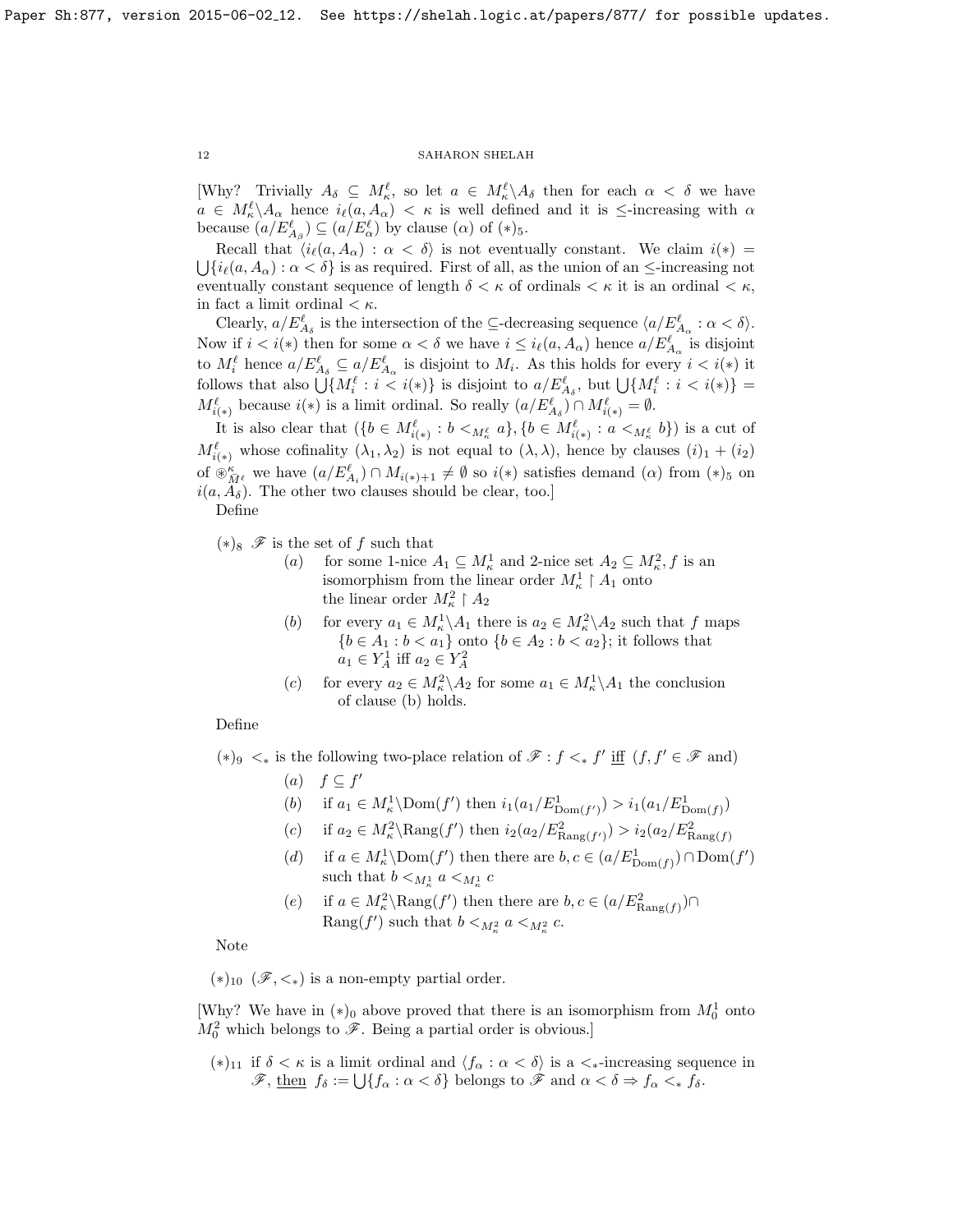[Why? Clearly  $f_{\delta}$  is an isomorphism from the linear order  $M_{\kappa}^1 \upharpoonright A_{\delta}^1$  where  $A_{\delta}^1$ [Why? Clearly  $f_{\delta}$  is an isomorphism from the linear order  $M_{\kappa}^1 \upharpoonright A_{\delta}^1$  where  $A_{\delta}^1 =: \bigcup{\text{Dom}(f_{\alpha}) : \alpha < \delta}$  onto the linear order  $M_{\kappa}^2 \upharpoonright A_{\delta}^2$  where  $A_{\delta}^2 =: \bigcup{\text{Rang}(f_{\alpha}) : \alpha < \delta}$  $\alpha < \delta$ . Now  $Dom(f_{\delta}) = \bigcup \{Dom(f_{\alpha}) : \alpha < \delta\}$  is 1-nice by  $(*)$  recalling clause (a) of  $(*)_9$  and similarly  $\text{Rang}(f_\delta) = \bigcup \{\text{Rang}(f_\alpha) : \alpha < \delta\}$  is 2-nice. So from the demands for " $f_{\delta} \in \mathcal{F}$ " in  $(*)_8$ , clause (a) holds. Concerning clause (b) there, let  $a_1 \in M_\kappa^1\backslash \text{Dom}(f_\delta)$ . For each  $\alpha < \delta$  by  $(*)_{10}(d)$  applied to  $f_\alpha <_* f_{\alpha+1}$  there is a pair  $(b_{\alpha}, c_{\alpha})$  satisfying  $b_{\alpha}, c_{\alpha} \in (a/E_{\text{Dom}(f_{\alpha})}^1) \cap \text{Dom}(f_{\alpha+1})$  such that  $b_{\alpha} <_{M_{\kappa}^1} a_1 <_{M_{\kappa}^1} a_1$  $c_{\alpha}$ . Note that as  $b_{\alpha}, c_{\alpha} \in (a/E_{\text{Dom}(f_{\alpha})}^1)$  necessarily  $b_{\alpha}, c_{\alpha} \notin \text{Dom}(f_{\alpha})$  and clearly  $d \in \text{Dom}(f_\alpha) \Rightarrow (d < b_\alpha \equiv d < c_\alpha)$ . Hence  $\langle b_\alpha : \alpha < \delta \rangle$  is increasing,  $\langle c_\alpha : \alpha < \delta \rangle$  is decreasing, and:  $d \in Dom(f_\delta)$  implies that for some  $\alpha < \delta, d \in Dom(f_\alpha)$  hence for every  $\beta < \delta$  large enough  $d < b_{\beta} \equiv d < c_{\beta}$ . Recall  $b_{\alpha}, c_{\alpha} \in \text{Dom}(f_{\alpha+1})\backslash \text{Dom}(f_{\alpha})$ so  $\langle i_1(b_\alpha, \text{Dom}(f_\beta)) : \beta \leq \alpha \rangle$  is increasing,  $i_1(b_\alpha, \text{Dom}(f_\beta)) = i_1(c_\alpha, \text{Dom}(f_\beta))$ . So  $({b_{\alpha}; \alpha < \delta}, {c_{\alpha} : \alpha < \delta})$  determine the cut  $a_1$  induces on  $Dom(f_{\delta})$  and they are  $\subseteq M^1_{i_1(a,\text{Dom}(f_\delta))}$ . Now  $(\{f_{\alpha+1}(b_\alpha): \alpha < \delta\}, (\{f_{\alpha+1}(c_\alpha): \alpha < \delta\}),$  behave similarly in  $M_{\kappa}^2$  and they induce a cut of  $M_i$ ,  $i = \bigcup \{i_2(f_{\alpha+1}(b_{\alpha}), \text{Rang}(f_{\alpha})) : \alpha < \delta \}$  which is realized by some  $a_2 \in M_{i+1}$  by clause (f) of  $\otimes_{\overline{M}}^2$ . Now  $a_2$  is as required.

Clause (c) is proved similarly using  $(*)_{10}(e).]$ 

(\*)<sub>12</sub> if  $\langle f_\alpha : \alpha < \kappa \rangle$  is an  $\langle * \rangle$ -increasing sequence in  $\mathscr{F}$  then  $f_\kappa := \bigcup \{ f_\alpha : \alpha < \kappa \}$ is an isomorphism from  $M^1_{\kappa}$  onto  $M^2_{\kappa}$ .

[Why? Toward contradiction first assume  $\text{Dom}(f_{\kappa}) \subset M^1_{\kappa}$  so choose  $a_1 \in M^1_{\kappa} \setminus \text{Dom}(f_{\kappa})$ hence  $\langle i_1(a_1/E_{\text{Dom}(f_\alpha)}^1) : \alpha < \kappa \rangle$  is a (strictly) increasing sequence of ordinals  $< \kappa$ , hence its sup is  $\kappa$ . Now for  $\alpha < \kappa$ ,  $a_1 \in (a_1/D_{\text{Dom}(f_\alpha)}^1)$  but  $a_1/E_{\text{Dom}(f_\alpha)}^1$  is disjoint to  $M^1_{i_1(a_2, \text{Dom}(f_\alpha))}$ . Hence  $a_1 \notin \bigcup \{M^1_{i_1(a_2, \text{Dom}(f_\alpha))}: \alpha < \kappa \} = \{M_\beta : \beta < \kappa \} = M_\kappa$ which is impossible. Similarly  $\text{Rang}(f_\kappa) \subset M_\kappa^2$  leads to contradiction, so we are done.]

(\*)<sub>13</sub> for every  $f \in \mathcal{F}$  there is  $f'$  such that  $f \lt^* f' \in \mathcal{F}$ .

[Why? Let  $\langle a_t^1 : t \in I \rangle$  be a set of representatives of  $(M_\kappa^1 \backslash Dom(f))/E_{Dom(f)}$ . For  $t \in I$  choose  $a_t^2 \in M_\kappa^2 \backslash \text{Rang}(f)$  such that f maps  $\{b \in \text{Dom}(f) : b < a_t^1\}$  onto  ${b \in \text{Rang}(f) : b < a_t^2}$  and let  $i_{1,t} := i_1(a_t^1/E_{\text{Dom}(f)}^1), i_{2,t} = i_2(a_t^2/E_{\text{Rang}(f)}^2).$ It is enough to choose for each  $t \in I$  an isomorphism  $g_t$  from  $M^1_{i_1(a_2^1, \text{Dom}(f))+1}$  $(a_t^1/E_{\text{Dom}(f)}^1)$  onto  $M_{i_2(a_t^2, \text{Rang}(f))+1}^2 \restriction (a_t^2/E_{\text{Rang}(f)}^2)$  such that: if  $(A, B)$  is a cut of  $M^1_{i_1(a^1_t, \text{Dom}(f))} \restriction (a_1/E^1_{\text{Dom}(f)})$  of cofinality  $(\lambda, \lambda)$  then for some  $a \in M^0_1$  we have  $A < a < B$  iff for some  $b \in M_2^2$  we have  $g_t(A) <_{M_2^1} b <_{M_2} g_t(B)$ . This is done as in the proof of  $(*)_0$  above.]

Together it follows that  $M_{\kappa}^1 \cong M_{\kappa}^2$  $M_{\kappa}^1 \cong M_{\kappa}^2$  $M_{\kappa}^1 \cong M_{\kappa}^2$  as required.  $\square_{1,1}$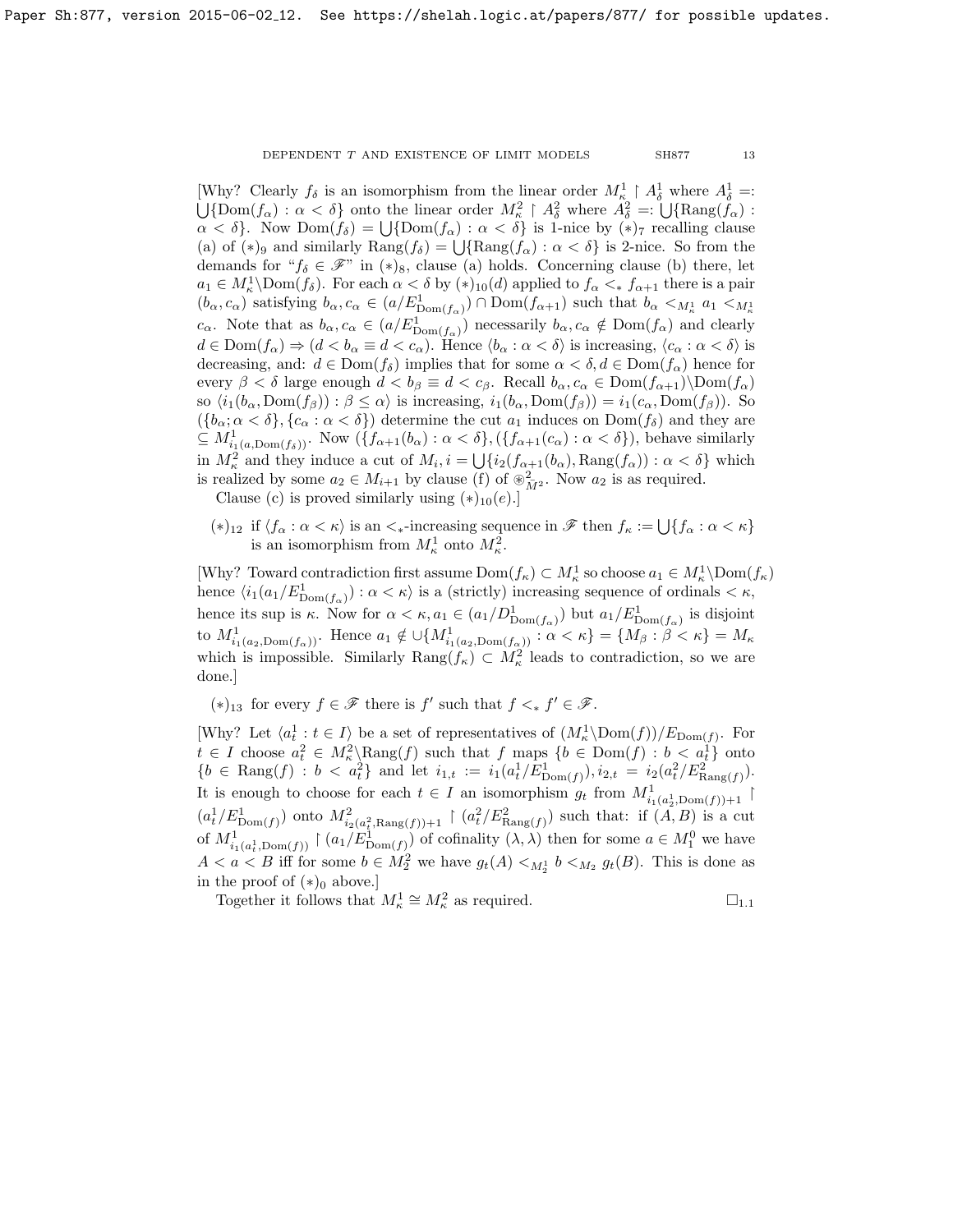§ 2. Independent theories lack limit models

Considering §1 it is a natural to ask:

Question 2.1. 1) Is there an unstable  $T$  for which the conclusion of [1.1](#page-8-0) fails? 2) For which unstable T does the conclusion of [1.1](#page-8-0) fail?

Remark 2.2. 1) We shall consider also relatives  $Pr_{\lambda,\kappa}(M), Pr_{\lambda,\kappa}(T)$ .

2) In Definition [2.5](#page-13-2) below if  $2^{\lambda} = \lambda^+$  we can restrict ourselves to  $\overline{M}$  such that  $\bigcup \{M_\alpha : \alpha < \lambda^+\} \in EC_{\lambda^+}(T)$  is saturated. The union is unique (for  $\lambda$ ) and there is **F** as in  $0.8(3)$  guaranteeing this.

We first note that for some  $T$ 's there are non-existence result (see definitions after the claim).

<span id="page-13-0"></span>**Theorem 2.3.** 1) If T has the strong independence property (see below, e.g.  $T$ is the theory of random graphs),  $|T| \leq \lambda$  and  $\lambda^{\kappa} < 2^{\lambda}$  then T does not have a  $(\lambda, \kappa)$ -wk-limit model.

2) Moreover for every **F** as in Definition [0.8\(](#page-4-0)3), there is a  $\prec$ -increasing continuous sequence  $M = \langle M_{\alpha} : \alpha < \lambda^+ \rangle$  of members of  $EC_{\lambda}(T)$  obeying **F** such that if  $cf(\delta_1) = \kappa = cf(\delta_2)$  then  $M_{\delta_1} \cong M_{\delta_2} \Leftrightarrow \delta_1 = \delta_2$ .

<span id="page-13-1"></span>Definition 2.4. T has the strong independence property (or is strongly independent) when : for some  $\varphi(\bar{x}, y) \in \mathbb{L}(\tau_T)$  for every  $M \in \mathrm{EC}(\tau_T)$  and pairwise distinct  $a_0, \ldots, a_{2n-1} \in M$  for some  $\bar{a} \in {}^{\ell g(\bar{x})}M$  we have  $M \models " \varphi[\bar{a}, a_\ell]^{if(\ell \text{ is even})"}$ .

<span id="page-13-2"></span>**Definition 2.5.** Recall  $S_{\kappa}^{\lambda} =: \{\delta < \lambda : \text{cf}(\delta) = \kappa\}.$ 

1) Let  $\Pr_{\lambda,\kappa}(\bar{M})$  mean that  $\tilde{M} = \langle M_\alpha : \alpha < \lambda^+ \rangle$  is  $\prec$ -increasing continuous, each  $M_{\alpha}$  is of cardinality  $\lambda$  and for some club E of  $\lambda^{+}$ , if  $\alpha \in S_{\lambda}^{\lambda^{+}} \cap E$  and  $\delta_1 \neq \delta_2 \in S_{\kappa}^{\lambda^+} \cap E$  but  $\alpha < \delta_1 < \delta_2$  then there is no automorphism  $\pi$  of  $M_{\alpha}$ which maps  $\{ \text{tp}(\bar{a}, M_{\alpha}, M_{\delta_1}) : \bar{a} \in {}^{\omega}>(M_{\delta_1}) \}$  onto  $\text{tp}(\bar{a}, M_{\alpha}, M_{\delta_2}) : \bar{a} \in {}^{\omega}>(M_{\delta_2}) \}$ (actually even demanding just  $\alpha \in E$  is O.K., i.e. we can prove it); note that  $\pi$ acts of  $M_{\alpha}$  hence on  $\mathbf{S}^{\leq \omega}(M_{\alpha})$  and  $\pi$  is not necessarily the identity.

1A) Let  $\Pr_{\lambda}(\overline{M})$  mean  $\Pr_{\lambda,\lambda}(\overline{M})$ , similarly for the versions below.

2) Let  $\Pr_{\lambda,\kappa}(T)$  means: for some **F** as in [0.8\(](#page-4-0)3), if  $\overline{M} = \langle M_{\alpha} : \alpha < \lambda^+ \rangle$  obeys **F** then  $\Pr_{\lambda,\kappa}(M)$ .

3) Let  $\Pr_{\lambda,\kappa}^2(\bar{M})$  be defined as in part (1) but  $\pi$  is an isomorphism from  $M_{\delta_1}$  onto  $M_{\delta_2}$  mapping  $M_{\alpha}$  onto itself. We define  $\Pr_{\lambda,\kappa}^2(T)$  as in part (2) using  $\Pr_{\lambda,\kappa}^2(\bar{M})$ . 4) Let  $Pr_{\lambda,\kappa}^1(-)$  mean  $Pr_{\lambda,\kappa}(-)$ .

Remark 2.6. 1) Clearly  $\Pr_{\lambda,\kappa}^2(\bar{M}) \Rightarrow \Pr_{\lambda,\kappa}^1(\bar{M})$  and  $\Pr_{\lambda,\kappa}^2(T) \Rightarrow \Pr_{\lambda,\kappa}^1(T)$ . 2) Also there is no point (in [2.5\(](#page-13-2)1)) to use  $\alpha_1, \alpha_2$  as some **F** guarantee that  $\alpha_1$  <  $\alpha_2 < \delta \in S_\kappa^\lambda$  implies there is an automorphism of  $M_\delta$  mapping  $M_{\alpha_1}$  onto  $M_{\alpha_2}$ .

*Proof.* 1) Assume that  $\varphi(\bar{x}, y)$  exemplifies the strong independence property.

For every  $M \in EC_{\lambda}(T)$  and function **F** as in [0.8\(](#page-4-0)3) we can find a sequence  $\langle M_{\alpha} : \alpha < \lambda^+ \rangle$  obeying **F** such that  $M \prec M_0$  and:

 $\circledast$  if  $\alpha < \lambda^+$  then for some  $\bar{c}^{\alpha} \in {}^{\ell g(\bar{x})}(M_{\alpha+1})$  we have: in  $M_{\alpha+1}$  every  $a \in M_{\alpha}$ satisfies  $\varphi(\bar{c}^{\alpha}, a) \Leftrightarrow a \in M$ .

Now for any  $\delta < \lambda^+$  of cofinality  $\kappa$  let  $\langle \alpha_{\varepsilon}^{\delta} : \varepsilon < \kappa \rangle$  be increasing with limit  $\delta$  then  $\bar{\mathbf{c}}^{\delta} = \langle \bar{c}^{\alpha_{\varepsilon}^{\delta}} : \varepsilon < \kappa \rangle$  is a sequence of  $\ell g(\bar{x})$ -tuples from  $M_{\delta}$  of length  $\kappa$ , and for every  $a \in M_{\delta}$  we have: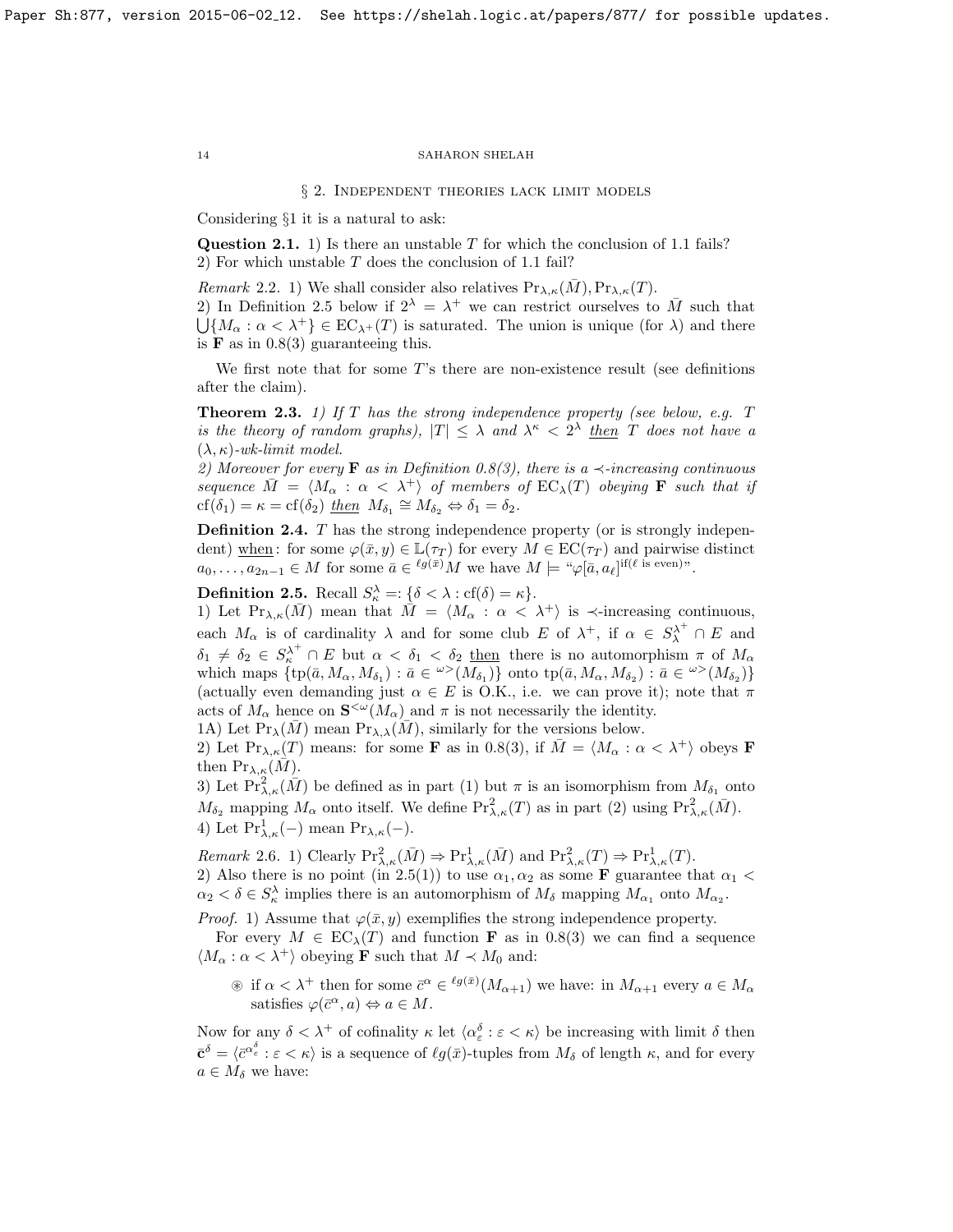(\*) a realizes the type  $p(y, \bar{c}^{\delta}) = {\varphi(\bar{c}^{\alpha_{\varepsilon}}, y) : \varepsilon < \kappa}$  in  $M_{\delta}$  iff  $a \in M$ .

The number of isomorphism types of  $\tau_T$ -models M' of cardinality  $\lambda$  is  $2^{\lambda}$  whereas the number of  $\langle \bar{c}_i^{\alpha} : i < \kappa \rangle$  for a given  $M'$  is  $\leq \lambda^{\kappa} < 2^{\lambda}$ .

For a given **F** the construction above works for every  $M \in EC_{\lambda}(T)$ , but  $I(\lambda, T) = 2^{\lambda}$ , see [0.14](#page-7-2) as  $\lambda \geq |T| + \aleph_1$  so we can finish easily, or see more in part (2).

2) We can make the counterexample more explicit. For a model M and  $\bar{c}^{\varepsilon} \in {}^{\ell g(\bar{x})}M$ for  $\varepsilon < \kappa$  we define  $N = N[M, \langle \bar{c}^{\varepsilon} : \varepsilon < \kappa \rangle]$  as the following submodel of M (if well defined): it is the submodel with universe the set  $A = \{d \in M : M \models \varphi[\bar{c}^{\varepsilon}, d] \text{ for }$ every  $\varepsilon < \kappa$ }; (note that N is not necessarily an elementary submodel of M or even well defined, e.g.  $A = \emptyset$  or A not closed under functions of M). For  $M \in EC_{\lambda}(T)$ let  $\mathscr{M}[M] = \{ N \prec M : N \text{ is } N[M, \langle \bar{c}^{\varepsilon} : \varepsilon \langle \kappa \rangle ] \text{ for some } \bar{c}^{\varepsilon} \in {^{\ell g(\bar{x})}}M \text{ for } \varepsilon \langle \kappa \rangle \}.$ Fixing **F** as in [0.8\(](#page-4-0)3) we can choose  $M_{\alpha} \in EC_{\lambda}(T)$  with universe  $\lambda \times (1+\alpha)$  such that

- (\*)<sub>1</sub> if  $\alpha = 4\beta + 3$  and  $\delta \leq 4\beta$  then  $M_{\alpha}$  is not isomorphic to  $N \prec M_{\delta}$  whenever there are  $\bar{c}^{\varepsilon} \in {}^{\ell g(\bar{x})}(M_{\delta})$  for  $\varepsilon < \kappa$  such that  $N = N[M_{\delta}, \langle \bar{c}^{\varepsilon} : \varepsilon < \kappa \rangle]$
- (\*)<sub>2</sub> for  $\alpha < \beta < \lambda^+$  there is  $\bar{c}_{\alpha}^{\beta} \in {(\ell g(\bar{x}))}(M_{\beta+1})$  such that for every  $a \in M_{\beta}$  we have  $M_{\beta+1} \models \varphi[\bar{c}_{\alpha}^{\beta}, a] \Leftrightarrow a \in M_{\alpha}$
- (\*)<sub>3</sub> the sequence  $\langle M_{2\alpha} : \alpha < \lambda^+ \rangle$  obeys **F**.

As  $\dot{I}(\lambda, T) = 2^{\lambda}$  and moreover for any theory  $T_1 \supseteq T$  of cardinality  $\lambda$  we have  $I(\lambda, T_1, T) = 2^{\lambda}$  and for every  $M \in EC_{\lambda}(T)$ , the number of  $N \in \mathcal{M}[M]$  is  $\leq \lambda^{\kappa} < 2^{\lambda}$ we get

 $\boxtimes$  for every appropriate **F** there is a  $\prec$ -increasing continuous sequence  $\langle M_{\alpha}$ :  $\alpha < \lambda^+$  of models of T as above such that if  $\delta_1 \neq \delta_2 < \lambda^+$  has cofinality  $\kappa$ then  $M_{\delta_1}, M_{\delta_2}$  are not isomorphic.

[Why? Without loss of generality  $\delta_1 < \delta_2$ , let  $\langle \alpha_{\varepsilon}^{\delta_2} : \varepsilon < \kappa \rangle$  be increasing with limit  $\delta_2$ , all  $> \delta_1 + 4$ . Now by  $(*)_2$  we know that  $\langle \bar{c}^{\alpha_{\varepsilon}}_{\delta_1+3} : \varepsilon < \kappa \rangle$  exemplified that in  $M_{\delta_2}$ there is a sequence  $\langle \bar{c}^{\varepsilon} : \varepsilon < \kappa \rangle$  which define  $\overline{M}_{\delta_1+3}$ , i.e.  $M_{\delta_1+3} = N[M_{\delta_2}, \langle \bar{c}^{\varepsilon} : \varepsilon <$  $\kappa$ ).

So if  $M_{\delta_1} \cong M_{\delta_2}$  then there are  $\bar{d}^{\varepsilon} \in {^{\ell g(\bar{x})}}(M_{\delta_1})$  for  $\varepsilon < \kappa$  such that  $N[M_{\delta_1}, \langle \bar{d}^{\varepsilon}]$ :  $\epsilon < \kappa$ ) is well defined and isomorphic to  $M_{\delta_1+3}$ . But consider the choice of  $M_{\delta_1+3}$ , clearly  $(*)_1$  says that this is impossible.]

<span id="page-14-0"></span>**Observation 2.7.** If, inside the proof of [2.3,](#page-13-0) in the definition of  $\mathcal{M}[M]$  we restrict ourselves to  $\langle \bar{c}^{\varepsilon} : \varepsilon < \kappa \rangle$  such that  $(\forall a \in M)(\exists \varepsilon < \kappa)(\forall \zeta)(\varepsilon < \zeta < \kappa \rightarrow M$  $\varphi[\bar{c}^{\varepsilon}, a] \equiv \varphi[\bar{c}^{\zeta}, a]$  then we can replace  $\lambda^{\kappa} < 2^{\lambda}$  by  $\mathbf{U}_{\kappa}(\lambda) < 2^{\lambda}$ , see [0.17.](#page-7-3)

Considering [2.7](#page-14-0) (and [1.1\)](#page-8-0), it is natural to ask:

Question 2.8. Is the independence property enough to imply no limit models?

The problem was that the independence we can get may be "hidden", "camouflaged" by other "parts" of the model.

Working harder (than in [2.3\)](#page-13-0), the answer is yes.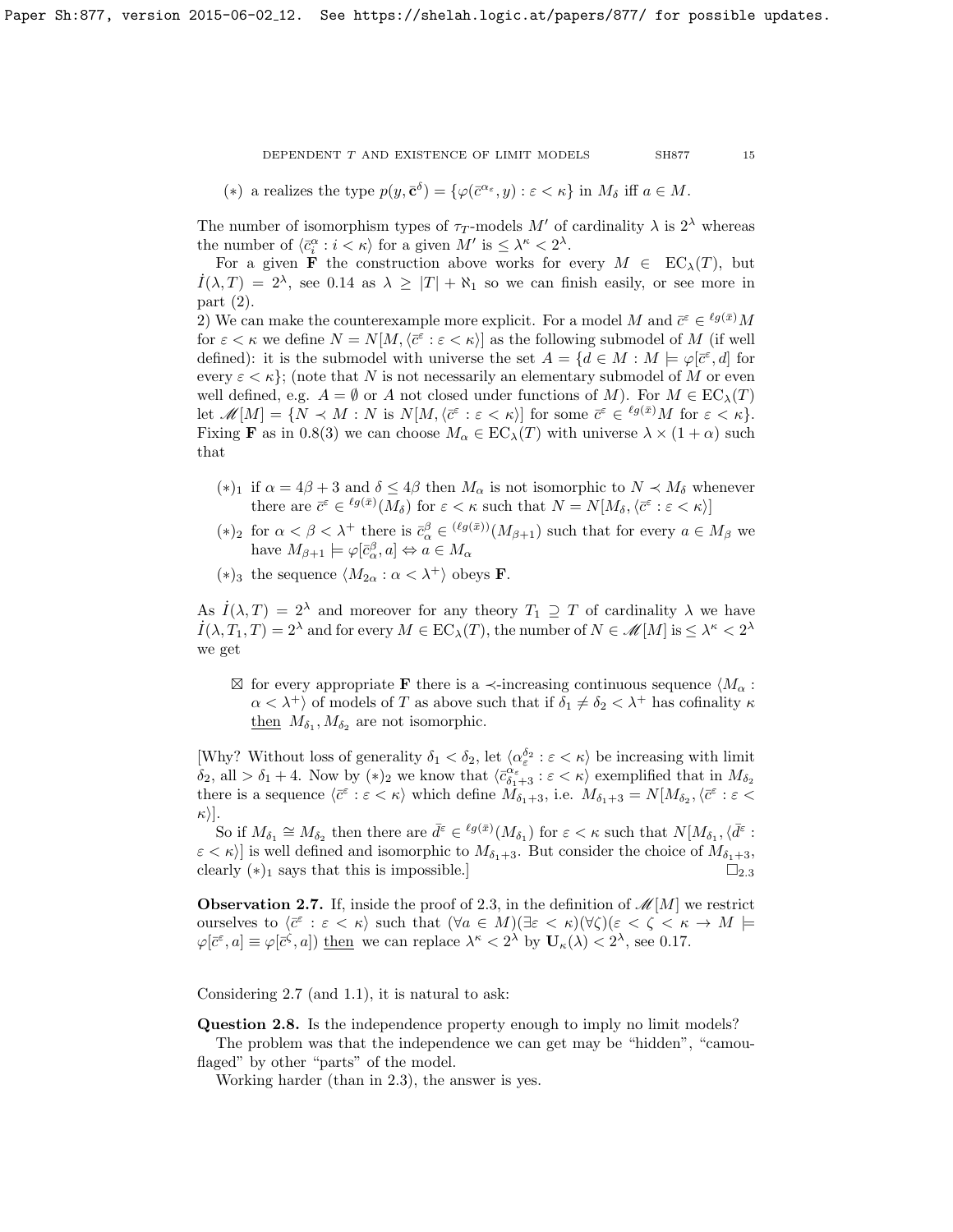# <span id="page-15-0"></span>Theorem 2.9. Assume T is independent.

1) If  $|T| \leq \lambda = \lambda^{\theta} = 2^{\kappa} > \theta = \text{cf}(\theta)$  then T has no  $(\lambda, \theta)$  – md-limit model. 2) Moreover, there is  $\bf{F}$  such that

- (a) **F** is a function with domain  $\bigcup \{K_\alpha : \alpha < \lambda^+$ odd} where  $K_\alpha = \{M : M \text{ and } \alpha\}$ model of T with universe  $\lambda \times (1 + \alpha)$
- (b) if  $\alpha < \lambda^+$  is odd and  $M \in K_\alpha$  then  $M \prec \mathbf{F}(M) \in K_{\alpha+1}$
- (c) if  $M_{\alpha} \in K_{\alpha}$  for  $\alpha < \lambda^{+}$  is  $\prec$ -increasing continuous and  $M_{2\alpha+2} = \mathbf{F}(M_{2\alpha+1})$ for  $\alpha < \lambda^+$  then for no  $\alpha < \lambda^+$  is the set  $\{\delta : M_\delta \cong M_\alpha \text{ and cf}(\delta) = \theta\}$ stationary.
- 3) We can strengthen part  $(2)$  by adding in clause  $(c)$ :
	- (\*) there are  $\bar{c}_{\alpha} \in {}^{\kappa}(M_{2\alpha+2})$  for  $\alpha < \lambda^+$  such that: if  $\langle \alpha_{\ell,\varepsilon} : \varepsilon < \theta \rangle$  is an increasing continuous sequence of ordinals  $\langle \lambda^+ \text{ with limit } \alpha_\ell \text{ for } \ell = 1, 2$ and  $\alpha_1 \neq \alpha_2$  then there is no isomorphism f from  $M_{\alpha_1}$  onto  $M_{\alpha_2}$  mapping  $\bar{c}_{\alpha_{1,\varepsilon}}$  to  $\bar{c}_{\alpha_{2,\varepsilon}}$  for  $\varepsilon < \theta$ .

4) In part (2) we can replace  $K_{\alpha}$  (for  $\alpha < \lambda^{+}$ ) by  $K_{<\lambda^{+}} := \cup \{K_{\alpha} : \alpha < \lambda^{+}\}.$ 

*Remark* 2.10. 1) How does  $2^{\kappa} = \lambda$  help us?

We shall consider  $M_{\alpha} \in K_{\alpha}$  for  $\alpha < \lambda^{+}$  which is  $\prec$ -increasing. We fix a sequence  $\langle \bar{a}_t : t \in I \rangle$  in  $M_0$  such that  $\langle \varphi(x, \bar{a}_t) : t \in I \rangle$  is an independent set of formulas (actually  $I = \lambda$ ). Now for any sequence  $\langle \eta_i : i \langle \kappa + \kappa \rangle$  of members of <sup>I</sup>2, and  $\prec$ -extension M of  $M_0$  we can find  $N, \bar{c}$  such that  $M \prec N, \bar{c} = \langle c_i : i \prec \kappa + \kappa \rangle$  and  $N \models \varphi[c_i, \bar{a}_t]^{\text{if}(\eta_i(t))}$ . Specifically if  $M_{2\alpha+1}$  is already chosen then when choosing  $M_{2\alpha+2}$  we choose also a sequence  $\langle \eta_i^{\alpha}: i \leq \kappa+\kappa \rangle$ , of members of <sup>1</sup>2 and  $\langle c_i^{\alpha}: i \leq$  $\kappa + \kappa$  such that  $M_{2\alpha+2} \models \varphi[c_i^{\alpha}, \bar{a}_t]^{\text{if}(\eta_i^{\alpha}(t))}.$ 

We may look at it as coding a sequence of  $\lambda$  subsets of  $\kappa$ . We essentially like to gain some information on  $\langle \eta_i^{\alpha} : i < \kappa + \kappa \rangle$  from  $(M_{2\alpha+1}, M_{2\alpha+2}, \bar{c}^{\alpha})$ , but we are not given who are the  $\bar{a}_t$ 's. We shall try to use  $\langle c_i^{\alpha} : i \langle \kappa \rangle$ , to distinguish between the "true"  $\bar{a}_t$ 's and "fakers". We do an approximation: some will be "exposed fakes", which we can discard, and the others are "perfect fakers", i.e., they immitate perfectly some  $a_t$ , so it does not matter.

Clearly it suffices to prove part (3) of [2.9](#page-15-0) for having parts (1),(2) because  $\lambda = \lambda^{\kappa}$ and the proof of part (4) is similar. The proof is broken to some definitions and claims.

<span id="page-15-1"></span>**Definition 2.11.** 1) Assume  $\varphi = \varphi(x, \bar{y}) \in \mathbb{L}(\tau_T)$  has the independence property in T. We say  $(M, \bar{\mathbf{a}})$  is a  $(T, \varphi)$ -candidate or an  $(I, T, \varphi)$ -candidate when:

- (a)  $M$  is a model of  $T$
- (b)  $\bar{\mathbf{a}} = \langle \bar{a}_t : t \in I \rangle, \bar{a}_t \in \ell^{g(\bar{y})}M$  and I is an infinite linear order
- (c)  $\bar{a}$  is an indiscernible sequence in M
- (d)  $\{\varphi(x,\bar{a}_t):t\in I\}$  is independent in M; that is for every  $\eta\in\text{fin}(I):=\{\eta:$  $\eta \in {}^{J}2$  for some finite  $J \subseteq I$ , there is  $b \in M$  such that  $t \in Dom(\eta) \Rightarrow$  $M \models \varphi[b, \bar{a}_t]^{if(\eta(t))}.$

2) If  $(M, \bar{\mathbf{a}})$  is an  $(I, T, \varphi)$ -candidate <u>then</u> let  $\Gamma_{M, \bar{\mathbf{a}}} = \Gamma_{M, \bar{\mathbf{a}}}^{T, \varphi} = \Gamma_{M, \bar{\mathbf{a}}}^{T, \varphi, 1} \cup \Gamma_{M, \bar{\mathbf{a}}}^{T, \varphi, 2}$  be the following set of first order sentences and  $\tau_M^+$  be the following vocabulary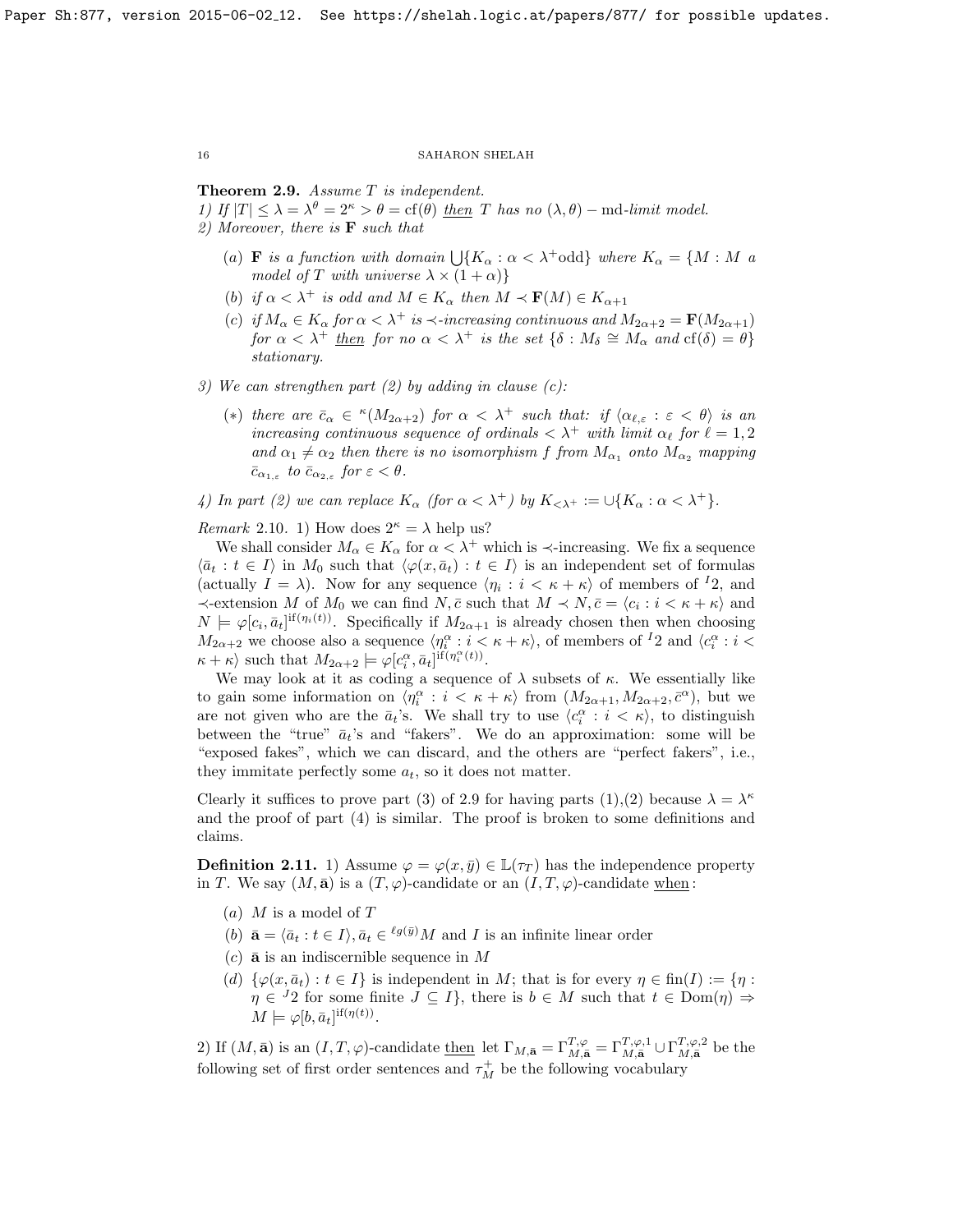- (a)  $\tau_M^+ = \tau_T \cup \{c : c \in M\} \cup \{P\}$  where P is a unary predicate ( $\notin \tau_T$  of course) and each  $c \in M$  serves as an individual constant  $(\notin \tau_T)$
- (b)  $\Gamma_{M,\bar{\mathbf{a}}}^{T,\varphi,1} = \text{Th}(M,c)_{c \in M}$
- (c)  $\Gamma_{M,\bar{\mathbf{a}}}^{T,\varphi,2} = \{(\exists x)[P(x) \wedge \bigwedge$  $\bigwedge_{t \in J} \varphi(x, \bar{a}_t)^{\text{if}(\eta(t))}$ : for some finite  $J \subseteq I$  and  $\eta \in {}^J 2$ (so the vocabulary is  $\subseteq \tau_M^+$ ).

3) In (2) let  $\Omega_{M,\bar{\mathbf{a}}} = \Omega_{M,\bar{\mathbf{a}}}^{T,\varphi}$  be the family of consistent sets  $\Gamma$  of sentences in  $\mathbb{L}(\tau_M^+)$ such that  $\Gamma$  is of the form  $\Gamma_{M,\bar{\mathbf{a}}}$  union with a subset of  $\Phi_{M,\bar{\mathbf{a}}} = {\neg(\exists x)[P(x) \land \neg P(x)]}$  $\psi(x,\bar{c}) \wedge \Lambda$  $\bigwedge_{t \in J} \varphi(x, \bar{a}_t)^{\eta(t)}] : J \subseteq I$  is finite,  $\eta \in {}^J2, \bar{c} \in {}^{\ell g(\bar{z})}M$  and  $\psi(x, \bar{z}) \in \mathbb{L}(\tau_T)$ .

- 4) For  $\Gamma \in \Omega_{M,\bar{\mathbf{a}}}$  let
	- (a)  $\mathbf{S}_{\Gamma} = \{p : p \in \mathbf{S}(M) \text{ and } \Gamma \cup \{(\exists x)(P(x) \wedge \psi(x,\overline{c})) : \psi(x,\overline{c}) \in p(x)\}\$ is consistent}
	- (b) for  $J \subseteq I$  and  $\eta \in {}^{J}2$  let  $\mathbf{S}_{\Gamma, \eta} = \{p \in \mathbf{S}_{\Gamma} : p \text{ include } q_{M, \bar{\mathbf{a}}}^{\eta}\}$

where

$$
(c) \ \ q_{M,\mathbf{\bar{a}}}^{\eta} := q_{M,\mathbf{\bar{a}}}^{T,\varphi,\eta} = \{ \varphi(x,\bar{a}_t)^{\text{if}(\eta(t))} : t \in \text{Dom}(\eta) \}.
$$

5) For  $\Gamma \in \Omega_{M,\bar{\mathbf{a}}}, \psi(x,\bar{z}) \in \mathbb{L}(\tau_T)$  and  $\bar{c} \in {}^{\ell g(\bar{z})}M$  let

$$
\Xi_{M,\bar{\mathbf{a}},\Gamma}(\psi(x,\bar{c})) = \{ \eta \in \text{fin}(I): \quad \Gamma \text{ is consistent with}
$$
  

$$
(\exists x)[P(x) \land \psi(x,\bar{c}) \land \bigwedge_{t \in \text{Dom}(\eta)} \varphi(x,\bar{a}_t)^{\text{if}(\eta(t))} ] \}.
$$

Remark 2.12. 1) fin(I) = { $\eta : \eta$  is a function from some finite  $J \subseteq I$  to {0, 1}}. 2) In parts (3) and (4) we could have used only  $\psi(x,\bar{z}) \in {\varphi(x,\bar{y}), \neg \varphi(x,\bar{y})}.$ 

<span id="page-16-0"></span>**Observation 2.13.** Let  $(M, \bar{a})$  be a  $(T, \varphi)$ -candidate.

- 1)  $\Gamma_{M,\bar{\mathbf{a}}}\in\Omega_{M,\bar{\mathbf{a}}},$  i.e.,  $\Gamma_{M,\bar{\mathbf{a}}}$  is consistent so  $\Omega_{M,\bar{a}}$  is non-empty.
- 2)  $\Omega_{M,\bar{\mathbf{a}}}$  is closed under increasing (by ⊆) unions.
- 3) Any member of  $\Omega_{M,\bar{\mathbf{a}}}$  can be extended to a maximal member of  $\Omega_{M,\bar{\mathbf{a}}}$ .

4) If  $M \prec N$  then  $(N, \bar{\mathbf{a}})$  is a  $(T, \varphi)$ -candidate and for every  $\Gamma \in \Omega_{M, \bar{\mathbf{a}}}$  the set  $\Gamma \cup \Gamma_{N,\bar{\mathbf{a}}}$  belongs to  $\Omega_{N,\bar{a}}$ .

5) If  $\langle I_{\alpha} : \alpha \leq \delta \rangle$  is an increasing continuous sequence of linear orders and  $\langle N_{\alpha} :$  $\alpha \leq \delta$  is  $\prec$ -increasing continuous sequence of models of  $T, \bar{\mathbf{a}} = \langle \bar{a}_t : t \in I_{\delta} \rangle$  and  $(N_\alpha, \bar{\mathbf{a}} \restriction I_\alpha)$  is a  $(T, \varphi)$ -candidate for  $\alpha < \delta$  then  $(N_\delta, \bar{\mathbf{a}})$  is a  $(T, \varphi)$ -candidate.

6) In part (5), if  $\Gamma_{\alpha} \in \Omega_{N_{\alpha},\bar{\mathbf{a}}}$  for  $\alpha < \delta$  is increasing continuous with  $\alpha$  then  $\Gamma_{\delta} := \bigcup \{ \Gamma_{\alpha} : \alpha < \delta \}$  belongs to  $\Omega_{N_{\delta}, \bar{\mathbf{a}}}$ .

7) In part (6) if  $\Gamma_{\alpha}$  is maximal in  $\Omega_{N_{\alpha},a}$  for each  $\alpha < \delta$  then  $\Gamma_{\delta}$  is maximal in  $\Omega_{N_\delta,\bar{\mathbf{a}}}$ .

8) If 
$$
\Gamma \in \Omega_{M,\bar{\mathbf{a}}}, \psi(x,\bar{z}) \in \mathbb{L}(\tau_T), \bar{c} \in {^{l}g(\bar{z})M}
$$
 and  $M \models (\exists x)\psi(x,\bar{c})$  then

- (a) the empty function belongs to  $\Xi_{M,\bar{\mathbf{a}},\Gamma}(\psi(x,\bar{c}))$
- (b) if  $I_1 \subseteq I_2$  are finite subsets of I and  $\eta \in \Xi_{M,\bar{\mathbf{a}},\Gamma}(\psi(x,\bar{c})) \cap {}^{(I_1)}2$  then there is  $\nu \in \Xi_{M,\bar{\mathbf{a}},\Gamma}(\psi(x,\bar{c})) \cap {}^{(I_2)}2$  extending  $\eta$ .

*Proof.* Straightforward.  $\square_{2.13}$  $\square_{2.13}$  $\square_{2.13}$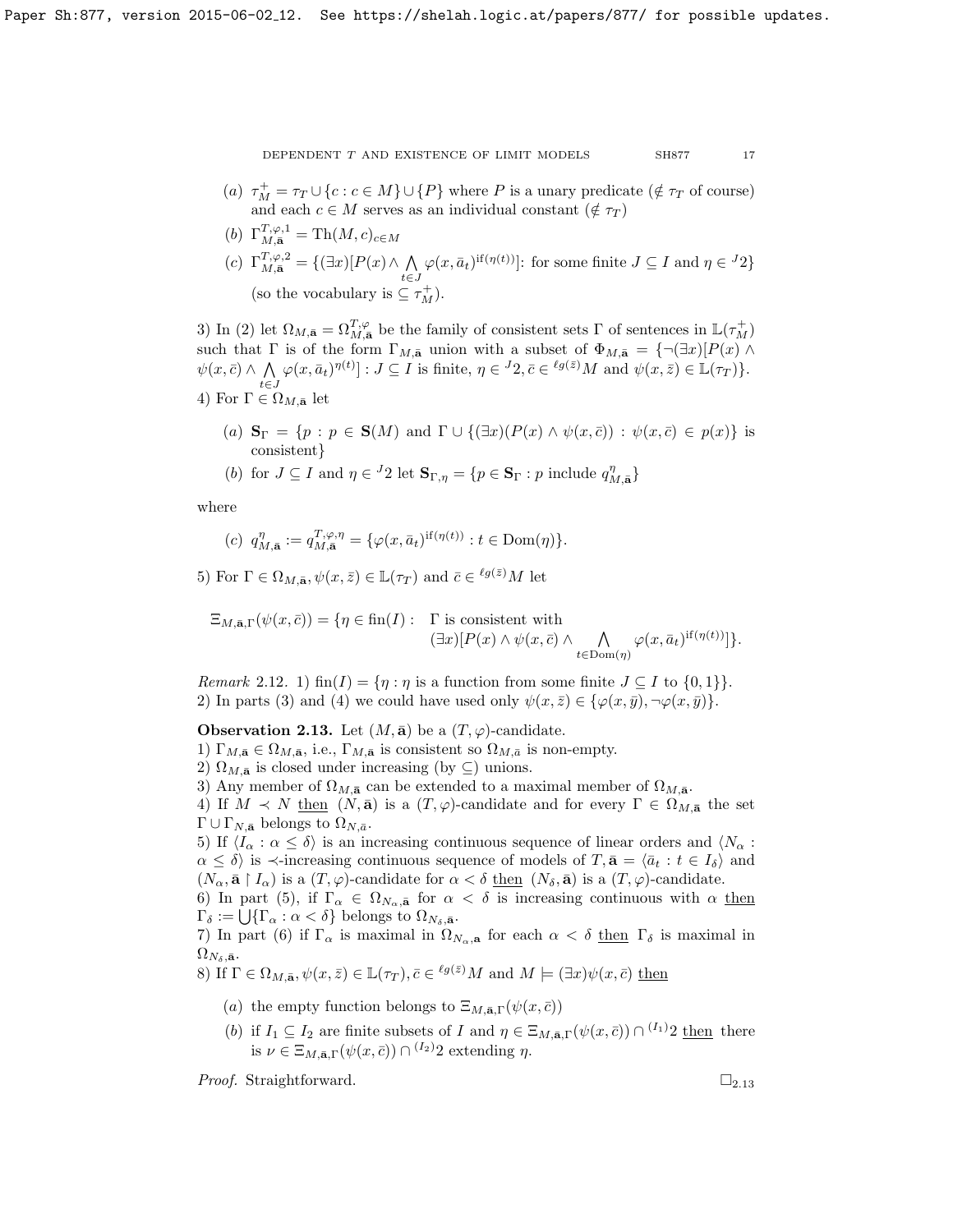<span id="page-17-0"></span>**Claim 2.14.** Assume that  $(M, \bar{\mathbf{a}})$  is a  $(T, \varphi)$ -candidate and  $\Gamma \in \Omega_{M, \bar{\mathbf{a}}}^{T, \varphi}$  is maximal. 1) If  $\psi(x,\bar{z}) \in \mathbb{L}(\tau_T)$  and  $\bar{c} \in {}^{\ell g(\bar{z})}M$  and  $\eta \in \Xi_{M,\bar{a},\Gamma}(\psi(x,\bar{c})) \subseteq \text{fin}(I)$  then for some  $\nu$  we have  $\eta \subseteq \nu \in \text{fin}(I)$  and  $\nu \notin \Xi_{M,\bar{\mathbf{a}},\Gamma}(\neg \psi(x,\bar{c})).$ 2) For every  $\eta \in {}^{I}2$  there are N, b such that:

- (a)  $M \prec N$  (and  $||N|| \leq ||M|| + |T|$ )
- (b)  $b \in N$
- (c) if  $t \in I$  then  $N \models \varphi[b, \bar{a}_t]^{if(\eta(t))}$
- (d) if  $\bar{a} \in {}^{\ell g(\bar{z})}M, \psi = \psi(x, \bar{z}) \in \mathbb{L}(\tau_T)$  and  $\psi(x, \bar{a}) \in tp(b, M, N)$  then  $\Gamma$  is disjoint to  $\{\neg(\exists x)[P(x) \land \psi(x, \bar{a}) \land \bigwedge$  $\bigwedge_{t \in J} \varphi(x, \bar{a}_t)^{\text{if}(\eta(t))} : J \subseteq I \text{ finite}.$

*Proof.* 1) Assume that the conclusion fails. Consider the formula  $\psi'(x,\bar{c}) :=$  $\wedge$  $t \in \text{Dom}(\eta)$  $\varphi(x,\bar{a}_t)^{\text{if}(\eta(t))} \to \neg \psi(x,\bar{c}).$ 

By the assumption of the claim  $+$  the assumption toward contradiction it follows that " $\rho \in \text{fin}(I) \Rightarrow \Gamma \cup \{(\exists x)[P(x) \land \bigwedge \varphi(x, \bar{a}_t)^{\text{if}(\rho(t))} \land \psi'(x, \bar{c})]\}$  is consistent).  $t \in \mathrm{Dom}(\rho)$ 

[Why? Just note that it is enough to consider  $\rho \in \text{fin}(I)$  such that  $\text{Dom}(\eta) \subseteq \rho$ and we split to two cases: first when  $\rho \restriction \text{Dom}(\eta) \neq \eta$  then  $\psi'(x, \bar{c})$  adds nothing in the conjunction (and use  $2.11(2)(c)$ ); second when  $\rho \restriction Dom(\eta) = \eta$  and we use the assumption toward the contradiction.]

So if N' is a model of  $\Gamma$  and we define N'' as N' by replacing  $P^{N'}$  by  $P^{N''}$  =  ${b \in P^{N'}: N' \models \psi'[b, \bar{c}]}$  we see that  $\Gamma \cup {\neg (\exists x)[P(x) \land \neg \psi'(x, \bar{c})]} \in \Omega_{M, \bar{\mathbf{a}}}$ . By the maximality of  $\Gamma$  it follows that  $\neg(\exists x)[P(x) \land \neg \psi'(x, \bar{c})] \in \Gamma$ . But this contradicts the assumption  $\eta \in \Xi_{M,\bar{\mathbf{a}},\Gamma}(\psi(x,\bar{c})).$ 2) Easy.  $\Box_{2.14}$  $\Box_{2.14}$  $\Box_{2.14}$ 

<span id="page-17-1"></span>Claim 2.15. Assume that

- (a)  $(M, \bar{\mathbf{a}})$  is an  $(I, T, \varphi)$ -candidate
- (b)  $\bar{\eta} = \langle \eta_i : i < i(*) \rangle$  and  $\eta_i \in {}^I 2$  for  $i < i(*)$
- (c)  $j(*)$  ≤  $i(*)$
- (d)  $\{\eta_i : i < j(*)\}$  is a dense subset of <sup>1</sup>2.

Then we can find  $N$ ,  $\bar{c}$  such that

- (a)  $M \prec N$  and  $||N|| \leq ||M|| + |T| + |i(*)|$
- $(\beta) \ \bar{\mathbf{c}} = \langle c_i : i < i(*) \rangle \ \text{and} \ c_i \in N$
- ( $\gamma$ ) if  $i < i(*)$  and  $t \in I$  then  $N \models \varphi[c_i, \bar{a}_t]^{\text{if}(\eta_i(t))}$
- (δ) for every  $\bar{a} \in {}^{\ell g(\bar{y})}M$  at least one of the following holds:
	- (i) [the perfect fakers] for some  $t \in I$  for every  $\rho_0 \in \text{fin}(I \setminus \{t\})$  we can find  $\rho_1 \in \text{fin}(I \setminus \{t\})$  extending  $\rho_0$  such that:  $\rho_1 \subseteq \eta_i \land i \lt i(*) \Rightarrow N \models$  $\mathscr{L}[c_i, \bar{a}] \equiv \varphi[c_i, \bar{a}_t]^n$ , i.e. for "most"  $i < i(*)$ ,  $\bar{a}, \bar{a}_t$  are similar
	- (ii) [the rejected  $\bar{a}$ 's] for no  $t \in I$  do we have  $i < j(*) \Rightarrow N \models \text{``}\varphi[c_i, \bar{a}] \equiv$  $\varphi[c_i, \bar{a}_t]$ ".

*Proof.* By [2.9\(](#page-15-0)1),  $\Gamma_{M,\bar{\mathbf{a}}} \in \Omega_{M,\bar{\mathbf{a}}}$  hence by 2.9(3) there is a maximal  $\Gamma \in \Omega_{M,\bar{\mathbf{a}}}$ . Let  $N, \langle c_i : i < i(*) \rangle$  be such that

 $\circledast$  (a)  $M \prec N$  and  $||N|| = ||M|| + |T| + |i(*)|$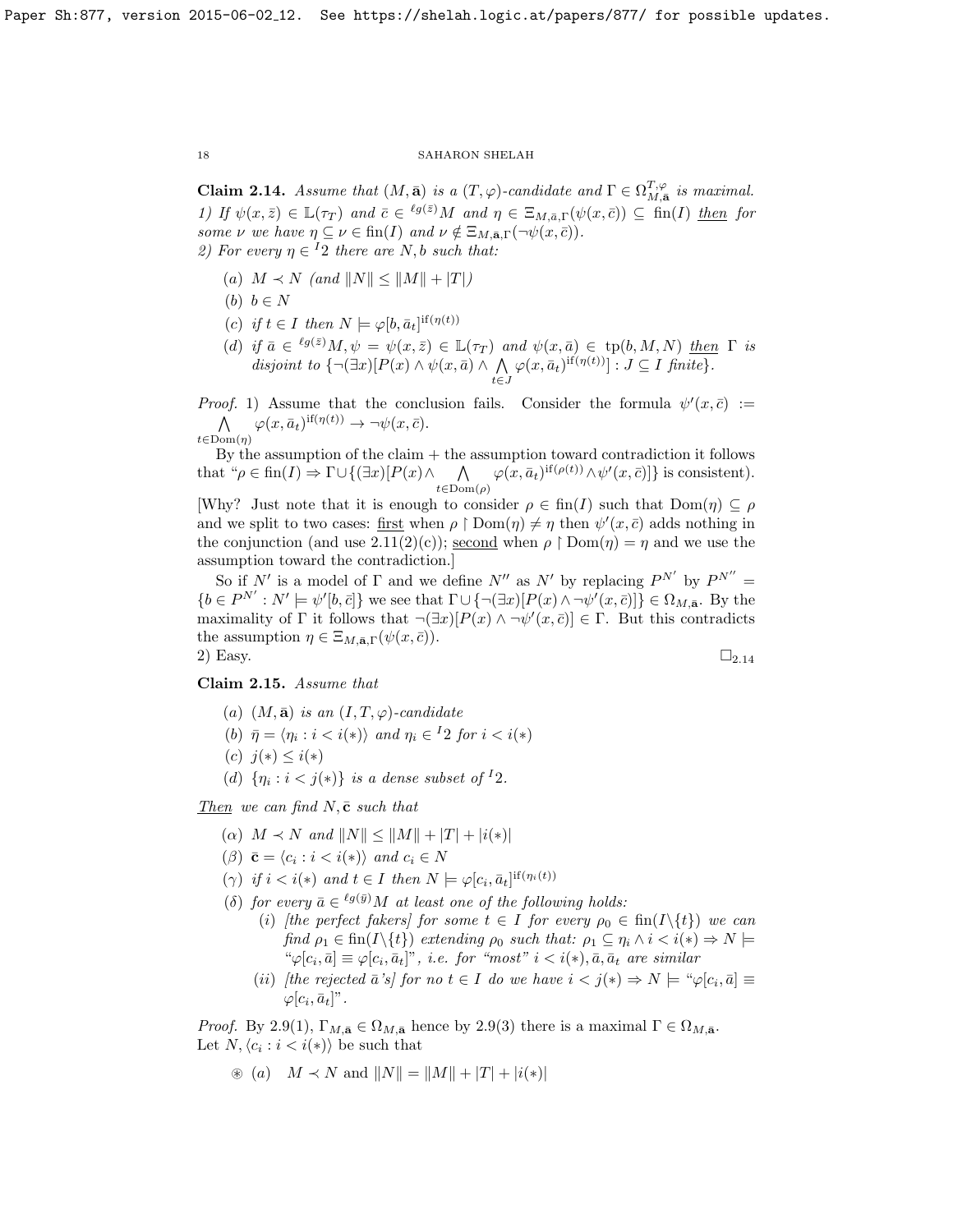(b) for  $i < i(*)$ ,  $c_i \in N$  realizes some  $p_i \in \mathbf{S}_{\Gamma,\eta_i}$  (see Definition [2.11\(](#page-15-1)4)(b)).

Clearly clauses  $(\alpha)$ ,  $(\beta)$ ,  $(\gamma)$  of the desired conclusion hold, and let us check clause (δ). So assume that  $\bar{a} \in \ell^{g(\bar{y})}M$  and clause (ii) there fails so we can choose  $t \in I$ such that  $i < j(*) \Rightarrow N \models ``\varphi[c_i, \bar{a}] \equiv \varphi[c_i, \bar{a}_t]'.$ 

So it is enough to prove clause (i) for t; toward this assume  $\rho_0 \in \text{fin}(I)$  satisfies  $t \notin \text{Dom}(\rho_0)$ , i.e.  $\rho_0 \in \text{fin}(I\setminus\{t\})$ . Let  $\rho_1 \in \text{fin}(I)$  extend  $\rho_0$  be such that  $\rho_1(t) = 0$ . By clause (d) of the assumption we know that for some  $i < j(*)$  we have  $\rho_1 \subseteq \eta_i$ but (see above)  $N \models " \varphi[c_i, \bar{a}] \equiv \varphi[c_i, \bar{a}_t]$ " hence  $\rho_1 \in \Xi_{M, \bar{\mathbf{a}}, \Gamma}(\varphi(x, \bar{a})^{\text{if}(\eta_i(t))})$  which means that  $\rho_1 \in \Xi_{M,\bar{a},\Gamma}(\varphi(x,\bar{a})^{\text{if}(\rho_1(t))})$ . Now apply claim [2.14\(](#page-17-0)1) to  $\psi(x,\bar{c}) :=$  $\varphi(x,\bar{a})^{if(\rho_1(t))}$ , so we know that for some  $\nu$  we have  $\rho_1 \subseteq \nu \in fin(I)$  and  $\nu \notin$  $\Xi_{M,\bar{\mathbf{a}},\Gamma}(\neg\varphi(x,a)^{\text{if}(\rho_1(t))})$  hence

 $(*)_1$  if  $i < i(*)$  satisfies  $\nu \subseteq \eta_i$  then  $N \models {\text{``}\varphi[c_i, \bar{a}]^{if(\rho_1(t))}}"$  which means  $N \models$ " $\varphi[c_i, \bar{a}] \equiv \varphi[c_i, \bar{a}_t]$ ".

Let  $\rho_2 \in \text{Dom}(\nu)$  be such that  $\rho_2(t) = 1$  and  $s \in \text{Dom}(\nu) \setminus \{t\} \Rightarrow \rho_2(s) = \nu(s)$ . We repeat the use of [2.14\(](#page-17-0)1) for  $\rho_2$  instead of  $\rho_1$  and get  $\nu'$  such that  $\rho_2 \subseteq \nu' \in \text{fin}(I)$ and

(\*)<sub>2</sub> if  $i < i(*)$  satisfies  $\nu' \subseteq \eta_i$  then  $N \models {\text{``}\neg\varphi[c_i, \bar{a}]}^{\text{if}(\rho_2(t))}$ " which means that  $N \models "\varphi[c_i, \bar{a}] \equiv \varphi[c_i, \bar{a}_t]".$ 

Let  $\rho_3 = \nu' \restriction (\text{Dom}(\nu') \setminus \{t\})$  and by  $(*)_1 + (*)_2$  the function  $\rho_3 \in \text{fin}(I)$  is as required in subclause (i) (for our  $\bar{a}$ ,  $t$ ,  $\rho_0$ ) in clause ( $\delta$ ) of the claim, so we are done.  $\square_{2,15}$  $\square_{2,15}$  $\square_{2,15}$ 

<span id="page-18-0"></span>**Definition 2.16.** 1) For a model M of T, formula  $\varphi = \varphi(x, \bar{y}) \in \mathbb{L}(\tau_M)$ ,  $\bar{\mathbf{c}} =$  $\langle c_i^{\varepsilon} : i < i(*), \varepsilon < \theta \rangle$  such that  $c_i^{\varepsilon} \in M$  let  $\mathscr{P}_{\varphi}(\bar{\mathbf{c}}, M) = \{ \mathscr{U} \subseteq i(*) : \text{ for some }$  $\bar{a} \in {^{\ell g(\bar{y})}}M$  for every  $\varepsilon < \theta$  large enough  $\mathscr{U} = u_{\varphi}(\bar{a}, \langle c_i^{\varepsilon} : i < i \langle * \rangle \rangle, M)$  where  $u_{\varphi}(\bar{a}, \langle c_i^{\varepsilon} : i < i(*) \rangle, M) = \{i < i(*) : M \models \varphi[c_i^{\varepsilon}, \bar{a}] \}.$ 

2) For a model M and  $\varphi = \varphi(x, \bar{y}) \in \mathbb{L}(\tau_M)$  let  $\mathbf{P}^{\varphi}_{i(*)}, \rho(M) = \{ \mathscr{P}_{\varphi}(\bar{\mathbf{c}}, M) : \bar{\mathbf{c}} \text{ has } \}$ the form  $\langle c_i^{\varepsilon} : i < i(*), \varepsilon < \theta \rangle$  with  $c_i^{\varepsilon} \in M$ .

3) For  $M_1 \prec M_2$  and  $\varphi = \varphi(x, \bar{y}) \in \mathbb{L}(\tau_{M_\ell})$  and  $\bar{c} = \langle c_i : i \langle i \rangle \rangle \in i^{(*)}(M_2)$  let  $\mathscr{P}_{\varphi}(\bar{\mathbf{c}}, M_1, M_2) = \{u_{\varphi}(\bar{a}, \bar{\mathbf{c}}, M_2) : \bar{a} \in {}^{\ell g(\bar{y})} M_1\}.$ 

**Observation 2.17.** For  $M, \varphi(x, \bar{y}), i(*), \theta$  as in Definition [2.16,](#page-18-0)  $\mathbf{P}_{i(*),\theta}^{\varphi}(M)$  has cardinality  $\leq \|M\|^{i(*)|+\theta}$ .

<span id="page-18-1"></span>**Claim 2.18.** If I is a linear order of cardinality  $\leq 2^{\kappa}$  then we can find a uniform filter D on  $\kappa$  and a sequence  $\overline{\mathscr{U}}^* = \langle \mathscr{U}_{t,\ell}^* : t \in I, \overline{\ell} \in \{0,1,2\} \rangle$  of members of  $[\kappa]^{\kappa}$ such that:

- $\boxtimes_1$  (a) for each  $t \in I, \langle \mathscr{U}_{t,\ell}^* : \ell = 0,1,2 \rangle$  is a partition of  $\kappa$ 
	- (b)  $\mathscr{U}_{t,2}^* \in D$  for  $t \in I$
	- (c)  $\mathscr{P}(\kappa)/D$  has cardinality  $2^{\kappa}$ , moreover extend some free Boolean Algebra of cardinality  $2^{\kappa}$
- $\boxtimes_2$  if  $(M, \bar{\mathbf{a}})$  is a  $(I, T, \varphi)$ -candidate and  $\overline{\mathscr{U}} = \langle \mathscr{U}_t : t \in I \rangle$  satisfies  $\mathscr{U}_{t,1}^* \subseteq$  $\mathscr{U}_t \subseteq \mathscr{U}_{t,1}^* \cup \mathscr{U}_{t,2}^*$  then for some  $(N,\bar{\mathbf{c}})$  we have (a)  $M \prec N$  and  $||N|| \leq ||M|| + |\tau_T| + \kappa$ 
	- (b)  $\bar{\mathbf{c}} \in \kappa N$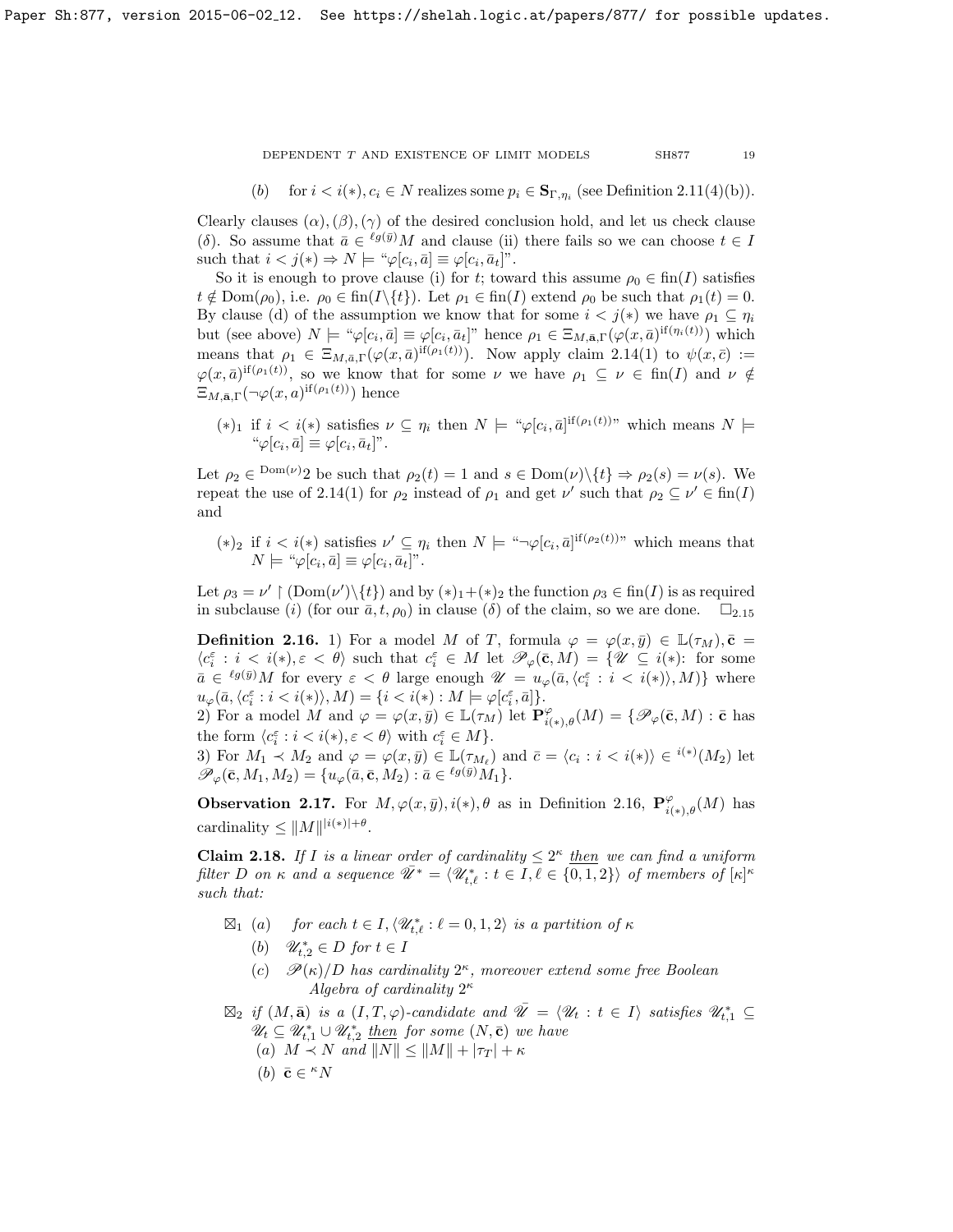(c) if  $t \in I$ ,  $\bar{a} \in {}^{\ell g(\bar{y})}M$  and  $\mathscr{U}_{t,1}^* \subseteq u(\bar{a}, \bar{c}, N) \subseteq \mathscr{U}_{t,1}^* \cup \mathscr{U}_{t,2}^*$  then  $u(\bar{a}, \bar{c}, N) =$  $\mathscr{U}_t \mod D$ (d) if  $t \in I$  then  $\mathscr{U}_t \in \mathscr{P}_\varphi(\bar{\mathbf{c}}, M, N)$ .

*Proof.* We replace  $\kappa$  by  $\kappa + \kappa$ .

Let  $\langle \eta_i^* : i \langle \kappa \rangle$  be a sequence of members of  $\kappa$  which is dense possible by [\[EK65\]](#page-26-5).

For  $\ell = 0, 1, 2$  let  $\mathscr{U}_{t,\ell} = \{i < \kappa : \eta_i(t) = \ell \text{ or } \eta_i(t) \geq 3 \land \ell = 2\}$ . Notice that it is important that  $D$  is defined independently of  $\mathcal{U}_t$  and we should therefore define it here. But for clarity of exposition we will only define it later.

Let (where  $\alpha + \mathscr{U} = {\alpha + \beta : \beta \in \mathscr{U}}$ )

 $(*)_1 \mathscr{U}_{t,0}^* = \mathscr{U}_{t,0} \cup (\kappa + \mathscr{U}_{t,0})$  $(*)_2 \ \mathscr{U}_{t,1}^* = \mathscr{U}_{t,1} \cup \mathscr{U}_{t,2} \cup (\kappa + \mathscr{U}_{t,1})$  $(*)_3 \mathscr{U}_{t,2}^* = \kappa + \mathscr{U}_{t,2}.$ 

Assume  $\overline{\mathscr{U}} = \langle \mathscr{U}_t : t \in I \rangle$  is such that

$$
(*)_4 \quad \mathscr{U}_{t,1}^* \subseteq \mathscr{U}_t \subseteq \mathscr{U}_{t,1}^* \cup \mathscr{U}_{t,2}^* \subseteq \kappa + \kappa.
$$

Define  $\eta_i = \eta_i^{\overline{\mathscr{U}}} \in {}^{\kappa+\kappa}2$  for  $i < \kappa + \kappa$  by:

$$
(*)_5 \ \eta_i(t) = \begin{cases} 0 & i \notin \mathcal{U}_t \\ 1 & i \in \mathcal{U}_t \end{cases}
$$

Let  $\bar{\eta} = \langle \eta_i : i < \kappa + \kappa \rangle$ .

Notice that  $\langle \eta_i : i < \kappa \rangle$  is dense in <sup>1</sup>2 by the choice of  $\eta_i$  in  $(*)_5$  and  $(*)_2$  because  $\mathscr{U}_t \cap \kappa = \mathscr{U}_{t,1}^* \cup \mathscr{U}_{t,2}^*$  and  $\langle \eta_i^* : i \langle \kappa \rangle$  was dense in  $^I\kappa$ . By [2.15](#page-17-1) applied to  $(M, \bar{\mathbf{a}}, \bar{\eta}), i(*) = \kappa + \kappa, j(*) = \kappa$  we can find  $N, \bar{\mathbf{c}}$  as there and we should check that they are as required. Clauses  $(\alpha)$ ,  $(\beta)$ ,  $(\gamma)$  of the conclusion of [2.15](#page-17-1) give the "soft" demands.

More specifically clause (a) of  $\boxtimes_1$  holds by the choice of the  $\mathscr{U}_{t,\ell}^*$ 's; clauses (b),(c) of  $\boxtimes_2$  holds by the conclusion of [2.15.](#page-17-1)

Clearly

$$
(*)_6 \quad u_{\varphi}(\bar{a}_t, \bar{\mathbf{c}}, N) = \{i < \kappa + \kappa : N \models \text{``}\varphi[c_i, \bar{a}_t] \text{''}\} = \{i < \kappa + \kappa : \eta_i(t) = 1\} = \mathcal{U}_t
$$

hence

$$
(*)_7 \ t \in I \Rightarrow \mathscr{U}_t \in \mathscr{P}_{\varphi}(\bar{\mathbf{c}}, M, N).
$$

So we see that demand (d) of  $\mathbb{Z}_2$  is satisfied - all the  $\mathscr{U}_t$  are included. We still need to prove clause (c) of  $\mathbb{Z}_2$ , that is to show that there are no "fakers" and, of course, to define D.

So assume

$$
\odot_1 \ \mathscr{U}_{t_1}^* \subseteq u_{\varphi}(\bar{a}, \bar{c}, N) \subseteq \mathscr{U}_{t_1}^* \cup \mathscr{U}_{t_1}^* \text{ for some } t_1 \in I \text{ and } \bar{a} \in {}^{\ell g(\bar{y})}M.
$$

Denote  $\mathscr{U} = u_{\varphi}(\bar{a}, \bar{c}, N)$ . We need to show  $\mathscr{U} = \mathscr{U}_{t_1} \mod D$ .

By clause ( $\delta$ ) of the conclusion of [2.15](#page-17-1) for  $\bar{a}$  one of the two clauses there (i),(ii) occurs.

Recall that

$$
\odot_2 \ \mathscr{U}^*_{t_1,1} \subseteq \mathscr{U} \subseteq \mathscr{U}^*_{t_1,1} \cup \mathscr{U}^*_{t_1,2}.
$$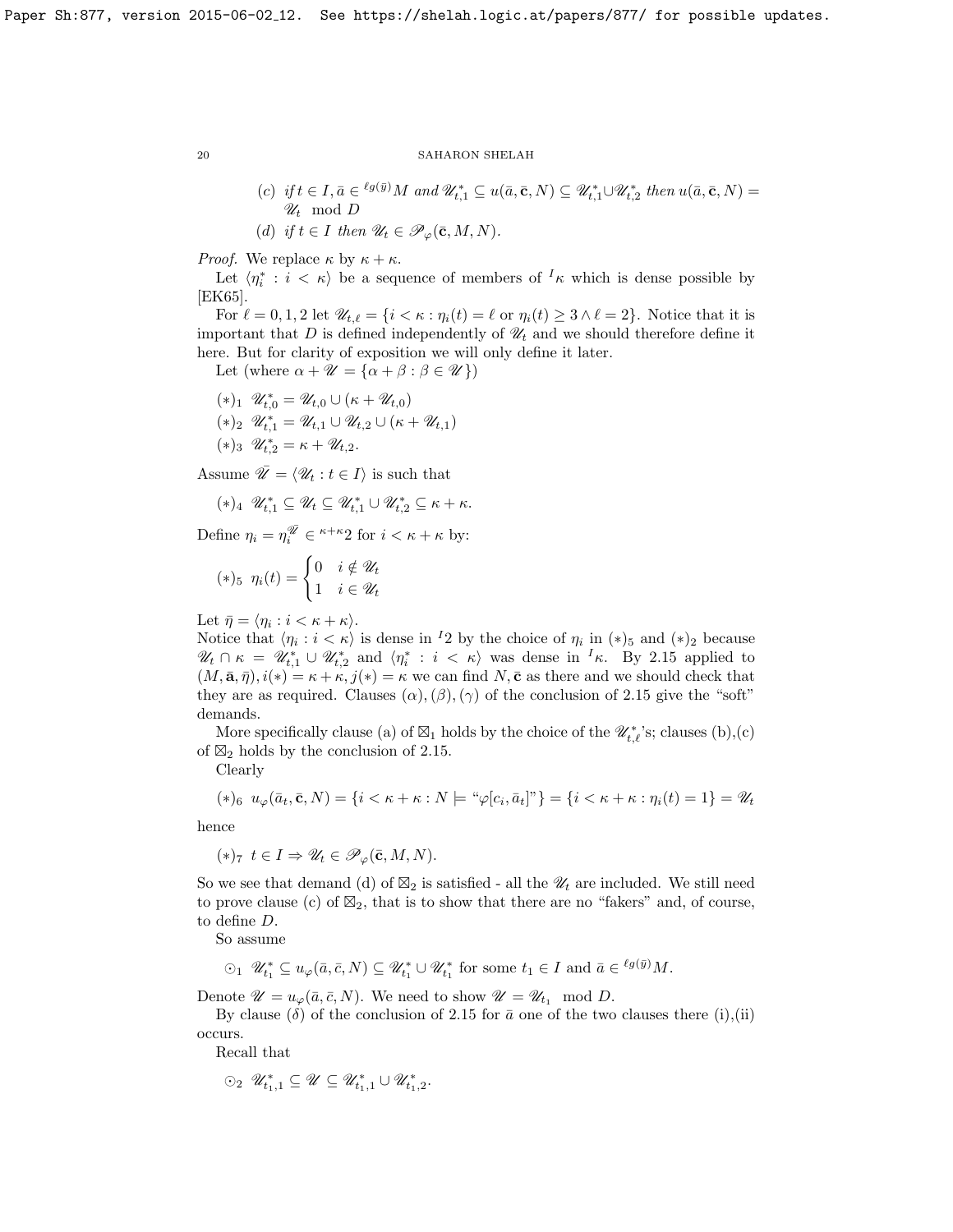DEPENDENT  $T$  AND EXISTENCE OF LIMIT MODELS  $\,$  SH877  $\,$   $\,$  21  $\,$ 

So  $\mathcal{U} \cap \kappa = \mathcal{U}_{t_1,1}^* \cap \kappa = \mathcal{U}_{t_1,1} \cup \mathcal{U}_{t_1,2}.$ Now

 $\odot$ <sub>3</sub> for  $\bar{a}$  clause (ii) of [2.15\(](#page-17-1) $\delta$ ) fails.

[Why? Because  $t_1$  witnesses this by the above equality and for each  $i < \kappa$ 

$$
i \in \mathcal{U} \Leftrightarrow i \in \mathcal{U}_{t_1,1} \cup \mathcal{U}_{t_1,2} \Leftrightarrow \eta_i[t_1] = 1 \Leftrightarrow N \models \text{``}\varphi[c_i, \bar{a}_{t_1}]\text{''}.
$$

By [2.15\(](#page-17-1) $\delta$ ) and  $\odot$ <sub>3</sub> we can deduce:

 $\odot_4$  for  $\bar{a}$ , clause (i) of [2.15\(](#page-17-1) $\delta$ ) holds so there is  $t_2$  witnessing it. Next

 $\odot_5$   $t_1 = t_2$ .

Why? Toward contradiction assume  $t_1 \neq t_2$  hence we can find  $\rho_1 \in \text{fin}(I\setminus\{t_2\})$ such that

$$
\circledast_{5.1} \rho_1 \subseteq \eta_i \wedge i < \kappa + \kappa \Rightarrow N \models \text{``}\varphi[c_i, \bar{a}] \equiv \varphi[c_i, \bar{a}_{t_2}]\text{''}.
$$

Without loss of generality  $t_1 \in \text{Dom}(\rho_1)$  and define  $\rho_2 = \rho \cup \{(t_2, 1 - \rho_1(t_1))\}$ , so  $\rho_1 \subseteq \rho_2 \in \text{fin}(I)$ . As  $\{\eta_i : i < \kappa\}$  was chosen as a dense subset of  $\{0,1,2\}$ , there is  $i < \kappa$  such that  $\rho_2 \subseteq \eta_i^*$ , hence by  $\circledast_{5.1}$ 

 $\circledast_{5.2} N \models \text{``}\varphi[c_i, \bar{a}] \equiv \varphi[c_i, \bar{a}_{t_2}]$ "

but by the choice of  $\eta_i$  we have:

 $\circledast_{5.3} N \models \text{``}\varphi[c_i, \bar{a}_{t_2}]^{\text{if}(\eta_i(t_2))}$ "

but  $\eta_i(t_2) = 1 - \rho_1(t_1)$  hence together

 $\circledast_{5.4} N \models " \varphi[c_i, \bar{a}]^{if(1-\rho_1(t_1))}"$ 

but by the choice of  $c_i$  we have:

 $\circledast_{5.5} N \models \text{``}\varphi[c_i, \bar{a}_{t_1}]^{\text{if}(\eta_i(t_1))\text{''}}$ 

hence by  $\otimes_{5.1}$ 

 $\circledast_{5.6} N \models " \varphi[c_i, \bar{a}_{t_1}]^{if(\rho_1(t_1))}"$ .

But  $\mathscr{L}_{5.5} + \mathscr{L}_{5.6}$  contradict the choice of  $t_1$  as  $i \lt \kappa$  using  $\odot_2$  so  $\odot_5$  holds, i.e.  $t_1 = t_2.$ 

Now subclause (i) of  $2.15(\delta)$  tells us

 $\odot_6$  for every  $\rho_0 \in \text{fin}(I \setminus \{t_1\})$  there is  $\rho_1 \in \text{fin}(I \setminus \{t_1\})$  extending  $\rho_0$  such that (a)  $\rho_1 \subseteq \eta_i \land i \lt \kappa + \kappa \Rightarrow N \models \varphi[\bar{c}_i, \bar{a}] \equiv \varphi[c_i, \bar{a}_{t_1}]$  hence (b) if  $\rho_1 \subseteq \eta_i \land i \lt \kappa + \kappa \Rightarrow i \in u_\varphi(\bar{a}, \bar{c}, N) \Leftrightarrow i \in \mathscr{U}_{t_1}$ .

So let

$$
D = \{ \mathscr{U} \subseteq \kappa + \kappa : \text{ for every } \rho_0 \in \text{fin}(I) \text{ there is } \rho_1, \\ \rho_0 \subseteq \rho_1 \in \text{fin}(I) \text{ such that } \\ \kappa \le i < \kappa + \kappa \land \rho_1 \subseteq \eta_i \Rightarrow i \in \mathscr{U} \}.
$$

Clearly the filter D satisfies clause  $\boxtimes_1(c)$  so we are done.  $\square_{2.18}$  $\square_{2.18}$  $\square_{2.18}$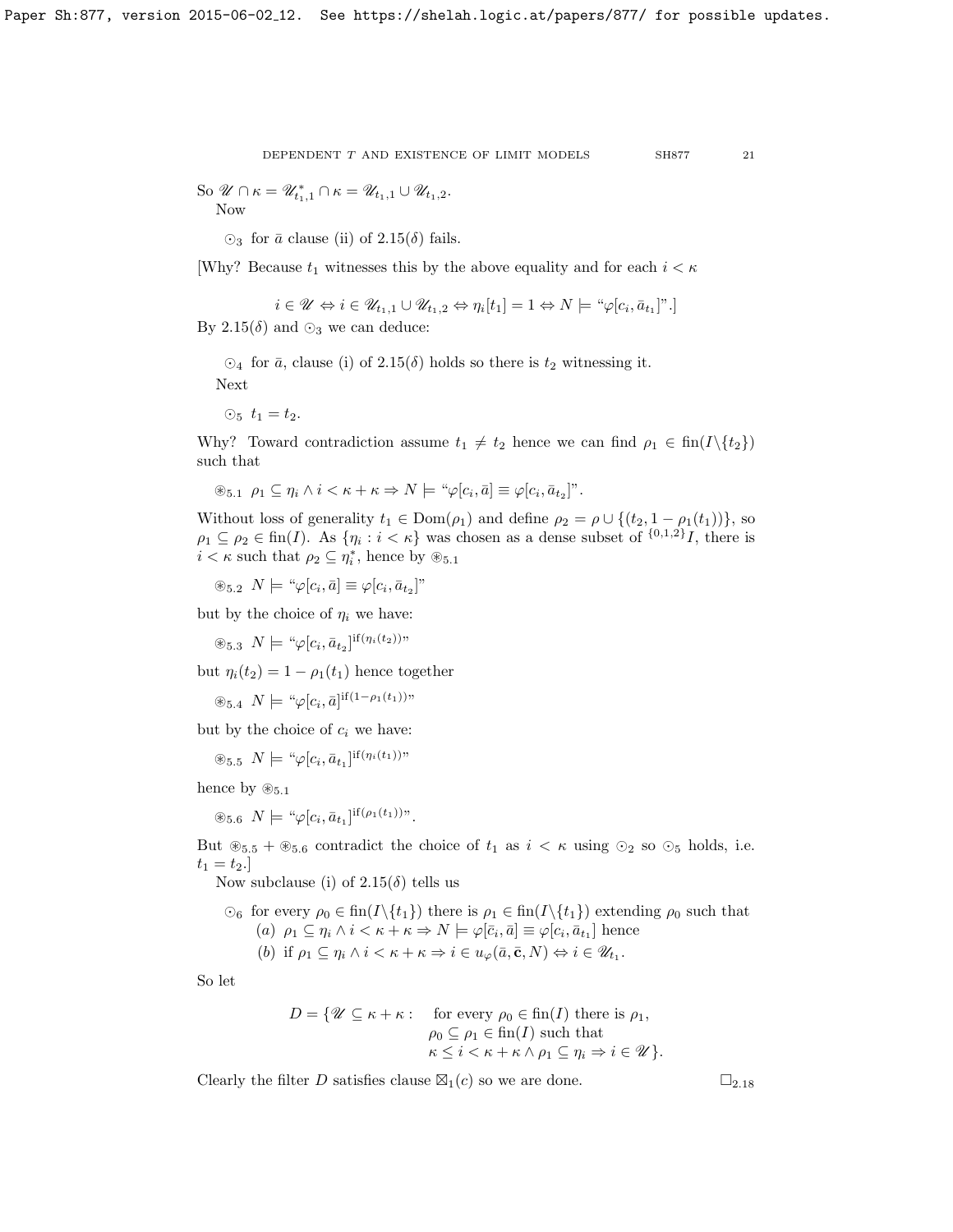*Proof.* Proof of the Theorem [2.9\(](#page-15-0)3) Like the proof [2.3](#page-13-0) of the case "T has the strong independence property."  $\Box_{2.9}$  $\Box_{2.9}$  $\Box_{2.9}$ 

Remark 2.19. 1) The **F** we construct works for all  $\theta = cf(\theta) < \lambda$  for which  $\lambda = \lambda^{\theta}$ simultaneously.

Discussion 2.20. Can we prove [2.9](#page-15-0) also for  $\lambda$  strongly inaccessible? Toward this

- (a) we have to use  $\bar{\mathbf{c}}_{\alpha} = \langle c_{\alpha,i} : i \langle \lambda \rangle$ , instead  $\langle c_{\alpha,i} : i \langle \kappa \rangle$
- (b) each  $M_{\alpha}$  has a presentation  $\langle M_{\alpha,\zeta} : \zeta \langle \lambda \rangle$
- (c) for a club E of  $\mu < \lambda$ , we use  $\langle c_{\alpha,i} : i < \mu \rangle^{\wedge} \langle c_{\mu} \rangle$  to code  $\mathscr{U}_{\alpha} \cap \mu$
- (d) instead  $i, \kappa + i$  we use  $2i, 2i + 1$ .

So the problem is: arriving to  $\mu$ , we have already committed ourselves for the coding of  $\mathscr{U}_{\alpha} \cap \mu'$  for  $\mu' \in E_{\alpha} \cap \mu$ , what freedom do we have in  $\mu$ ?

Essentially we have a set  $\Lambda_{\mu} \subseteq 2^{\mu}2$  quite independent, and for  $\mu_1 < \mu_2$ , there is a natural reflection, the set of possibilities in  $\lambda_2$  is decreasing. But the amount of freedom left should be enough to code. We shall deal in [\[She11\]](#page-27-8) with the inaccessible case.

Question 2.21. Can we improve [2.9\(](#page-15-0)3) in the case of T not strongly dependent?

<span id="page-21-0"></span>Claim 2.22. 1) Assume T has the strong independence property. If  $\lambda \geq \kappa =$  $cf(\kappa), 2^{\min\{2^{\kappa},\lambda\}} > \lambda^{\kappa}$  and  $\lambda > |T|$ , then  $Pr_{\lambda,\kappa}(T)$ . 2) Assume T is independent. If  $\lambda, \kappa$  are as above, then  $\Pr(\lambda, \kappa)$ .

*Proof.* 1) Let  $\varphi(\bar{x}, y)$  exemplify "T has the strong independent property", see Definition [2.4.](#page-13-1)

We choose  $\mathbf F$  such that:

(\*) if  $\mathbf{F}(\langle M_i : i \leq \alpha + 1 \rangle) \prec M_{\alpha+2}$  then for every  $i \leq \alpha$  for some  $\bar{c} = \bar{c}_{\alpha,i} \in$  $\ell^{g(\bar{x})}(M_{\alpha+2})$  the set  $\{a \in M_i : M_{\alpha+1} \models \varphi[\bar{c},a]\}$  does not belong to  $\{\{a \in \mathbb{R}^d : |a| \neq 0\}$  $M_i: M_{\alpha+1} \models \varphi[\bar{d},a] \} : \bar{d} \in {^{\ell g(\bar{x})}}(M_{\alpha+1})\}.$ 

We continue as in the proof of [2.3.](#page-13-0) 2) Similarly (recalling the proof of [2.9\)](#page-15-0).  $\Box_{2.22}$  $\Box_{2.22}$  $\Box_{2.22}$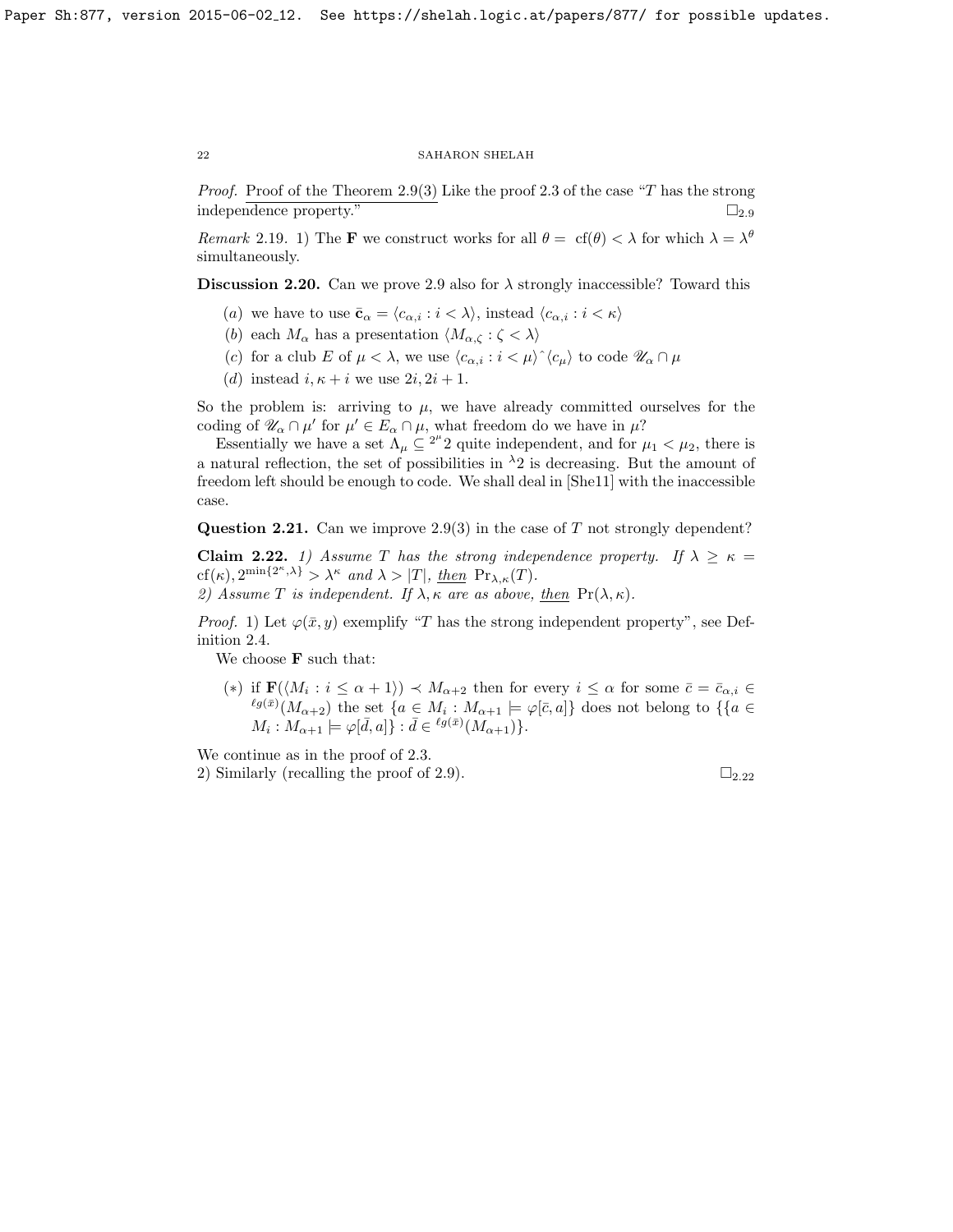# § 3. MORE ON  $(\lambda, \kappa)$ -LIMIT FOR  $T_{\text{ord}}$

It is natural to hope that a  $(\lambda, \kappa)$ -i.md.-limit model is  $(\lambda, \kappa)$ -superlimit but in Theorem [3.10.](#page-24-0) we prove that there is no  $(\lambda, \kappa)$ -superlimit model for  $T_{\rm rd}$ , see Definition [0.12\(](#page-7-0)2).

We conclude by showing that the  $(\lambda, \kappa)$ -i.md.-limit model has properties in the direction of superlimit. By [3.12](#page-25-0) it is  $(\lambda, S)$ -limit<sup>+</sup>, that is if  $\langle M_{\alpha} : \alpha < \lambda^+ \rangle$  is a  $\subseteq$ -increasing sequence of  $(\lambda, \kappa)$ -i.md-limit models for a club of  $\delta < \lambda^+$  of cofinality  $κ$  the model ∪{ $M_i$ :  $i < δ$ } is a  $(λ, κ)$ -i.md.-limit model. Also in §1 the function **F** does not need memory.

**Hypothesis 3.1.** 1)  $\lambda = \lambda^{<\lambda} > \kappa = \text{cf}(\kappa)$ . 2) We deal with  $EC_{T_{\rm rd}}(\lambda)$ , ordered by  $\subseteq$ , so M, N denotes members of  $EC_{\lambda}(T_{\rm rd})$ .

Recall  $T_{\rm rd}$  is from Definition [0.12\(](#page-7-0)2) and recalling Definition [0.13.](#page-7-1)

**Definition 3.2.** 1) If  $M \subseteq N$  and  $(C_1, C_2)$  is a cut of M let  $N^{\lfloor (C_1, C_2) \rfloor} = N$  ${a \in N : a$  realizes the cut  $(C_1, C_2)$  of M which means  $c_1 \in C_1 \Rightarrow c_1 \prec_N a$  and  $c_2 \in C_2 \Rightarrow a <_N c_2$ .

2) For a cut  $(C_1, C_2)$  of M, A is unbounded in the cut if  $A \cap C_1$  is unbounded in  $C_1$  and  $A \cap C_2$  is unbounded from below in  $C_2$ .

3) Let  $\text{cut}_{\kappa}(M) = \{(C_1, C_2) : (C_1, C_2) \text{ a cut of } M \text{ such that } \text{cf}(C_1, C_2) = (\kappa, \kappa)\}\$ for any  $M \in EC_{\lambda}(T_{\rm rd})$ .

∗ ∗ ∗

<span id="page-22-1"></span>**Definition 3.3.** 1) We say  $\overline{M}$  is a  $(\lambda, \kappa)$ -sequence when:

- (a)  $\overline{M} = \langle M_i : i \leq \kappa \rangle$  is  $\subseteq$ -increasing continuous sequence of members of  $EC_{\lambda}(T_{\rm rd})$
- (b) if  $i < \kappa$  and  $(C_1, C_2)$  is a cut of  $M_i$  then  $(\alpha)$  or  $(\beta)$  hold but not both where
	- ( $\alpha$ ) cf( $C_1, C_2$ ) = ( $\lambda, \lambda$ ) and no  $a \in M_{\kappa} \backslash M_i$  realizes ( $C_1, C_2$ )
	- $(\beta)$   $M_{\kappa} \restriction \{a \in M_i : a \text{ realizes } (C_1, C_2)\}$  is infinite, moreover has neither first nor last member
- (c) for every  $a \lt_{M_i} b$  the model  $(M_{\kappa} \restriction (a, b)_{M_{\kappa}})$  is universal (for  $EC_{\lambda}(T_{\rm rd})$ , usual embedding).

Remark 3.4. Compared to §1 we do not require

(d) if  $i < \kappa$  and  $(C_1, C_2)$  is a cut of  $M_i$  not realized by any  $a \in M_\kappa$  then: for every  $j < i$ , either  $M_j$  is unbounded in  $(C_1, C_2)$ , or for some  $a_1 \in C_1$ ,  $a_2 \in$  $C_2$  the interval  $(a_1, a_2)_{M_i}$  is disjoint to  $M_j$ .

<span id="page-22-0"></span>**Claim 3.5.** 1) If  $M = \langle M_i : i \leq \kappa \rangle$  is a  $(\lambda, \kappa)$ -sequence then  $M_{\kappa}$  is  $(\lambda, \kappa)$ -i.md.limit (and so for some  $\overrightarrow{M}' = \langle M'_i : i \leq \kappa \rangle$  the statement  $\overline{\mathfrak{D}_{\overrightarrow{M}'}}$  from the proof of [1.1](#page-8-0) holds and  $M_{\kappa} \cong M_{\kappa}'$ ).

2) If  $(C_1, C_2)$  is a cut of  $M_i, i \lt \kappa$  and  $(b)(\beta)$  of Definition [3.3](#page-22-1) holds, then for some  $j \in (i, \kappa), M_j \restriction \{a \in M_j : a \text{ realizes } (C_1, C_2) \}$  is a universal model of  $T_{\text{rd}}$ . 3) If M is  $(\lambda, \kappa)$ -i.md.-limit, <u>then</u> there is a  $(\lambda, \kappa)$ -sequence  $\langle M_i : i \leq \kappa \rangle$  such that  $M<sub>k</sub> = M$ 

$$
m_K = m.
$$
  

$$
L_{\text{H}} M \in \text{EC} \ (T)
$$

4) If  $M \in EC_{\lambda}(T_{\rm rd})$  then: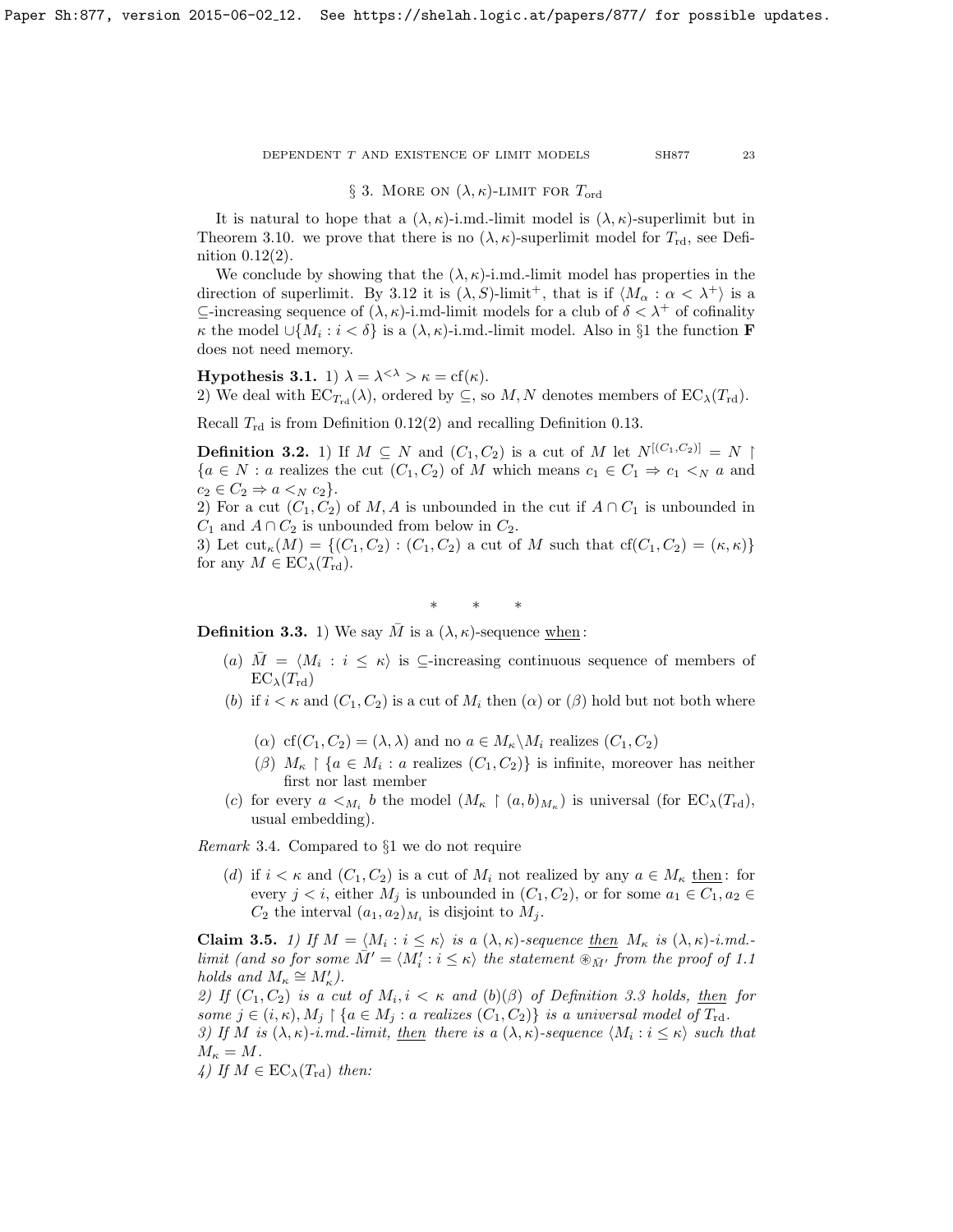- (a) if  $\lambda = ||M|| = \lambda^{<\lambda}$  then the number of cuts of M of cofinality  $\neq (\lambda, \lambda)$  is at most  $\lambda$
- (b) if  $\lambda = ||M|| = ||M||^{\kappa}$  then the number of cuts of M of cofinality  $(\kappa, \kappa)$  is at  $most \lambda$
- (c) if  $\lambda = ||M||$  then the number of cuts of cofinality ( $\sigma_1, \sigma_2$ ) where  $\sigma_1 \neq \sigma_2$  is  $\leq \lambda$ .

*Proof.* 1) As in the proof of [1.1,](#page-8-0) using parts  $(2),(3)$  see [3.7\(](#page-23-0)1).

2) There are  $j \in (i, \kappa)$  and  $c \in M_j^{[c_1, c_2]}$  and  $d \in M_j$  such that  $c < d$ ,  $(c, d)_{M_j} \cap M_i =$  $\emptyset$ . Now use [3.7](#page-23-0) below.

3) Should be clear.

some N:

4) Clauses (a),(b) are easy and clause (c) holds by [\[She90,](#page-27-12) VIII, $\S0$ ].  $\square_{3.5}$  $\square_{3.5}$  $\square_{3.5}$ 

Remark 3.6. A difference between Definition [3.3](#page-22-1) and the earlier one is that we do not ask that a dense set of cuts of cofinality  $(\lambda, \lambda)$  of  $M_i$  is realized in  $\bigcup \{M_j : j < i\}.$ 

<span id="page-23-0"></span>**Observation 3.7.** 1) If  $M \in EC_{\lambda}(T_{\text{rd}})$  is universal,  $\lambda = \lambda^{\kappa}$  and  $M = \bigcup I_i$  then  $i<\kappa$ 

for at least one  $i < \kappa$ ,  $M \restriction I_i$  is universal for  $EC_{\lambda}(T_{\rm rd})$ . 2) If M is  $(\lambda, \kappa)$ -i.md.-limit or just weakly  $(\lambda, \kappa)$ -i.md-limit and  $a <sub>M</sub> b$  then for

- (a)  $N \subseteq M \upharpoonright (a, b)_M$
- (b)  $N \in EC_{\lambda}(T_{\rm rd})$  is universal
- (c) every  $(C_1, C_2) \in {\rm cut}_{\kappa}(N)$  is realized in M, (but not used).

*Proof.* 1) Let  $N = {}^{\kappa}M$  ordered lexicographically, so  $N \in EC_{\lambda}(T_{\rm rd})$  hence there is an embedding f of N into M. We try to choose  $\nu_i \in \ell^2 |M|$  by induction on  $i < \kappa$ such that  $j < i \Rightarrow \nu_j \triangleleft \nu_i$  and  $\nu_i \triangleleft \eta \in {}^{\kappa}M \Rightarrow f(\eta) \notin I_i$  and for  $i = 0$  or i limit there is no problem to choose  $\nu_i$ . We cannot succeed as then  $f(\bigcup \nu_i) \in M \setminus \bigcup_{j,$  $i<\kappa$ 

contradiction. So for some  $i < \kappa, \nu_i$  has been chosen but we cannot choose  $\nu_{i+1}$ . So for each  $a \in M$  there is  $\eta_a \in {}^{\kappa}M$  such that  $\nu_i \hat{\ } \langle a \rangle \triangleleft \eta_a \wedge f(\eta_a) \in I_i$ . So  $a \mapsto f(\eta_a)$ is an embedding of  $M$  into  $I_i$ , so we are done.

Alternatively, let  $N \subseteq M$  be a saturated model of  $T_{\text{ord}}$ . Try to choose  $c_i \lt_N$  $d_i$  by induction on  $i < \kappa$  such that  $j < i \Rightarrow c_j <_{N} c_i <_{N} d_i <_{N} d_j$  and  $(c_{i+1}, d_{i+1})_{\mu} \cap I_i = \emptyset$ . For some i we have  $(c_i, d_i)$  well defined but we cannot choose  $(c_{i+1}, d_{i+1})$  hence  $I_i \cap (c_i, d_i)_N$  is dense in  $(c_i, d_i)_N$ . 2) Should be clear.  $\Box_{3.7}$  $\Box_{3.7}$  $\Box_{3.7}$ 

<span id="page-23-1"></span>**Claim 3.8.** If  $S \subseteq S_{\kappa}^{\lambda^+}$  is stationary and  $M \in EC_{\lambda}(T_{\rm rd})$  is  $(\lambda, S)$ -wk-limit then M is  $(\lambda, \kappa)$ -i.md.-limit.

*Proof.* Let  $\mathbf{F}_1$  witness that M is  $(\lambda, S)$ -wk-limit. We can find  $\overline{M} = \langle M_\alpha : \alpha < \lambda^+ \rangle$ so  $M_{\alpha} \in EC_{\lambda}(T_{\alpha r})$  is a  $\subseteq$ -increasing continuous sequence such that  $\overline{M}$  obeys  $\mathbf{F}_1$ , such that in addition the sequence is as in the proof of [1.1.](#page-8-0) So by the choice of the set  $S' = \{\delta \in S : M_{\delta} \cong M\}$  is stationary, and by [1.1](#page-8-0) the set  $S'' = \{\delta : M_{\delta}$  is  $(\lambda, \kappa)$ -i.md.-limit} is  $\equiv S_{\kappa}^{\lambda^+} \mod \mathscr{D}_{\lambda^+}$ . Together  $S' \cap S'' \neq \emptyset$  hence M is  $(\lambda, \kappa)$ i.md.-limit.  $\square_{3.8}$  $\square_{3.8}$  $\square_{3.8}$ 

**Definition 3.9.** 1) We say that  $\overline{M}$  witnesses that M is  $(\lambda, \kappa)$ -i.md.-limit when: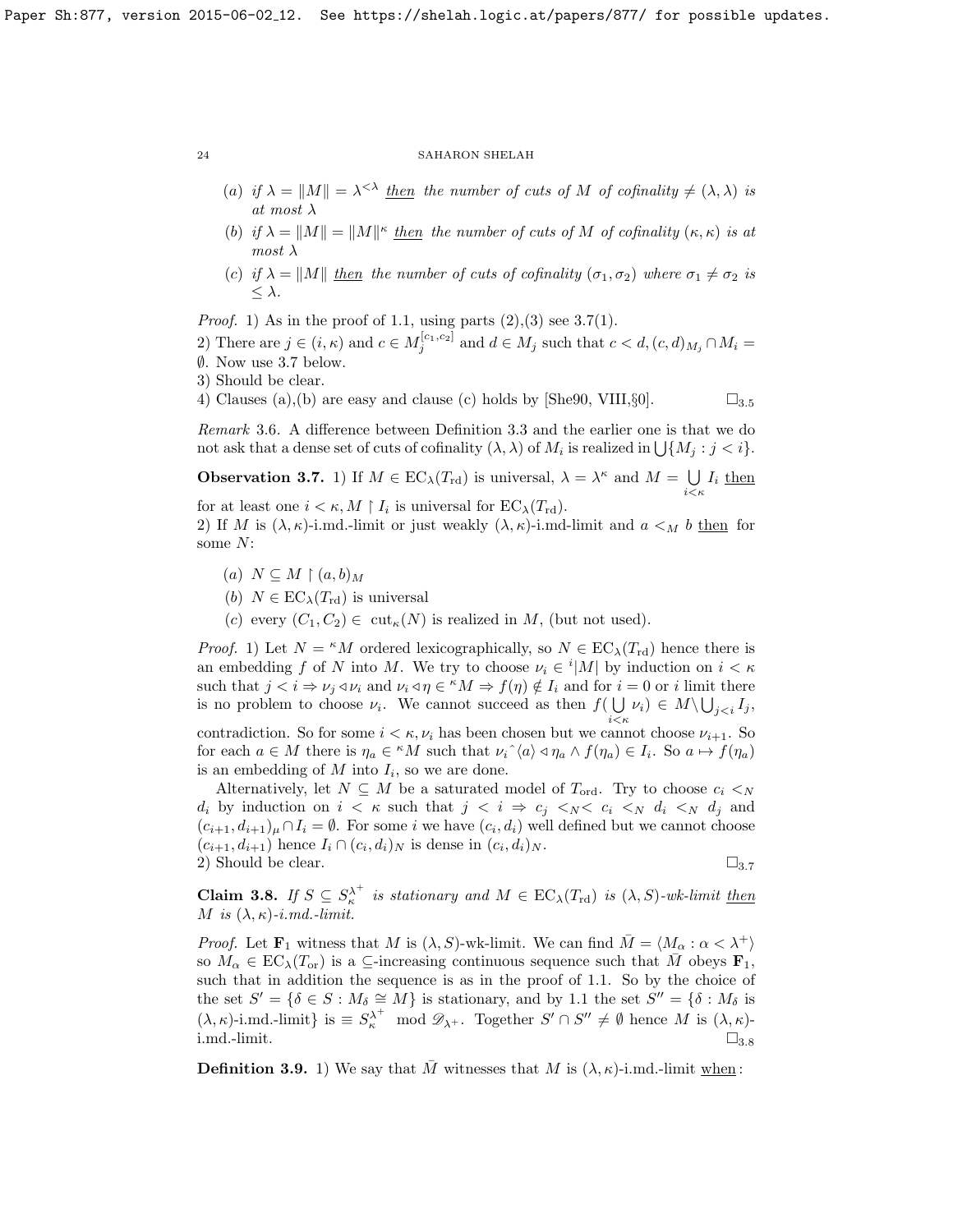(\*)  $\overline{M} = \langle M_\alpha : \alpha \leq \kappa \rangle$  is such that  $\otimes_{\overline{M}}$  from the proof of [1.1](#page-8-0) holds and  $M = M_{\kappa}$ .

<span id="page-24-0"></span>**Claim 3.10.** For  $\lambda = \lambda^{< \lambda} > \kappa = \text{cf}(\kappa)$  then there is no  $(\lambda, \kappa)$ -superlimit model of  $T_{\text{ord}}$ .

Remark 3.11. It is trivial to show that there is no superlimit  $M \in EC_{\lambda}(T)$ , but we deal with  $(\lambda, \kappa)$ -superlimit.

*Proof.* Assume there is one, then by §1 it is a  $(\lambda, \kappa)$ -i.md.-limit model so there is  $\overline{M} = \langle M_i : i \leq \kappa \rangle$  which witnesses this (i.e. such that  $\mathcal{L}_{\overline{M}}^{\kappa}$  from the proof of [1.1\)](#page-8-0) hence each  $M_{i+1}$  is saturated. As  $M_0$  is universal for  $EC_{\lambda}(T_{\rm rd})$ , we can find  $c_{\eta} \in M_0$ for  $\eta \in {}^{\kappa \geq} (\lambda + 1)$  such that  $\eta <sub>lex</sub> \nu \Rightarrow c_{\eta} <_{M_0} c_{\nu}$ . For  $\zeta < \kappa$  let  $\Lambda_{\zeta} = {\eta \in {}^{\kappa} (\lambda + 1)}$ : for every  $\varepsilon \in [\zeta, \kappa)$  we have  $\eta(\varepsilon) = \lambda\}$  and let  $\Lambda_{\kappa} = \Lambda = \bigcup \{\Lambda_{\zeta} : \zeta < \kappa\}$  so  $\langle \Lambda_{\zeta} : \zeta < \kappa \rangle$  is ⊆-increasing. For  $\eta \in \Lambda_{\kappa}$  let  $(C_{1,\eta}, C_{2,\eta})$  be the cut of  $M_{\kappa}$  with  $C_{1,\eta} = \{a \in M_{\kappa} : a <_{M_{\kappa}} c_{\eta} \}$  for some  $i < \kappa\}$ . So  $cf(C_{1,\eta}, C_{2,\eta}) = (\kappa, \kappa)$  recalling clause  $(i)_1$  of  $\otimes_{\overline{M}}^{\kappa}$  from the proof of [1.1.](#page-8-0)

Let  $\langle d_i : j < \lambda \rangle$  be a decreasing sequence in  $M_0$  and let

 $\mathcal{B}_0$   $M'_i = M_i \restriction \{d : d_j \leq_M d \text{ for some } j \lt \lambda\}$  for  $i \leq \kappa$ .

We can choose  $M_*$  such that:

- $\circledast_1$  (a)  $M_{\kappa} \subseteq M_{*} \in \mathrm{EC}_{T_{\mathrm{rd}}}(\lambda)$ 
	- (b) if  $c \in M_* \backslash M_{\kappa}$  then some  $\eta \in \Lambda_{\kappa}$ , c realizes the cut  $(C_{1,\eta}, C_{2,\eta})$
	- (c) for every  $\eta \in \Lambda$  there is an isomorphism  $f_{\eta}$  from  $M'_{\kappa}$  onto  $M_*^{[(C_{1,\eta},C_{2,\eta})]}$

 $\mathcal{L}_2$  for  $\zeta \leq \kappa$  let  $M_{\zeta}^* = M_* \restriction \{c : c \in M_{\kappa} \text{ or } c \in M_* \text{ realizes the cut }\}$  $(C_{1,n}, C_{2,n})$  for some  $\eta \in \Lambda_{\mathcal{C}}$ .

So

 $\otimes_3 \langle M^*_{\zeta} : \zeta \leq \kappa \rangle$  is ⊆-increasing (notice that we didn't demand continuity) and  $M^*_{\kappa} = M_*$ .

So it is enough to prove that  $M_{\zeta}^*$  is  $(\lambda, \kappa)$ -i.md.-limit for  $\zeta < \kappa$  but not for  $\zeta = \kappa$ .

 $\odot$ <sub>1</sub>  $M_{\kappa}^* = M_*$  is not a  $(\lambda, \kappa)$ -i.md.-limit model.

Why? Assume toward contradiction that there is an isomorphism g from  $M_{\kappa}$  onto  $M^*_{\kappa}$  and let  $N_i := g(M_i)$  for  $i < \kappa$ , and let  $h : M^*_{\kappa} \to \kappa$  be  $h(c) = \min\{i < \kappa :$  $c \in N_{i+1}$ . Fix  $\eta \in \Lambda_{\kappa}$  for a while and let  $(C'_{1,\eta}, C'_{2,\eta})$  be the cut of  $M_{\kappa}^* = M_*$ with  $C'_{1,\eta} := \{c \in M_* : c <_{M_*} c_{\eta \upharpoonright \zeta} \text{ for some } \zeta < \kappa\}.$  Clearly  $\langle c_{\eta \upharpoonright \zeta} : \zeta < \kappa \rangle$  is an increasing unbounded sequence of members of  $C'_{1,\eta}$  and  $\langle f_\eta(d_\alpha) : \alpha < \lambda \rangle$  ( $f_\eta$  is from  $\mathcal{L}_1(c)$  is a decreasing sequence of members of  $C'_{2,\eta}$  unbounded from below in it. So  $cf(C'_{1,\eta}, C'_{2,\eta}) = (\kappa, \lambda)$ . This implies that for some  $i = i(\eta) < \kappa$ , the set  $C'_{2,\eta} \cap N_i$  is unbounded from below in  $C'_{2,\eta}$ . Hence recalling the choice of  $\bar{M}$  there is an increasing continuous function  $h_{\eta} : \kappa \to \kappa$  such that:  $\cup \{(c_{\eta \upharpoonright h_{\eta}(i)}, c_{\eta \upharpoonright j})_{M_{\kappa}^*} : j \in$  $[h_{\eta}(i),\kappa)\}$  is disjoint to  $N_i$ . All this holds for any  $\eta \in \Lambda_{\kappa}$ . Now we choose  $(\eta_{\zeta},\xi_{\zeta})$ by induction on  $\zeta \leq \kappa$  such that:

$$
\mathcal{L}_4 \quad (a) \quad \xi_{\zeta} < \kappa \text{ and } \eta_{\zeta} \in \Lambda_{\xi_{\zeta}}
$$
\n
$$
(b) \quad \text{if } \zeta_1 < \zeta_2 < \kappa \text{ then } (\eta_{\zeta_1} \upharpoonright \xi_{\zeta_1})^{\wedge} \langle 1 \rangle \triangleleft \eta_{\zeta_2} \text{ and } \xi_{\zeta_1} < \xi_{\zeta_2}
$$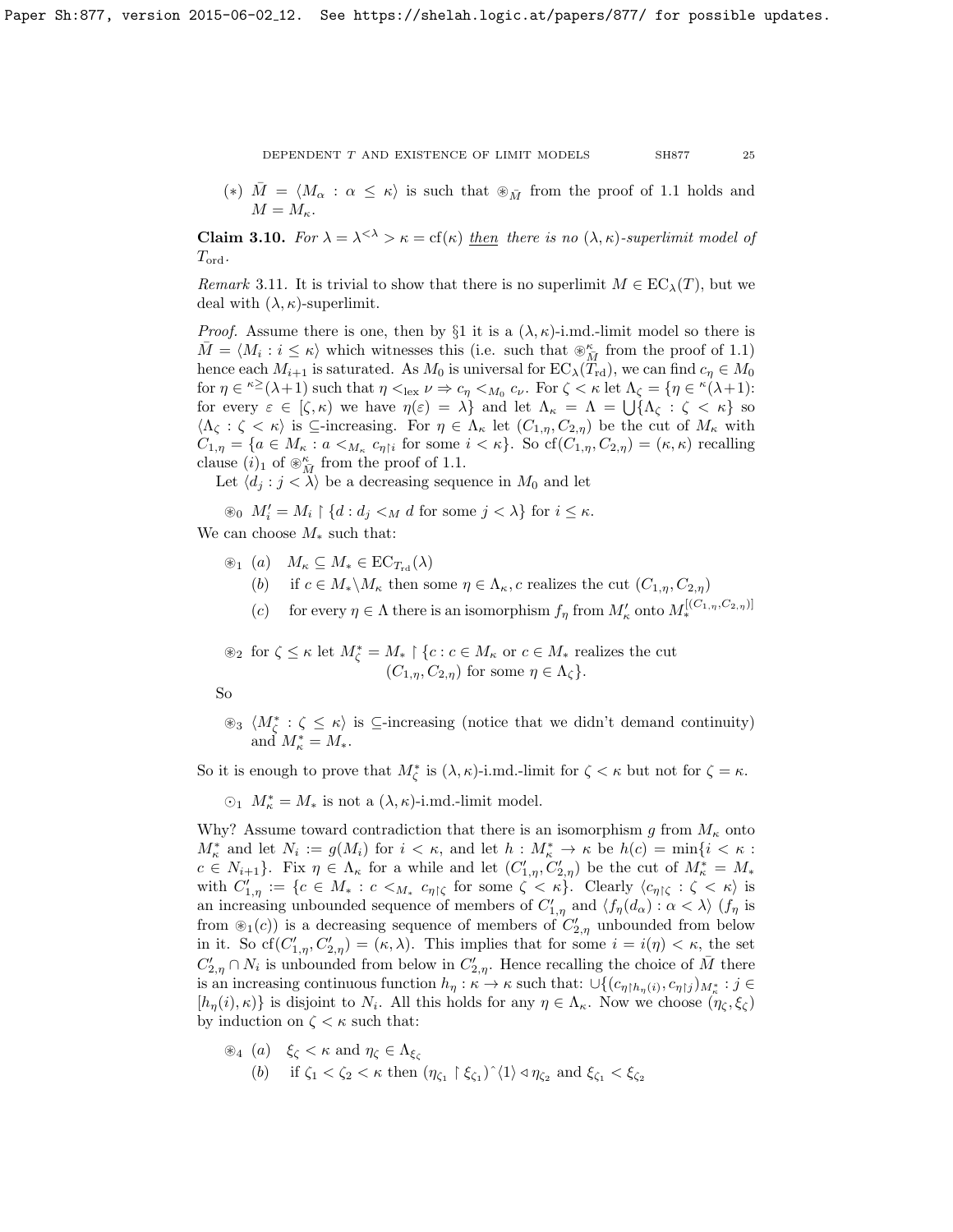(c) the set  $\bigcup \{ [c_{\eta_{\zeta}} \upharpoonright \xi_{\zeta}, c_{\eta_{\zeta}} \upharpoonright \xi \} M_{\kappa}^* : \xi \in (\xi_{\zeta+1}, \kappa) \}$  is disjoint to  $N_{\zeta}$ 

- (d) if  $\zeta$  is a successor then  $\xi_{\zeta}$  is a successor
- (e) if  $\eta_{\zeta+1\upharpoonright\xi_{\zeta+1}} \triangleleft \nu \in \kappa^{\geq}(\lambda+1)$  then  $c_{\nu} \in (C_{\eta_{\zeta+1\upharpoonright(\xi_{\zeta+1}-1)^{\sim} < 1>},$  $C_{\eta_{\zeta+1}\upharpoonright(\xi_{\zeta+1}-1)^{2}<2>}\big)_{M_{\kappa}}$  is disjoint to  $N_{\zeta}$ .

There is no problem to carry the induction:

Case 1:  $\zeta = 0$ . Choose  $\xi_{\zeta} = 0, \eta_{\zeta} \in \Lambda_0$ . Case 2:  $\zeta = \zeta_1 + 1$ . Choose  $\xi_{\zeta} = h_{\eta_{\zeta_1}}(\xi_{\zeta_1}) + 6.$ Choose  $\eta_{\zeta}$  such that

$$
\eta_\zeta\restriction(h_{\eta_{\zeta_1(\xi_{\zeta_1})+5})\,\,\hat{}\,\,\langle 1\rangle\trianglelefteq\eta_\zeta\in\Lambda_{\xi_\zeta}.
$$

$$
Case 3: \zeta limit.
$$

 $\xi_{\zeta} = \cup \{\xi_{\alpha} : \alpha < \zeta\}.$ Choose  $\eta_{\zeta} \in \Lambda_{\xi_{\zeta}+1}$  such that  $\alpha < \zeta \Rightarrow \eta_{\alpha} \upharpoonright \xi_{\alpha} \leq \eta_{\zeta}$ . Let  $\eta = \bigcup \{ \eta_{\zeta} \mid \zeta_{\zeta} : \zeta < \kappa \}.$  So  $\eta \in {^{\kappa}(\lambda + 1)}$  and  $c_{\eta} \notin N_{\zeta}$  for every  $\zeta < \kappa$  but  $\bigcup \{N_{\zeta} : \zeta < \kappa\} = M_{\kappa}^* = M^*$ , contradiction, so  $\odot_1$  holds indeed.

 $\Box M^*_{\zeta}$  is a  $(\lambda, \kappa)$ -.i.md.-limit model for  $\zeta < \kappa$ .

Why? We define  $M_{\zeta,i} \subseteq M_{\zeta}^*$  for  $i < \kappa$  by:  $c \in M_{\zeta,i}$  iff one of the following occurs:

(a)  $c \in M_i$  but for no  $\eta \in \Lambda_{\zeta}$  do we have  $c \in B_{\eta} := \bigcup \{ [c_{\eta \upharpoonright (\zeta + i)}, c_{\eta \upharpoonright \varepsilon})_{M_i} : \varepsilon \in$  $(\zeta + i, \kappa)$ 

(b)  $c \in f_{\eta}(M_i')$  for some  $\eta \in \Lambda_{\zeta}$ .

Let

- $J_{\zeta,\eta} = \bigcup \{ (C_{\eta \upharpoonright \zeta}, C_{\eta \upharpoonright \varepsilon})_{M_{\kappa}^*} : \varepsilon \in (\zeta, \kappa) \}$
- $J_{\zeta,\eta,\varepsilon} = (C_{\eta\restriction\zeta},C_{\eta\restriction\varepsilon})$
- $\langle J_{\zeta,\eta} : \eta \in \Lambda_{\zeta} \rangle$  are pairwise disjoint
- $J_{\zeta,n,\varepsilon}$  is an initial segment of  $J_{\zeta,n}$
- $J_{\zeta,\eta} = \bigcup \{ J_{\zeta,\eta,\varepsilon} : \varepsilon \in (\zeta,\kappa) \}.$

We will make  $M_{\zeta,i} \cap J_{\zeta,\eta}$  bounded in  $J_{\zeta,\eta}$  for each  $i < \kappa$ .

Now  $\langle M_{\zeta,i} : i < \kappa \rangle$  is a  $(\lambda, \kappa)$ -sequence, see Definition [3.3](#page-22-1) hence by [3.5\(](#page-22-0)1) the model  $M_{\zeta}^*$  is a  $(\lambda, \kappa)$ -i.md.-limit model.  $\square_{3.10}$  $\square_{3.10}$  $\square_{3.10}$ 

<span id="page-25-0"></span>**Claim 3.12.** If  $\lambda = \lambda^{< \lambda} > \kappa = \text{cf}(\kappa)$  then  $T_{\text{rd}}$  has a  $(\lambda, \kappa)$ -limit<sup>+</sup> model, i.e.: if  $\langle M_{\alpha} : \alpha < \lambda^+ \rangle$  is  $\subseteq$ -increasing continuous sequence of models  $\in EC_{\lambda}(T_{\rm rd})$  and  $M_{\alpha+1}$  is  $(\lambda,\kappa)$ -i.md.-limit model for every  $\alpha < \lambda^+$  then: for a club of  $\delta < \lambda^+$  if cf( $\delta$ ) =  $\kappa$  then  $M_{\delta}$  is a  $(\lambda, \kappa)$ -i.md.-limit.

*Proof.* Let  $\langle M_{\alpha} : \alpha < \lambda^+ \rangle$  be as in the theorem and  $M = \bigcup$  $\bigcup_{\alpha<\lambda^+} M_\alpha$ , without loss of generality  $||M|| = \lambda^+$ . As  $\lambda = \lambda^{<\lambda}$  by [3.5\(](#page-22-0)4) we can find a club E of  $\lambda^+$  such that: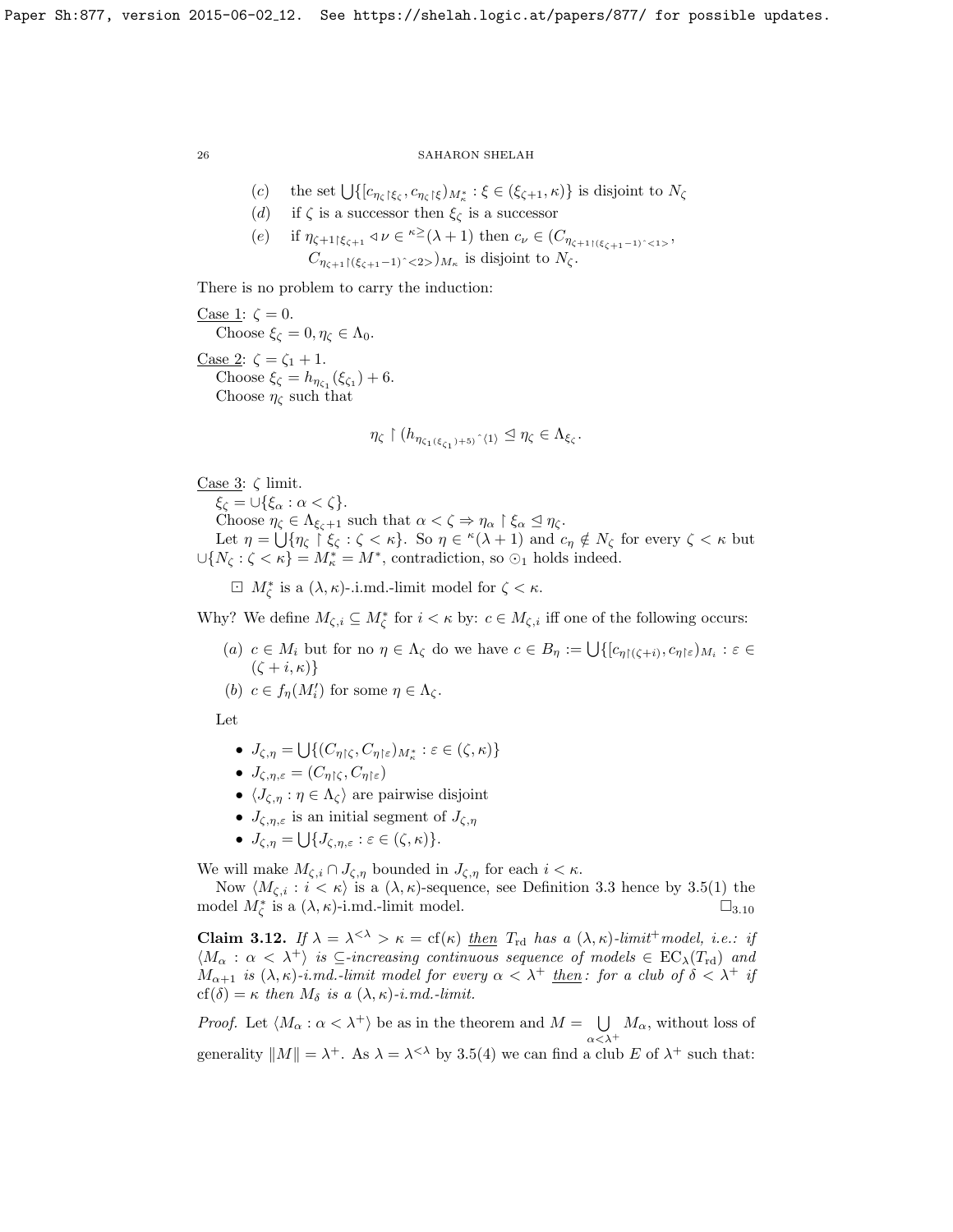$\mathcal{F}$  if  $\alpha < \delta \in E$  and  $(C_1, C_2)$  is a cut of  $M_\alpha$  of cofinality  $\neq (\lambda, \lambda)$  and some  $a \in M$  realizes the cut then some  $a \in M_{\delta}$  realizes the cut.

Let  $\langle \alpha_{\varepsilon} : \varepsilon \leq \kappa \rangle$  be an increasing continuous sequence of ordinals from E and we shall prove that  $M_{\alpha_{\kappa}}$  is  $(\lambda, \kappa)$ -i.md.-limit; this suffices (really just  $\alpha_{\kappa} \in E$  suffice).

Now  $M_{\alpha_{\kappa}+1}$  is  $(\lambda, \kappa)$ -i.md.-limit hence there is an  $\subseteq$ -increasing continuous sequence  $\langle M_{\alpha_{\kappa}+1,i} : i < \kappa \rangle$  witnessing  $M_{\alpha_{\kappa}+1}$  is  $(\lambda, \kappa)$ -i.md.-limit model, i.e. its union is  $M_{\alpha_{\kappa}+1}$  and it is a  $(\lambda,\kappa)$ -sequence. Now  $M_{\alpha_{\kappa}+1,i} \cap M_{\alpha_{\kappa}} = \bigcup \{M_{\alpha_{\kappa+1,i}} \cap M_{\alpha_{\zeta}} : \zeta$  $\kappa$ } but  $\kappa < \lambda = cf(\lambda)$  hence without loss of generality  $M_{\alpha_{\kappa},0} \cap M_{\alpha_0}$  has cardinality  $\lambda$  hence  $N_i := M_{\alpha_{\kappa}+1,i} \cap M_{\alpha_i} \in EC_{\lambda}(T_{\rm rd}).$ 

Clearly

 $(*)_1 \langle N_i : i < \kappa \rangle$  is a ⊆-increasing continuous sequence of members of  $EC_{\lambda}(T_{\rm rd})$ with union  $M_{\alpha_{\kappa}}$ .

So it is enough to show that  $\langle N_i : i < \kappa \rangle$  is a  $(\lambda, \kappa)$ -sequence by [3.5\(](#page-22-0)1). By  $(*)_1$ , clause (a) from Definition [3.3](#page-22-1) holds.

 $\otimes_2 \langle N_i : i < \kappa \rangle$  satisfies clause (b) of [3.3.](#page-22-1)

[Why? Let  $i < \kappa$  and  $(C_1, C_2)$  be a cut of  $N_i$ . First, we assume  $(C_1, C_2)$  is of cofinality  $\neq (\lambda, \lambda)$ . As  $C_1, C_2 \subseteq N_i \subseteq M_{\alpha_{\kappa}+1,i}$  by the properties of  $\langle M_{\alpha_{\kappa}+1,i} : i < \kappa \rangle$ there is  $a \in M_{\alpha_{\kappa}+1}$  such that  $C_1 < a < C_2$ .

If for some  $b \in M_{\alpha_i}, C_1 < b < C_2$  then without loss of generality  $a \in M_{\alpha_{\kappa}}$ and we are done. If not, a induces on  $M_{\alpha_i}$  a cut  $(C'_1, C'_2), C_1 \subseteq C'_1, C_2 \subseteq C'_2$ ,  $cf(C'_1, C'_2) = cf(C_1, C_2) \neq (\lambda, \lambda)$ . As  $\alpha_i < \alpha_{\kappa} \in E$ , by  $\circledast$  there is  $a \in M_{\alpha_{i+1}} \subseteq M_{\alpha_{\kappa}}$ such that  $C_1 < a < C_2$ . So clause (b) of Definition [3.3](#page-22-1) really holds.

Second, we assume that  $(C_1, C_1)$  is of cofinality  $(\lambda, \lambda), \kappa < \lambda = \text{cf}(\lambda)$  so without loss of generality clause  $(b)(\beta)$  of [3.3](#page-22-1) holds so some  $a \in M_{\alpha_{\kappa}}$  realizes  $(C_1, C_2)$  so for some  $j \in (i, \kappa)$ ,  $a \in M_{\alpha_j}$  hence the cut  $(\{b \in M_{\alpha_j} : b < a\}, \{c \in M_{\alpha_j} : a \leq c\})$ of  $M_{\alpha_j}$  has cofinality  $\neq (\lambda, \lambda)$  so is realized by infinitely many  $a' \in M_{\alpha_{j+1}} \subseteq M_{\alpha_{\kappa}},$ hence also  $(C_1, C_2)$  is, so clause  $(b)(\beta)$  of [3.3](#page-22-1) holds. Together  $(C_1, C_1)$  satisfies  $(\alpha)$ of  $(\beta)$  of [3.3](#page-22-1) as promised.]

 $\otimes_3$  if  $a <_{M_{\alpha_{\kappa}}} b$  then  $M_{\alpha_{\kappa}} \restriction (a, b)$  is universal (for  $(\mathrm{EC}_{T_{\mathrm{or}}}(\lambda), \subseteq)$ ).

[Why? As  $\langle \alpha_{\varepsilon} : \varepsilon \leq \kappa \rangle$  is increasing continuous and  $\langle M_{\alpha} : \alpha < \lambda^+ \rangle$  is increasing continuous, clearly for some  $i < \kappa$  we have  $a, b \in M_{\alpha_i}$  hence  $M_{\alpha_i+1} \restriction (a, b)$  is  $\lambda$ universal but  $M_{\alpha_i+1} \subseteq M_{\alpha_k}$  so  $M_{\alpha_k} \restriction (a, b)$  is universal so we are done.

# **REFERENCES**

- <span id="page-26-5"></span>[EK65] Ryszard Engelking and Monika Karlowicz, Some theorems of set theory and their topological consequences, Fundamenta Math. 57 (1965), 275–285.
- <span id="page-26-2"></span>[Hod93] Wilfrid Hodges, *Model theory*, Encyclopedia of Mathematics and its Applications, vol. 42, Cambridge University Press, Cambridge, 1993.
- <span id="page-26-0"></span>[Jón56] Bjarni Jónsson, Universal relational systems, Mathematica Scandinavica 4 (1956), 193– 208.
- <span id="page-26-1"></span>[Jon60] , Homogeneous universal relational systems, Mathematica Scandinavica 8 (1960), 137–142.
- <span id="page-26-4"></span>[KLS16] Itay Kaplan, Noa Lavi, and Saharon Shelah, The generic pair conjecture for dependent finite diagrams, Israel J. Math. 212 (2016), no. 1, 259–287, [arXiv: 1410.2516.](https://arxiv.org/abs/1410.2516) MR 3504327
- <span id="page-26-3"></span>[KS92] Menachem Kojman and Saharon Shelah, Nonexistence of universal orders in many cardinals, J. Symbolic Logic 57 (1992), no. 3, 875–891, [arXiv: math/9209201.](https://arxiv.org/abs/math/9209201) MR 1187454